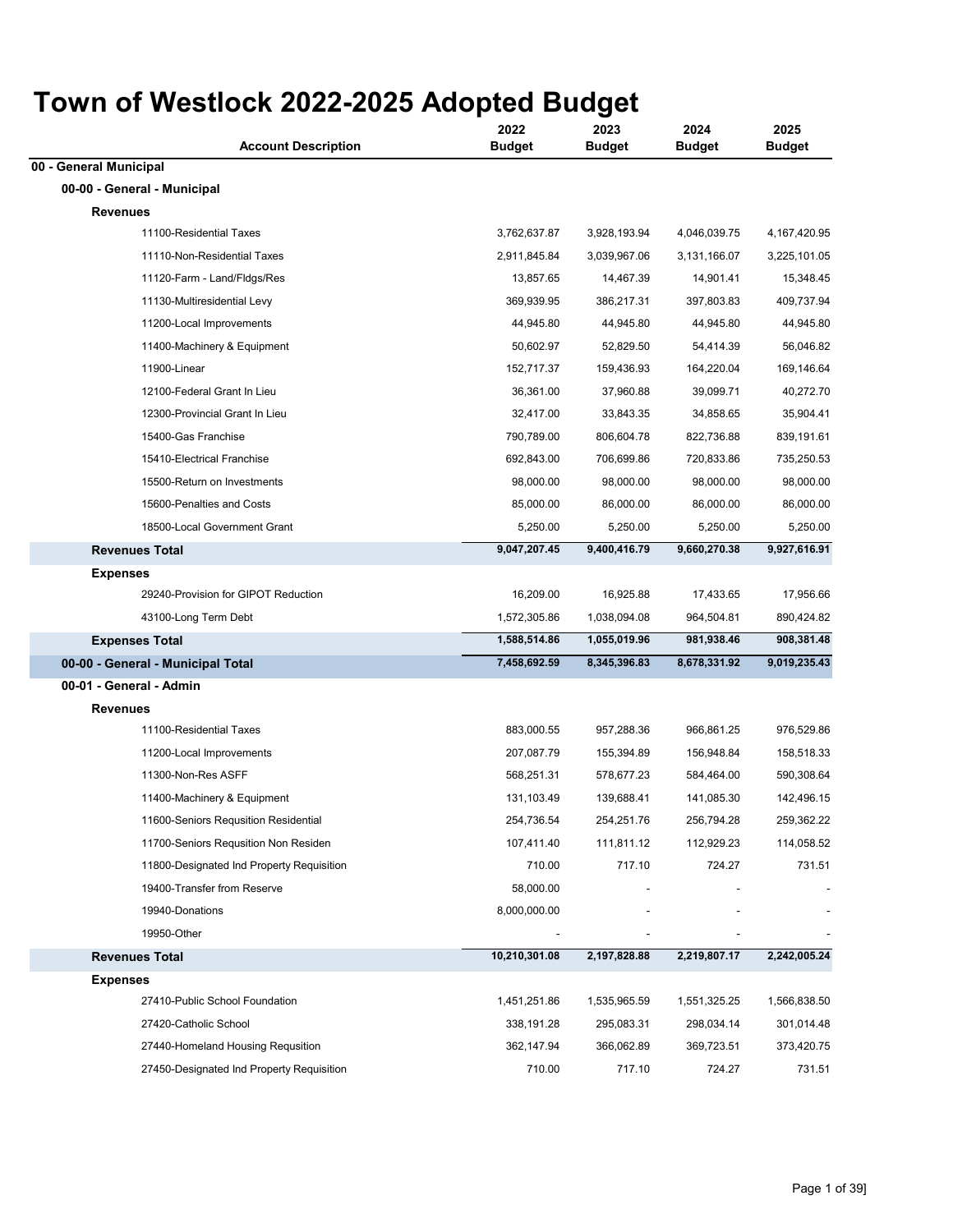|                                        | 2022          | 2023          | 2024          | 2025          |
|----------------------------------------|---------------|---------------|---------------|---------------|
| <b>Account Description</b>             | <b>Budget</b> | <b>Budget</b> | <b>Budget</b> | <b>Budget</b> |
| 27500-Other Local Government/Externals | 8.000.000.00  |               |               |               |
| 27600-Transfer to Reserves             | 55.700.00     | 44.700.00     | 131.200.00    | 259.700.00    |
| <b>Expenses Total</b>                  | 10,208,001.08 | 2.242.528.88  | 2,351,007.17  | 2,501,705.24  |
| 00-01 - General - Admin Total          | 2.300.00      | (44,700.00)   | (131, 200.00) | (259, 700.00) |
| 00 - General Municipal Total Revenue   | 19.257.508.53 | 11.598.245.68 | 11.880.077.55 | 12,169,622.15 |
| 00 - General Municipal Total Expense   | 11,796,515.94 | 3.297.548.84  | 3.332.945.63  | 3,410,086.72  |
| <b>Total 00 - General Municipal</b>    | 7.460.992.59  | 8.300.696.83  | 8,547,131.92  | 8,759,535.43  |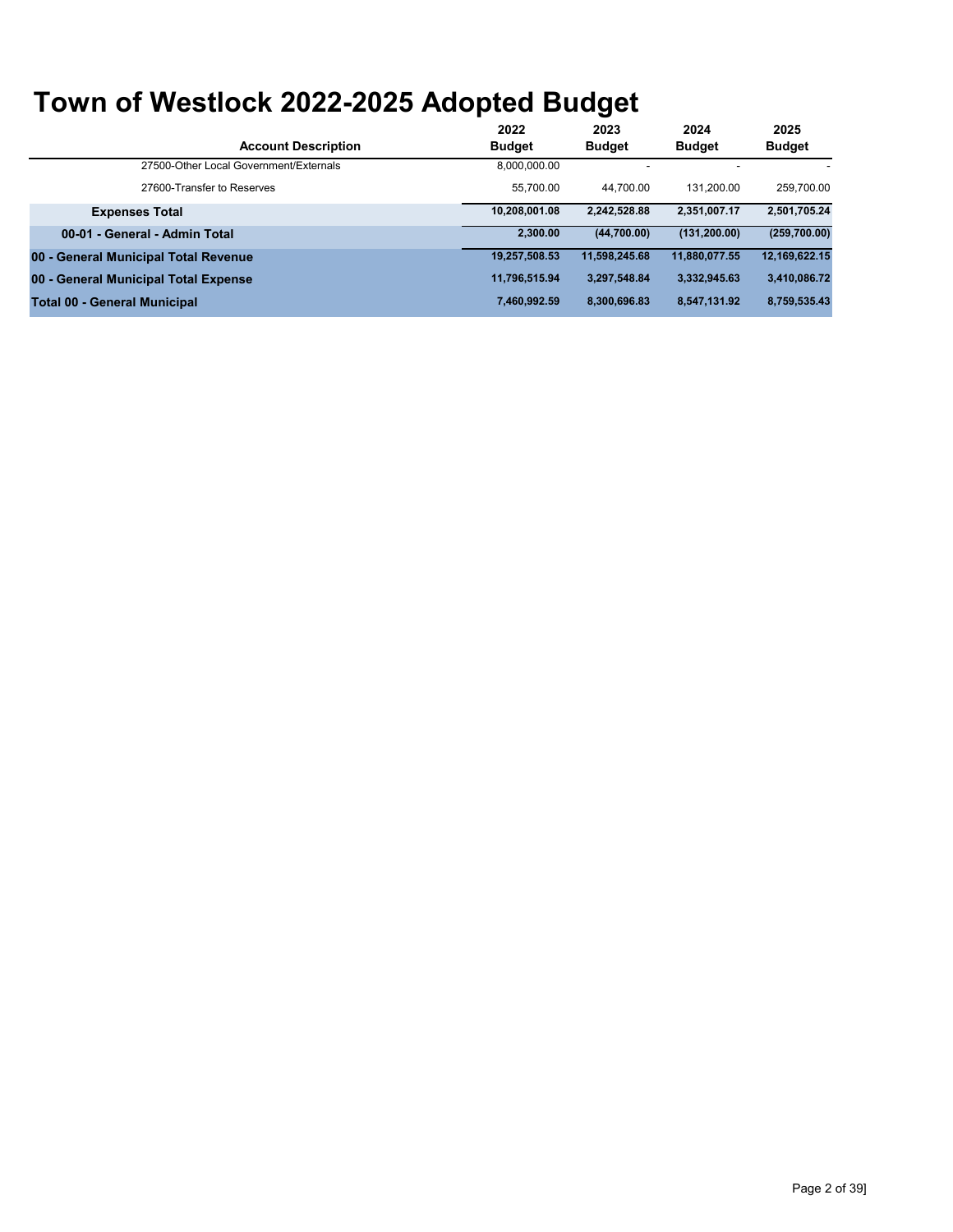| OWII OI WESHOCK ZUZZ-ZUZU AUOPIEU DUUYEI<br><b>Account Description</b> | 2022<br><b>Budget</b> | 2023<br><b>Budget</b> | 2024<br><b>Budget</b> | 2025<br><b>Budget</b> |
|------------------------------------------------------------------------|-----------------------|-----------------------|-----------------------|-----------------------|
| 10 - Council & Administration                                          |                       |                       |                       |                       |
| 11-01 - Council - Admin                                                |                       |                       |                       |                       |
| <b>Expenses</b>                                                        |                       |                       |                       |                       |
| 21420-Benefits                                                         | 49,379.95             | 49,867.70             | 49,982.02             | 50,058.90             |
| 21430-Training                                                         | 18,550.00             | 18,735.00             | 19,000.00             | 19,000.00             |
| 21500-Council Wages                                                    | 175,429.15            | 177,649.34            | 179,897.26            | 179,897.26            |
| 22110-Travel & Subsistence                                             | 41,800.00             | 44,800.00             | 44,800.00             | 44,800.00             |
| 22170-Telephone / Cellphone                                            | 975.00                | 975.00                | 975.00                | 975.00                |
| 22210-Adv/Subscriptions/Memberships                                    | 350.00                | 350.00                | 350.00                | 350.00                |
| 22510-Contracted Services                                              |                       |                       |                       |                       |
| 25100-Supplies                                                         | 1,000.00              | 1,000.00              | 1,000.00              | 1,500.00              |
| 25240-Consumable tools/Computers                                       |                       |                       |                       | 9,800.00              |
| 27500-Other Local Government/Externals                                 | 23,850.00             | 23,850.00             | 24,370.00             | 24,370.00             |
| 29600-Public Relations                                                 | 23,100.00             | 23,100.00             | 25,600.00             | 23,100.00             |
| <b>Expenses Total</b>                                                  | 334,434.10            | 340,327.05            | 345,974.28            | 353,851.16            |
| 11-01 - Council - Admin Total                                          | (334, 434.10)         | (340, 327.05)         | (345, 974.28)         | (353, 851.16)         |
| 12-01 - Administration - Admin                                         |                       |                       |                       |                       |
| <b>Revenues</b>                                                        |                       |                       |                       |                       |
| 15120-NSF Cheques                                                      | 3,000.00              | 3,000.00              | 3,000.00              | 3,000.00              |
| 15140-Rounding Account                                                 | 25.00                 | 25.00                 | 25.00                 | 25.00                 |
| 15300-Fees for Service                                                 | 6,500.00              | 6,500.00              | 6,500.00              | 6,500.00              |
| 15310-Leases Land / Bldg                                               | 3,312.00              | 3,312.00              | 3,312.00              | 3,312.00              |
| 15600-Penalties and Costs                                              | 2,000.00              | 2,000.00              | 2,000.00              | 2,000.00              |
| 15700-Insurance Proceeds                                               |                       |                       |                       |                       |
| 18300-Federal Grant                                                    | 40,500.00             |                       |                       |                       |
| 18400-Provincial Grant                                                 | 45,109.00             | 45,109.00             |                       |                       |
| 19660-Gross Recovery Revenue                                           |                       |                       |                       |                       |
| 19900-Revenue Own Sources                                              | 10,000.00             | 10,000.00             | 10,000.00             | 10,000.00             |
| 19950-Other                                                            | 13,700.00             | 13,700.00             | 13,700.00             | 13,700.00             |
| <b>Revenues Total</b>                                                  | 124,146.00            | 83,646.00             | 38,537.00             | 38,537.00             |
| <b>Expenses</b>                                                        |                       |                       |                       |                       |
| 21100-Salaried Wages                                                   | 680,218.97            | 690,715.90            | 700,348.50            | 711,555.76            |
| 21420-Benefits                                                         | 144,869.84            | 147,614.63            | 149,656.77            | 146,744.55            |
| 21430-Training                                                         | 13,000.00             | 13,500.00             | 14,000.00             | 14,500.00             |
| 22110-Travel & Subsistence                                             | 18,000.00             | 20,000.00             | 20,000.00             | 22,000.00             |
| 22150-Freight / Courier                                                | 500.00                | 500.00                | 500.00                | 500.00                |
| 22160-Postage                                                          | 17,000.00             | 17,340.00             | 17,686.80             | 18,040.54             |
| 22170-Telephone / Cellphone                                            | 11,600.00             | 11,600.00             | 11,600.00             | 11,600.00             |
| 22210-Adv/Subscriptions/Memberships                                    | 18,040.54             | 18,401.35             | 18,769.37             | 19,144.76             |
| 22300-General Consulting                                               | 66,100.00             | 67,422.00             | 68,770.44             | 70,145.85             |
| 22310-Fees - Instructor / Audit                                        | 32,969.63             | 33,299.33             | 33,632.32             | 33,968.64             |
| 22320-Professional Consulting&Legal                                    | 15,000.00             | 15,000.00             | 15,000.00             | 15,000.00             |
| 22420-Computers&Computer Maintenance                                   |                       |                       |                       |                       |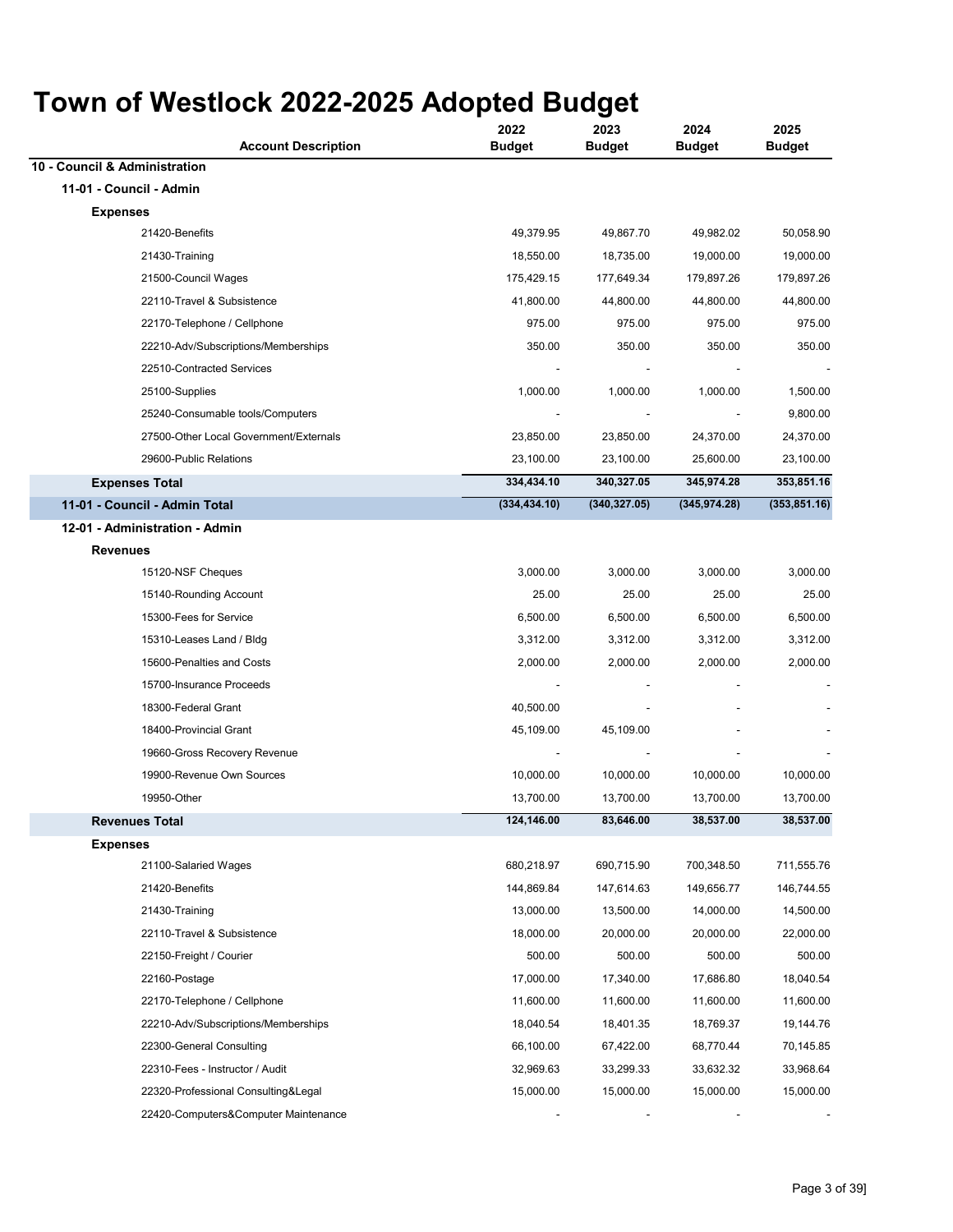|                                | 2022          | 2023          | 2024          | 2025      |
|--------------------------------|---------------|---------------|---------------|-----------|
| <b>Account Description</b>     | <b>Budget</b> | <b>Budget</b> | <b>Budget</b> | Budaet    |
| 22430-Office Equip Maintenance | 15.500.00     | 15.500.00     | 15.500.00     | 15.500.00 |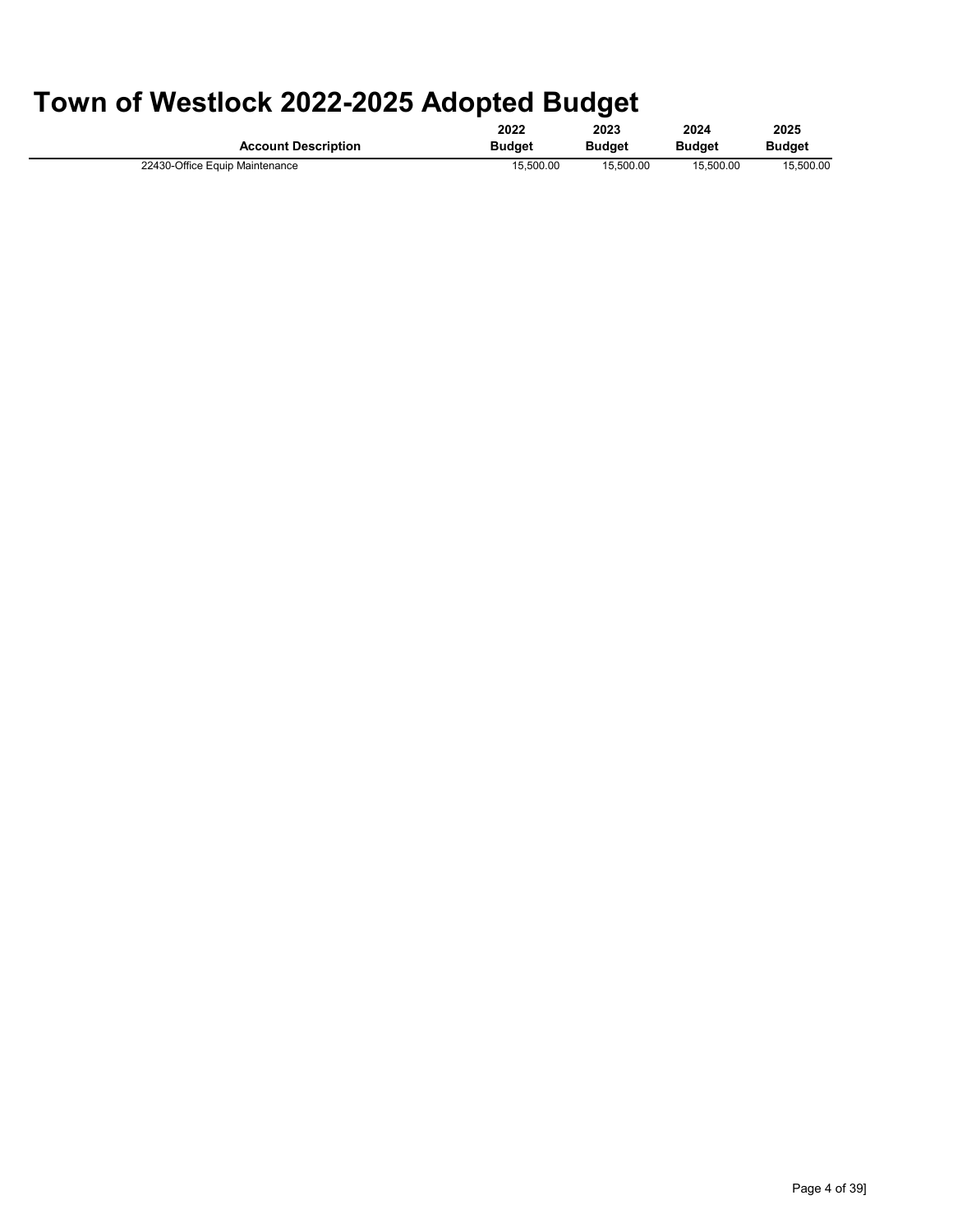| <b>Account Description</b>                                      | 2022<br><b>Budget</b>    | 2023<br><b>Budget</b>    | 2024<br><b>Budget</b> | 2025<br><b>Budget</b> |
|-----------------------------------------------------------------|--------------------------|--------------------------|-----------------------|-----------------------|
| 22510-Contracted Services                                       | 30,000.00                | 30,000.00                | 30,000.00             | 30,000.00             |
| 22600-Rent or Rentals                                           | 17,187.00                | 17,187.00                | 17,187.00             | 17,187.00             |
| 22730-Property Taxes Paid                                       | 2,450.00                 | 2,499.00                 | 2,548.98              | 2,599.96              |
| 22740-Insurance                                                 | 85,417.21                | 88,833.90                | 92,387.25             | 96,082.74             |
| 22900-Election / Census                                         |                          |                          |                       |                       |
| 25100-Supplies                                                  | 20,000.00                | 20,000.00                | 21,000.00             | 21,000.00             |
| 25240-Consumable tools/Computers                                |                          |                          |                       |                       |
| 25430-Power                                                     |                          |                          |                       |                       |
| 27500-Other Local Government/Externals                          |                          |                          |                       |                       |
| 27600-Transfer to Reserves                                      | 10,000.00                | 10,000.00                | 10,000.00             | 10,000.00             |
| 28140-Bank Charges                                              | 4,000.00                 | 4,000.00                 | 4,000.00              | 4,000.00              |
| 28150-Interest/Late Payment Charges                             | 200.00                   | 200.00                   | 200.00                | 200.00                |
| 29200-Bad Debt/Uncollectable                                    |                          |                          |                       |                       |
| 29600-Public Relations                                          | 7,000.00                 | 7,000.00                 | 7,000.00              | 7,000.00              |
| 29900-Other                                                     | 1,500.00                 | 1,500.00                 | 1,500.00              | 1,500.00              |
| <b>Expenses Total</b>                                           | 1,210,553.19             | 1,232,113.11             | 1,251,287.44          | 1,268,269.80          |
| 12-01 - Administration - Admin Total                            | (1,086,407.19)           | (1, 148, 467.11)         | (1,212,750.44)        | (1, 229, 732.80)      |
| 12-02 - Administration - Buildings & Grounds<br><b>Revenues</b> |                          |                          |                       |                       |
| 19400-Transfer from Reserve                                     | 6,100.00                 | 5,000.00                 |                       |                       |
| <b>Revenues Total</b>                                           | 6,100.00                 | 5,000.00                 |                       |                       |
| <b>Expenses</b>                                                 |                          |                          |                       |                       |
| 22440-Security                                                  | 694.92                   | 694.92                   | 694.92                | 694.92                |
| 22510-Contracted Services                                       | 3,700.00                 | 3,811.00                 | 3,925.33              | 4,043.09              |
| 22520-Contracted Repairs Buildings                              | 7,800.00                 | 6,700.00                 | 6,200.00              | 6,200.00              |
| 25100-Supplies                                                  | 1,000.00                 | 1,000.00                 | 1,000.00              | 1,000.00              |
| 25130-Janitorial Supplies                                       | 2,000.00                 | 2,040.00                 | 2,080.80              | 2,122.42              |
| 25420-Gas                                                       | 3,782.00                 | 3,895.46                 | 4,129.19              | 4,253.06              |
| 25430-Power                                                     | 7,878.00                 | 8,036.00                 | 8,518.00              | 8,688.00              |
| 25440-Utilities                                                 | 1,230.00                 | 1,230.00                 | 1,250.42              | 1,250.42              |
| <b>Expenses Total</b>                                           | 28,084.92                | 27,407.38                | 27,798.66             | 28,251.91             |
| 12-02 - Administration - Buildings & Grounds Total              | (21, 984.92)             | (22, 407.38)             | (27,798.66)           | (28, 251.91)          |
| 12-03 - Administration - Organizational Safety Program          |                          |                          |                       |                       |
| <b>Revenues</b>                                                 |                          |                          |                       |                       |
| 19950-Other                                                     | 3,500.00                 |                          |                       |                       |
| <b>Revenues Total</b>                                           | 3,500.00                 | $\blacksquare$           |                       |                       |
| <b>Expenses</b>                                                 |                          |                          |                       |                       |
| 21430-Training                                                  | 550.00                   | 550.00                   | 550.00                | 550.00                |
| 21431-Training                                                  | 5,225.00                 | 12,825.00                | 14,250.00             | 5,225.00              |
| 22110-Travel & Subsistence                                      | 2,400.00                 | 2,400.00                 | 2,400.00              | 2,400.00              |
| 22150-Freight / Courier                                         | $\overline{\phantom{a}}$ | $\overline{\phantom{a}}$ |                       |                       |
| 22420-Computers&Computer Maintenance                            | 2,640.00                 | 2,640.00                 | 2,640.00              | 2,640.00              |
| 22510-Contracted Services                                       | 20,000.00                | 20,600.00                | 21,218.00             | 21,854.54             |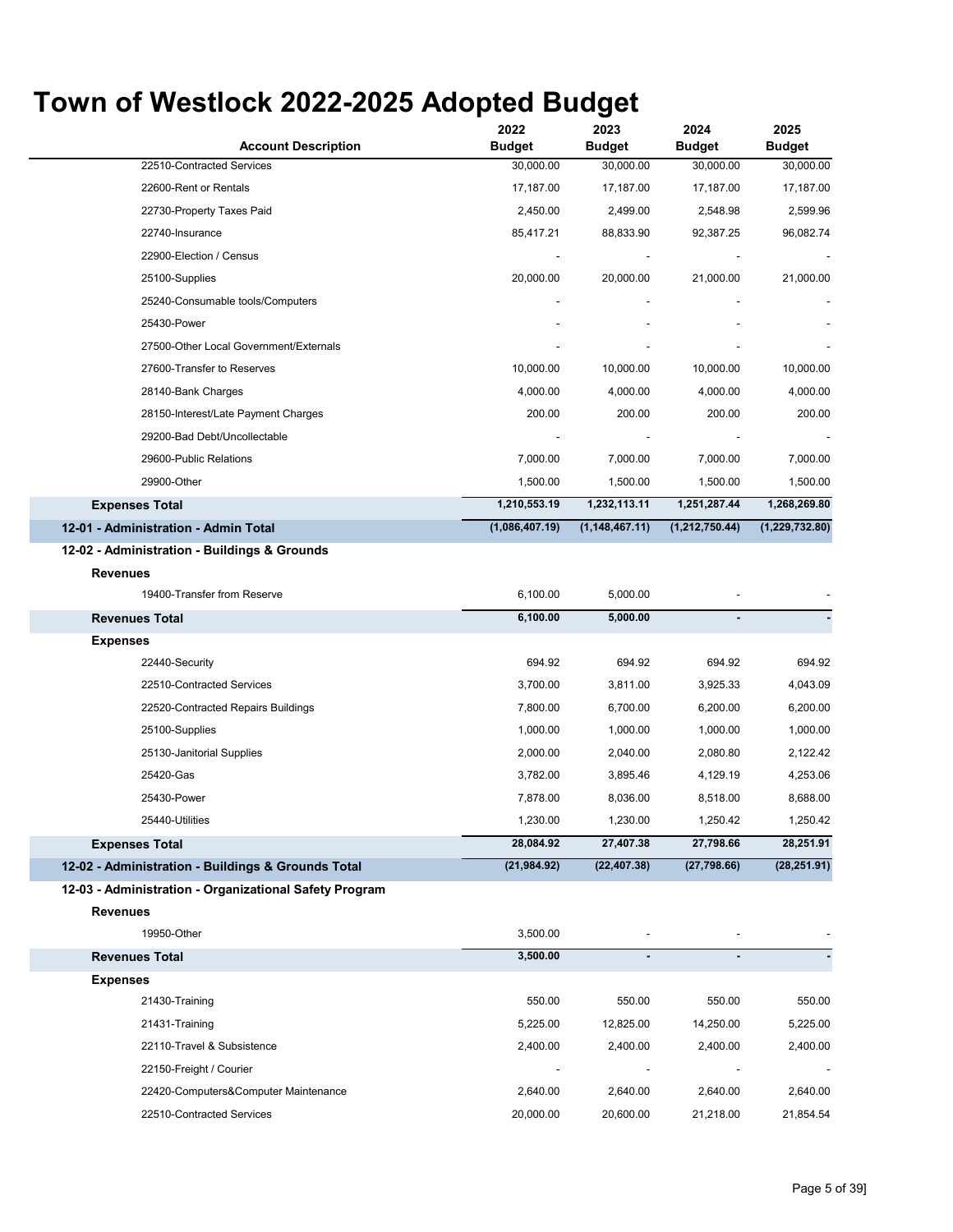| <b>Account Description</b>                                   | 2022<br><b>Budget</b> | 2023<br><b>Budget</b> | 2024<br><b>Budget</b> | 2025<br><b>Budget</b> |
|--------------------------------------------------------------|-----------------------|-----------------------|-----------------------|-----------------------|
| 25100-Supplies                                               | 2,500.00              | 2,575.00              | 2,652.25              | 2,731.82              |
| <b>Expenses Total</b>                                        | 33,315.00             | 41,590.00             | 43,710.25             | 35,401.36             |
| 12-03 - Administration - Organizational Safety Program Total | (29, 815.00)          | (41,590.00)           | (43,710.25)           | (35, 401.36)          |
| 12-04 - Administration - Asset Management                    |                       |                       |                       |                       |
| <b>Expenses</b>                                              |                       |                       |                       |                       |
| 21430-Training                                               | 2,000.00              | 2,000.00              | 2,000.00              | 2,000.00              |
| 22110-Travel & Subsistence                                   | 2,000.00              | 2,000.00              | 2,000.00              | 2,000.00              |
| 22210-Adv/Subscriptions/Memberships                          | 375.00                | 375.00                | 375.00                | 375.00                |
| 22420-Computers&Computer Maintenance                         |                       |                       |                       |                       |
| 22510-Contracted Services                                    | 40,500.00             |                       |                       |                       |
| <b>Expenses Total</b>                                        | 44,875.00             | 4,375.00              | 4,375.00              | 4,375.00              |
| 12-04 - Administration - Asset Management Total              | (44, 875.00)          | (4,375.00)            | (4,375.00)            | (4,375.00)            |
| 12-05 - Administration - Information and Tech Services       |                       |                       |                       |                       |
| <b>Expenses</b>                                              |                       |                       |                       |                       |
| 21100-Salaried Wages                                         | 97,034.75             | 98,262.81             | 99,506.19             | 100,943.74            |
| 21420-Benefits                                               | 21,314.91             | 21.677.10             | 21,959.30             | 21,510.98             |
| 22110-Travel & Subsistence                                   | 500.00                | 500.00                | 500.00                | 500.00                |
| 22150-Freight / Courier                                      | 220.00                | 231.00                | 242.55                | 254.68                |
| 22170-Telephone / Cellphone                                  | 660.00                | 660.00                | 660.00                | 660.00                |
| 22210-Adv/Subscriptions/Memberships                          | 75.00                 | 77.25                 | 79.57                 | 81.95                 |
| 22420-Computers&Computer Maintenance                         | 76,035.14             | 77,434.43             | 79,149.05             | 81,220.39             |
| 25100-Supplies                                               | 1,500.00              | 1,500.00              | 1,500.00              | 1,500.00              |
| 25240-Consumable tools/Computers                             | 33,600.00             | 40,700.00             | 34,300.00             | 39,900.00             |
| <b>Expenses Total</b>                                        | 230,939.80            | 241,042.58            | 237,896.65            | 246,571.75            |
| 12-05 - Administration - Information and Tech Services Total | (230, 939.80)         | (241, 042.58)         | (237, 896.65)         | (246, 571.75)         |
| 12-06 - Administration - Communications                      |                       |                       |                       |                       |
| <b>Revenues</b>                                              |                       |                       |                       |                       |
| 15300-Fees for Service                                       | 1,000.00              | 1,000.00              | 1,000.00              | 1,000.00              |
| <b>Revenues Total</b>                                        | 1,000.00              | 1,000.00              | 1,000.00              | 1,000.00              |
| <b>Expenses</b>                                              |                       |                       |                       |                       |
| 21100-Salaried Wages                                         | 90,319.97             | 93,942.61             | 97,718.75             | 101,832.86            |
| 21420-Benefits                                               | 19,983.78             | 20,654.35             | 21,262.82             | 21,146.36             |
| 21430-Training                                               | 1,500.00              | 1,500.00              | 2,000.00              | 2,000.00              |
| 22110-Travel & Subsistence                                   | 1,500.00              | 1,500.00              | 1,500.00              | 1,500.00              |
| 22170-Telephone / Cellphone                                  | 660.00                | 660.00                | 660.00                | 660.00                |
| 22210-Adv/Subscriptions/Memberships                          | 28,800.00             | 28,800.00             | 28,800.00             | 28,800.00             |
| 22420-Computers&Computer Maintenance                         | 11,215.00             | 11,215.00             | 11,215.00             | 11,215.00             |
| 22510-Contracted Services                                    | 1,500.00              | 61,500.00             | 2,000.00              | 2,000.00              |
| 25100-Supplies                                               | 1,000.00              | 1,000.00              | 1,000.00              | 1,000.00              |
| <b>Expenses Total</b>                                        | 156,478.75            | 220,771.96            | 166, 156.57           | 170,154.22            |
| 12-06 - Administration - Communications Total                | (155, 478.75)         | (219, 771.96)         | (165, 156.57)         | (169, 154.22)         |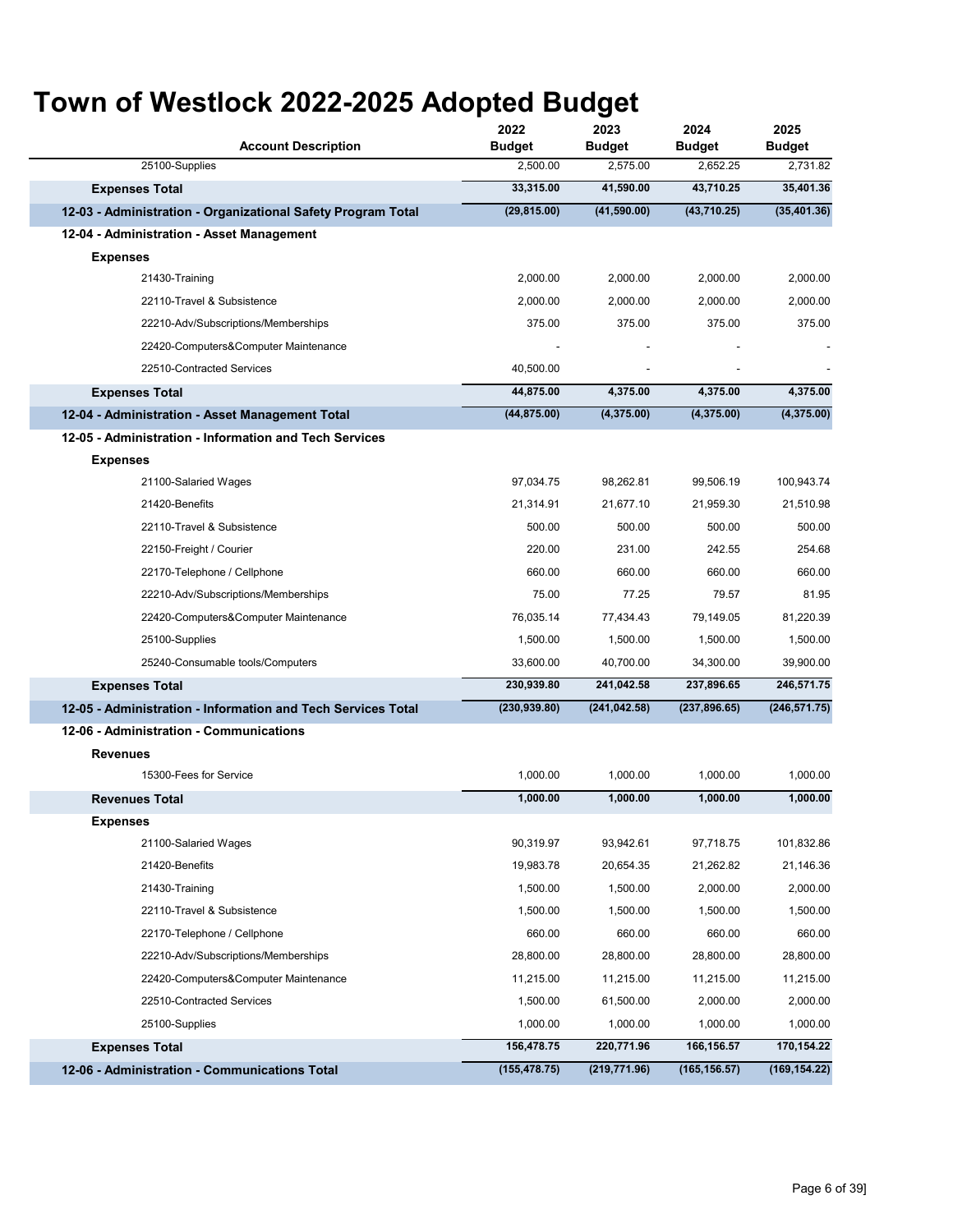| <b>Account Description</b>                          | 2022<br><b>Budget</b>    | 2023<br><b>Budget</b> | 2024<br><b>Budget</b> | 2025<br><b>Budget</b> |
|-----------------------------------------------------|--------------------------|-----------------------|-----------------------|-----------------------|
| 12-07 - Administration - Elections and Census       |                          |                       |                       |                       |
| <b>Revenues</b>                                     |                          |                       |                       |                       |
| 15300-Fees for Service                              |                          | ٠                     |                       |                       |
| 18400-Provincial Grant                              |                          |                       |                       |                       |
| <b>Revenues Total</b>                               | $\blacksquare$           | $\blacksquare$        | ۰                     |                       |
| <b>Expenses</b>                                     |                          |                       |                       |                       |
| 21100-Salaried Wages                                |                          |                       |                       | 8,500.00              |
| 21420-Benefits                                      |                          | ٠                     |                       | 1,230.00              |
| 21430-Training                                      |                          | $\blacksquare$        |                       | 1,000.00              |
| 22110-Travel & Subsistence                          |                          |                       |                       | 500.00                |
| 22210-Adv/Subscriptions/Memberships                 |                          |                       |                       |                       |
| 22510-Contracted Services                           |                          |                       |                       | 2,500.00              |
| 22600-Rent or Rentals                               |                          |                       |                       | 770.00                |
| 25100-Supplies                                      |                          | ٠                     |                       | 500.00                |
| <b>Expenses Total</b>                               | $\overline{\phantom{a}}$ | ٠                     |                       | 15,000.00             |
| 12-07 - Administration - Elections and Census Total |                          |                       |                       | (15,000.00)           |
| 10 - Council & Administration Total Revenue         | 134,746.00               | 89,646.00             | 39,537.00             | 39,537.00             |
| 10 - Council & Administration Total Expense         | 2,038,680.75             | 2,107,627.07          | 2,077,198.85          | 2,121,875.19          |
| <b>Total 10 - Council &amp; Administration</b>      | (1,903,934.75)           | (2,017,981.07)        | (2,037,661.85)        | (2,082,338.19)        |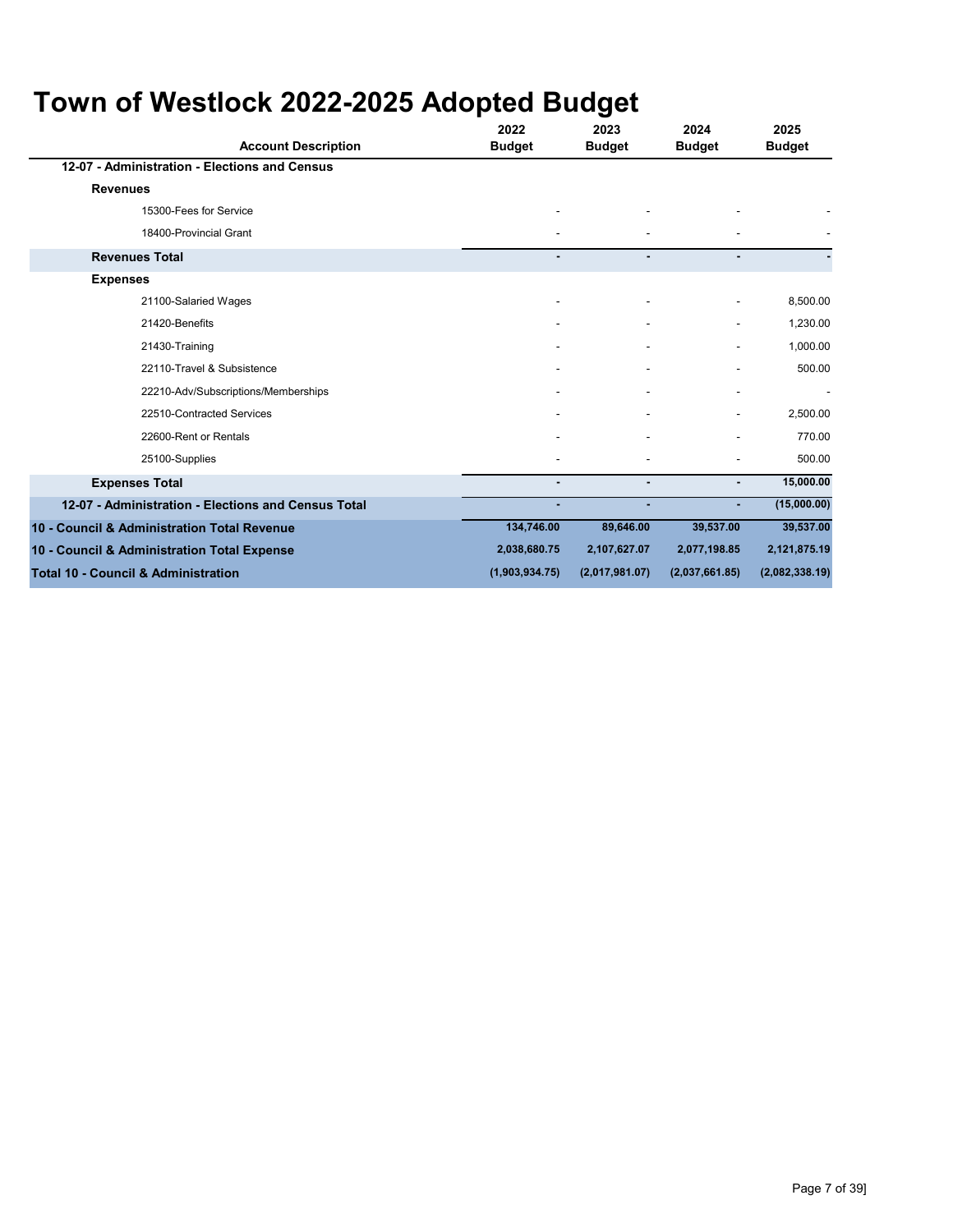| <b>Account Description</b>             | 2022<br><b>Budget</b> | 2023<br><b>Budget</b> | 2024<br><b>Budget</b> | 2025<br><b>Budget</b> |
|----------------------------------------|-----------------------|-----------------------|-----------------------|-----------------------|
| 20 - Protective Services               |                       |                       |                       |                       |
| 21-01 - RCMP                           |                       |                       |                       |                       |
| <b>Revenues</b>                        |                       |                       |                       |                       |
| 15300-Fees for Service                 | 5,000.00              | 5,000.00              | 5,000.00              | 5,000.00              |
| 15330-Fines Commissionairre            | 25,000.00             | 25,000.00             | 25,000.00             | 25,000.00             |
| 18400-Provincial Grant                 | 240,808.00            | 240,808.00            | 240,808.00            | 240,808.00            |
| <b>Revenues Total</b>                  | 270,808.00            | 270,808.00            | 270,808.00            | 270,808.00            |
| <b>Expenses</b>                        |                       |                       |                       |                       |
| 22300-General Consulting               | 720,000.00            | 747,360.00            | 775,759.68            | 805,238.55            |
| 22510-Contracted Services              |                       |                       |                       |                       |
| 25100-Supplies                         | 50.00                 | 50.00                 | 50.00                 | 50.00                 |
| 28140-Bank Charges                     | 980.00                | 980.00                | 980.00                | 980.00                |
| <b>Expenses Total</b>                  | 721,030.00            | 748,390.00            | 776,789.68            | 806,268.55            |
| <b>21-01 - RCMP Total</b>              | (450, 222.00)         | (477, 582.00)         | (505, 981.68)         | (535, 460.55)         |
| 23-01 - Fire - Admin                   |                       |                       |                       |                       |
| <b>Revenues</b>                        |                       |                       |                       |                       |
| 14100-Sale of General Services         | 15,000.00             | 15,000.00             | 15,000.00             | 10,000.00             |
| 14740-Special Events                   | 5,000.00              | 5,000.00              | 5,000.00              | 5,000.00              |
| 15250-General Permits                  | 500.00                | 500.00                | 500.00                | 500.00                |
| 18400-Provincial Grant                 |                       |                       |                       |                       |
| <b>Revenues Total</b>                  | 20,500.00             | 20,500.00             | 20,500.00             | 15,500.00             |
| <b>Expenses</b>                        |                       |                       |                       |                       |
| 21100-Salaried Wages                   | 106,381.77            | 107,728.52            | 109,090.89            | 110,676.94            |
| 21420-Benefits                         | 40,709.29             | 41,321.05             | 41,827.01             | 41,613.44             |
| 21430-Training                         | 26,000.00             | 26,000.00             | 26,000.00             | 26,000.00             |
| 22110-Travel & Subsistence             | 3,000.00              | 3,000.00              | 3,000.00              | 3,000.00              |
| 22150-Freight / Courier                | 2,000.00              | 2,000.00              | 2,000.00              | 2,000.00              |
| 22170-Telephone / Cellphone            | 3,576.00              | 3,576.00              | 3,576.00              | 3,576.00              |
| 22210-Adv/Subscriptions/Memberships    | 5,000.00              | 5,000.00              | 5,000.00              | 5,000.00              |
| 22300-General Consulting               | 2,000.00              | 2,000.00              | 2,000.00              | 2,000.00              |
| 22420-Computers&Computer Maintenance   | 3,800.00              | 3,800.00              | 3,800.00              | 3,800.00              |
| 22430-Office Equip Maintenance         | 220.00                | 220.00                | 235.60                | 250.00                |
| 22510-Contracted Services              | 62,000.00             | 53,000.00             | 53,000.00             | 53,000.00             |
| 22600-Rent or Rentals                  | 1,107.00              | 1,107.00              | 1,107.00              | 1,107.00              |
| 22740-Insurance                        | 12,476.59             | 12,975.65             | 13,494.68             | 14,034.47             |
| 25100-Supplies                         | 7,500.00              | 7,500.00              | 7,500.00              | 7,500.00              |
| 25120-Clothing Supplies                | 33,410.00             | 14,600.00             | 15,000.00             | 15,000.00             |
| 25210-Gas / Oil / Antifreeze           | 8,000.00              | 8,160.00              | 8,323.20              | 8,489.66              |
| 25230-Equipment maintenance / parts    | 7,000.00              | 7,000.00              | 7,000.00              | 7,000.00              |
| 25240-Consumable tools/Computers       | 13,179.00             | 15,000.00             | 15,000.00             | 15,000.00             |
| 25310-Chemicals and Salts              | 4,448.00              | 4,448.00              | 4,448.00              | 4,448.00              |
| 27500-Other Local Government/Externals | 57,700.00             | 57,700.00             | 57,700.00             | 57,700.00             |
| 27600-Transfer to Reserves             | 80,000.00             | 80,000.00             | 80,000.00             | 80,000.00             |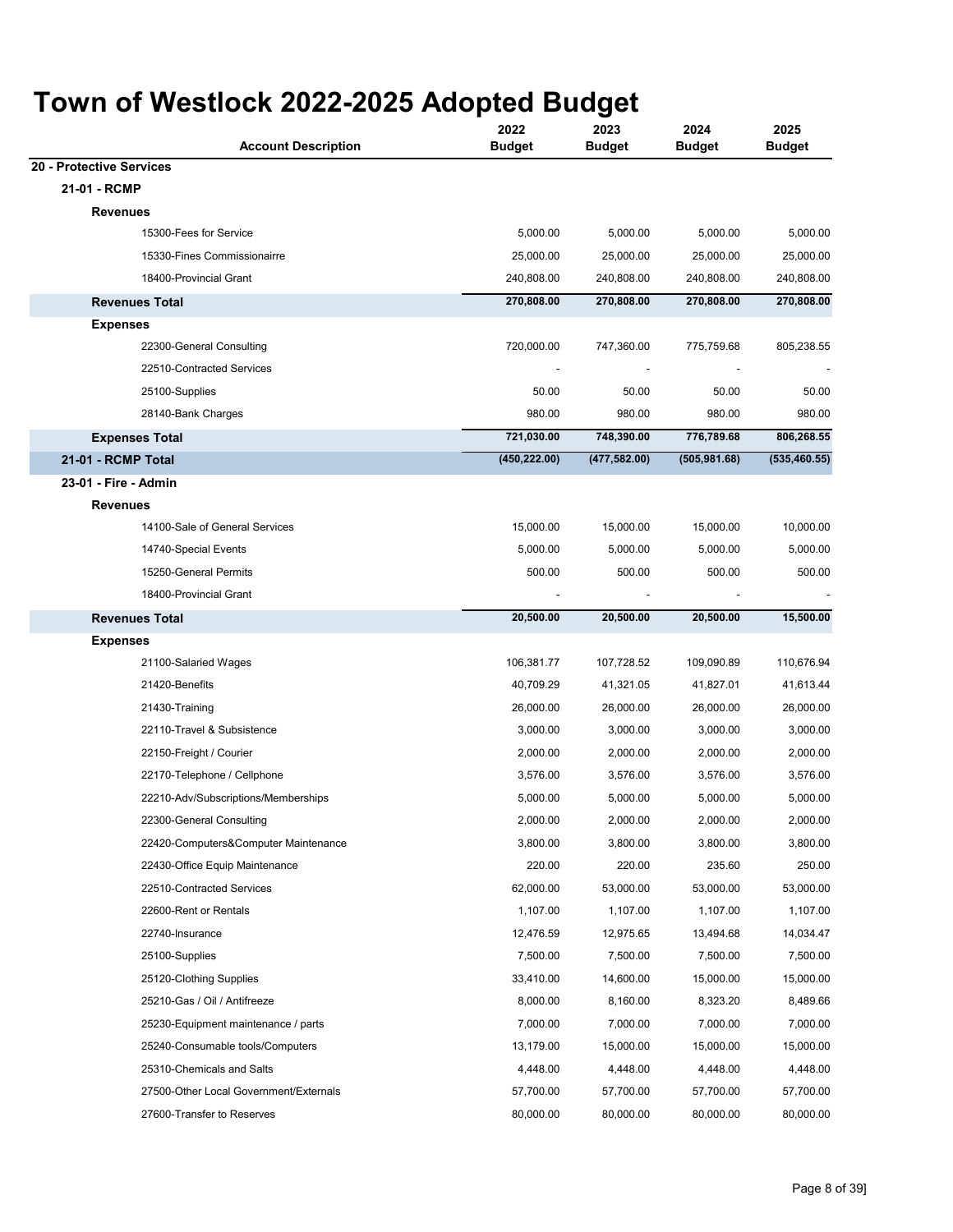| <b>Account Description</b>                 | 2022<br><b>Budget</b> | 2023<br><b>Budget</b> | 2024<br><b>Budget</b> | 2025<br><b>Budget</b> |
|--------------------------------------------|-----------------------|-----------------------|-----------------------|-----------------------|
| 28310-Debenture Interest                   | 11,812.82             | 10,528.90             | 9,228.40              | 7,911.10              |
| 29600-Public Relations                     | 12,000.00             | 12,000.00             | 12,000.00             | 12,000.00             |
| <b>Expenses Total</b>                      | 503,320.47            | 478,665.12            | 480,330.77            | 481,106.62            |
| 23-01 - Fire - Admin Total                 | (482, 820.47)         | (458, 165.12)         | (459, 830.77)         | (465, 606.62)         |
| 23-02 - Fire - Buildings & Grounds         |                       |                       |                       |                       |
| Revenues                                   |                       |                       |                       |                       |
| 19400-Transfer from Reserve                | 4,600.00              | 4,600.00              |                       |                       |
| <b>Revenues Total</b>                      | 4,600.00              | 4,600.00              |                       |                       |
| <b>Expenses</b>                            |                       |                       |                       |                       |
| 22440-Security                             | 664.92                | 664.92                | 664.92                | 664.92                |
| 22510-Contracted Services                  |                       |                       |                       |                       |
| 22520-Contracted Repairs Buildings         | 7,900.00              | 17,900.00             | 7,900.00              | 10,300.00             |
| 25100-Supplies                             | 525.00                | 551.00                | 578.00                | 607.00                |
| 25130-Janitorial Supplies                  | 600.00                | 612.00                | 624.24                | 636.72                |
| 25420-Gas                                  | 5,210.00              | 5,366.30              | 5,688.28              | 5,858.93              |
| 25430-Power                                | 5,827.00              | 5,943.54              | 6,300.15              | 6,426.16              |
| 25440-Utilities                            | 1,510.00              | 1,510.00              | 1,535.07              | 1,535.07              |
| <b>Expenses Total</b>                      | 22,236.92             | 32,547.76             | 23,290.66             | 26,028.79             |
| 23-02 - Fire - Buildings & Grounds Total   | (17,636.92)           | (27, 947.76)          | (23, 290.66)          | (26, 028.79)          |
| 24-01 - Emergency Management - Admin       |                       |                       |                       |                       |
| Revenues                                   |                       |                       |                       |                       |
| 18400-Provincial Grant                     |                       |                       |                       |                       |
| <b>Revenues Total</b>                      |                       | ٠                     |                       |                       |
| <b>Expenses</b>                            |                       |                       |                       |                       |
| 21430-Training                             | 10,000.00             | 10,000.00             | 10,000.00             | 10,000.00             |
| 22110-Travel & Subsistence                 | 800.00                | 800.00                | 800.00                | 800.00                |
| 22170-Telephone / Cellphone                | 1,675.84              | 1,675.84              | 1,675.84              | 1,675.84              |
| 22510-Contracted Services                  | 200.00                | 200.00                | 200.00                | 200.00                |
| 25100-Supplies                             | 3,000.00              | 3,000.00              | 3,000.00              | 3,000.00              |
| <b>Expenses Total</b>                      | 15,675.84             | 15,675.84             | 15,675.84             | 15,675.84             |
| 24-01 - Emergency Management - Admin Total | (15, 675.84)          | (15, 675.84)          | (15,675.84)           | (15, 675.84)          |
| 26-01 - Protective Services - Admin        |                       |                       |                       |                       |
| <b>Revenues</b>                            |                       |                       |                       |                       |
| 14100-Sale of General Services             | 3,800.00              | 3,800.00              | 3,800.00              | 3,800.00              |
| 15250-General Permits                      | 3,000.00              | 3,000.00              | 3,000.00              | 3,000.00              |
| 15320-Traffic Fines CPO                    | 25,000.00             | 25,000.00             | 25,000.00             | 25,000.00             |
| 15330-Fines Commissionairre                | 2,500.00              | 2,500.00              | 2,500.00              | 2,500.00              |
| 15340-Animal Licenses                      | 1,500.00              | 1,500.00              | 1,500.00              | 1,500.00              |
| 15600-Penalties and Costs                  | 4,000.00              | 4,000.00              | 4,000.00              | 4,000.00              |
| 19950-Other                                |                       |                       |                       |                       |
| <b>Revenues Total</b>                      | 39,800.00             | 39,800.00             | 39,800.00             | 39,800.00             |
| <b>Expenses</b>                            |                       |                       |                       |                       |
| 21100-Salaried Wages                       | 102,200.98            | 103,494.41            | 104,804.00            | 106,318.09            |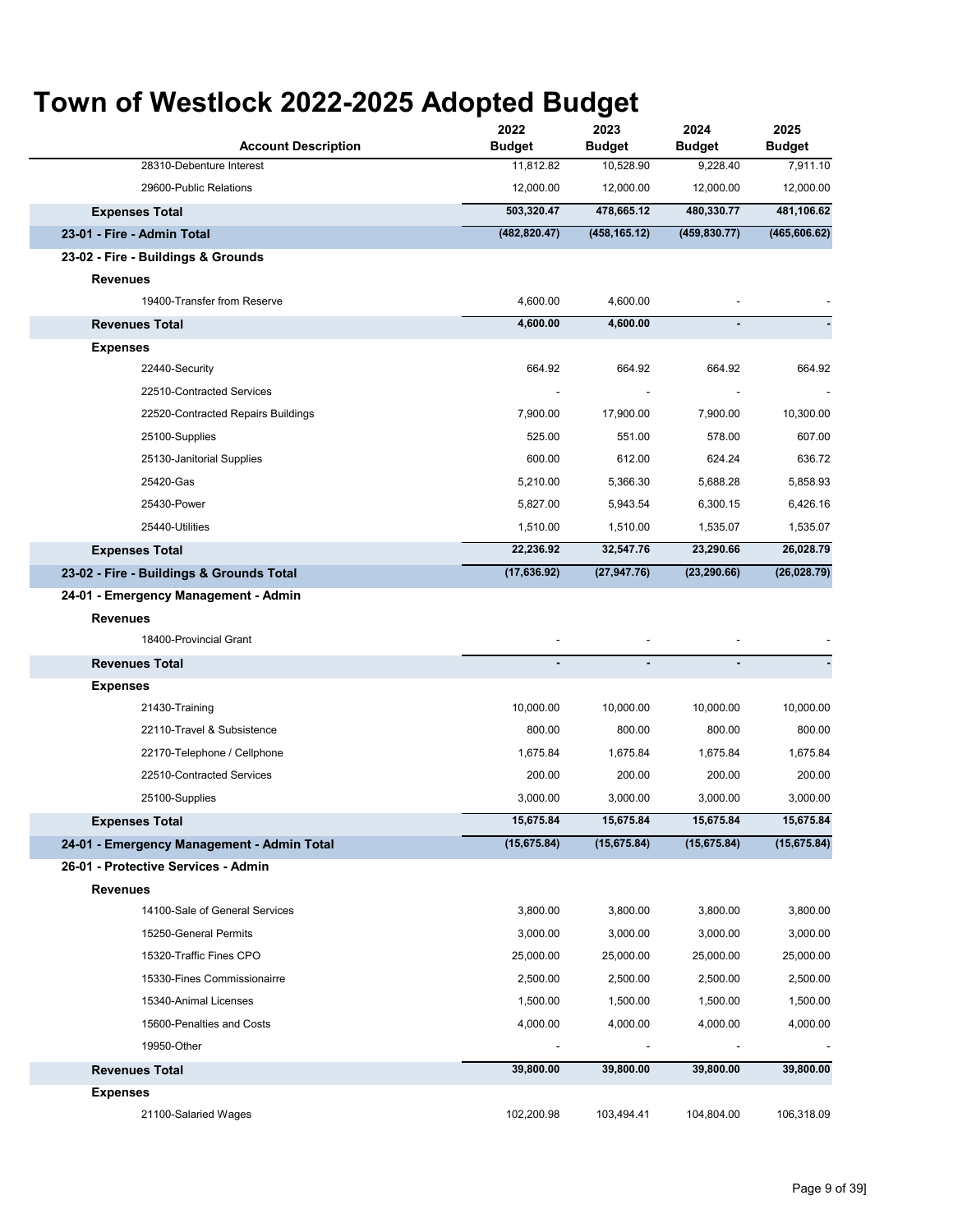| <b>Account Description</b>                | 2022<br><b>Budget</b> | 2023<br><b>Budget</b> | 2024<br><b>Budget</b> | 2025<br><b>Budget</b> |
|-------------------------------------------|-----------------------|-----------------------|-----------------------|-----------------------|
| 21420-Benefits                            | 20,866.78             | 21,223.92             | 21,501.01             | 21,046.79             |
| 21430-Training                            | 3,675.00              | 3,700.00              | 3,700.00              | 3,700.00              |
| 22110-Travel & Subsistence                | 3,600.00              | 3,600.00              | 3,600.00              | 3,600.00              |
| 22150-Freight / Courier                   | 300.00                | 300.00                | 300.00                | 300.00                |
| 22170-Telephone / Cellphone               | 900.00                | 900.00                | 900.00                | 900.00                |
| 22210-Adv/Subscriptions/Memberships       | 1,690.00              | 1,425.00              | 1,690.00              | 1,425.00              |
| 22320-Professional Consulting&Legal       | 18,000.00             | 18,000.00             | 18,000.00             | 18,000.00             |
| 22420-Computers&Computer Maintenance      | 4,691.00              | 4,691.00              | 4,691.00              | 4,691.00              |
| 22430-Office Equip Maintenance            | 300.00                | 300.00                | 300.00                | 300.00                |
| 22440-Security                            | 1.000.00              | 1.000.00              | 1.000.00              | 1,000.00              |
| 22510-Contracted Services                 | 4,000.00              | 4,000.00              | 4,000.00              | 4,000.00              |
| 22710-Licenses, Permits, Registrations    | 1,500.00              | 1,500.00              | 1,500.00              | 1,500.00              |
| 22740-Insurance                           | 1,170.56              | 1,217.38              | 1,266.08              | 1,316.72              |
| 25100-Supplies                            | 2,000.00              | 2,000.00              | 2,000.00              | 2,000.00              |
| 25120-Clothing Supplies                   | 2,600.00              | 1,000.00              | 1,000.00              | 1,000.00              |
| 25140-Program Supplies                    | 1.800.00              | 1,000.00              | 1.000.00              | 1,000.00              |
| 25210-Gas / Oil / Antifreeze              | 3,500.00              | 3,570.00              | 3,641.40              | 3,714.23              |
| 25230-Equipment maintenance / parts       | 1,000.00              | 1,000.00              | 1,000.00              | 1,000.00              |
| 25240-Consumable tools/Computers          | 1,000.00              | 1,000.00              | 1,000.00              | 1,000.00              |
| 27600-Transfer to Reserves                | 3,700.00              | 3,700.00              | 3,700.00              | 3,700.00              |
| <b>Expenses Total</b>                     | 179,494.32            | 178,621.72            | 180,593.49            | 181,511.82            |
| 26-01 - Protective Services - Admin Total | (139, 694.32)         | (138, 821.72)         | (140, 793.49)         | (141, 711.82)         |
| 20 - Protective Services Total Revenue    | 335,708.00            | 335,708.00            | 331,108.00            | 326,108.00            |
| 20 - Protective Services Total Expense    | 1,441,757.55          | 1,453,900.44          | 1,476,680.44          | 1,510,591.62          |
| <b>Total 20 - Protective Services</b>     | (1, 106, 049.55)      | (1, 118, 192.44)      | (1, 145, 572.44)      | (1, 184, 483.62)      |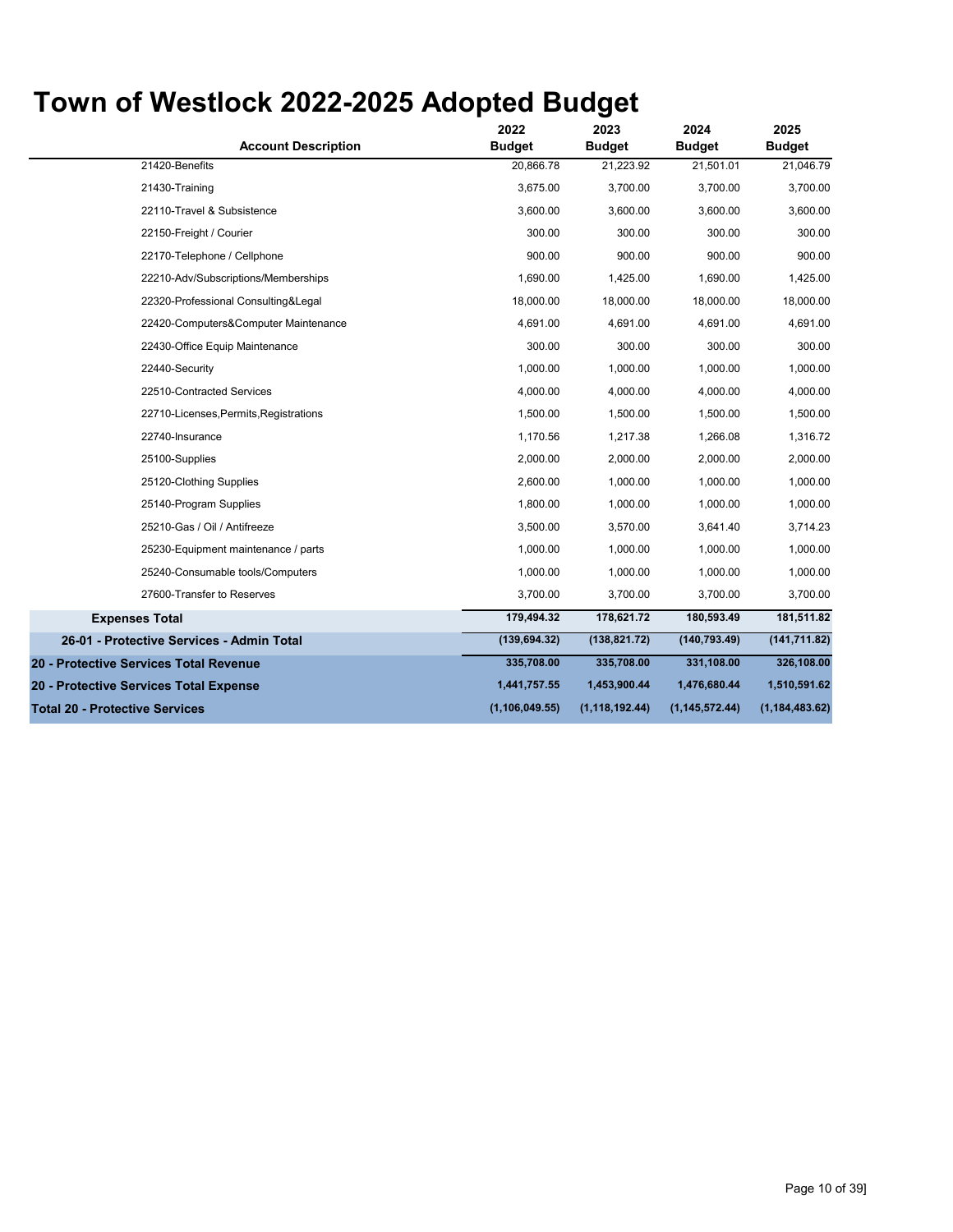| <b>Account Description</b>                          | 2022<br><b>Budget</b> | 2023<br><b>Budget</b> | 2024<br><b>Budget</b> | 2025<br><b>Budget</b> |
|-----------------------------------------------------|-----------------------|-----------------------|-----------------------|-----------------------|
| 30 - Operations/Transportation                      |                       |                       |                       |                       |
| 31-01 - Common Services - Admin                     |                       |                       |                       |                       |
| <b>Revenues</b>                                     |                       |                       |                       |                       |
| 14200-Sale of Materials                             |                       |                       |                       |                       |
| 19400-Transfer from Reserve                         |                       |                       |                       |                       |
| <b>Revenues Total</b>                               |                       | ä,                    |                       |                       |
| <b>Expenses</b>                                     |                       |                       |                       |                       |
| 21100-Salaried Wages                                | 132,501.54            | 136,954.59            | 141,581.25            | 146,666.76            |
| 21420-Benefits                                      | 28,391.65             | 29,210.90             | 29,948.03             | 29,838.82             |
| 21430-Training                                      | 2,600.00              | 2,600.00              | 2,600.00              | 2,600.00              |
| 22110-Travel & Subsistence                          | 3,000.00              | 3,000.00              | 3,000.00              | 3,000.00              |
| 22150-Freight / Courier                             | 250.00                | 250.00                | 250.00                | 250.00                |
| 22170-Telephone / Cellphone                         | 3,084.00              | 3,084.00              | 3,084.00              | 3,084.00              |
| 22210-Adv/Subscriptions/Memberships                 | 4,475.00              | 4,475.00              | 4,475.00              | 4,475.00              |
| 22320-Professional Consulting&Legal                 |                       |                       |                       |                       |
| 22420-Computers&Computer Maintenance                |                       |                       |                       |                       |
| 22430-Office Equip Maintenance                      | 750.00                | 750.00                | 750.00                | 750.00                |
| 22600-Rent or Rentals                               | 2,260.00              | 2,260.00              | 2,260.00              | 2,260.00              |
| 22740-Insurance                                     | 6,397.49              | 6,653.39              | 6,919.53              | 7,196.31              |
| 25100-Supplies                                      | 2,500.00              | 2,500.00              | 2,500.00              | 2,500.00              |
| 25120-Clothing Supplies                             | 1,500.00              | 1,500.00              | 1,500.00              | 1,500.00              |
| 25240-Consumable tools/Computers                    | 1,000.00              | 1,000.00              | 1,000.00              | 1,000.00              |
| <b>Expenses Total</b>                               | 188,709.68            | 194,237.88            | 199,867.80            | 205,120.89            |
| 31-01 - Common Services - Admin Total               | (188, 709.68)         | (194, 237.88)         | (199, 867.80)         | (205, 120.89)         |
| 31-02 - Common Services - Buildings & Grounds       |                       |                       |                       |                       |
| <b>Expenses</b>                                     |                       |                       |                       |                       |
| 21100-Salaried Wages                                | 2,349.67              | 2,380.08              | 2,408.87              | 2,471.31              |
| 21420-Benefits                                      | 741.37                | 752.50                | 757.48                | 769.50                |
| 22150-Freight / Courier                             | 50.00                 | 50.00                 | 50.00                 | 50.00                 |
| 22440-Security                                      | 1,413.00              | 1,413.00              | 1,413.00              | 1,413.00              |
| 22510-Contracted Services                           | 1,000.00              | 5,000.00              | 5,000.00              | 5,000.00              |
| 22520-Contracted Repairs Buildings                  |                       |                       |                       |                       |
| 22560-Contracted Heavy Equipment                    |                       |                       |                       |                       |
| 25100-Supplies                                      | 2,100.00              | 2,205.00              | 2,315.00              | 2,431.00              |
| 25130-Janitorial Supplies                           | 2,100.00              | 2,142.00              | 2,184.84              | 2,228.54              |
| 25320-Ground materials, soil, plants                | 500.00                | 500.00                | 500.00                | 500.00                |
| 25420-Gas                                           | 7,100.00              | 5,000.00              | 5,000.00              | 5,000.00              |
| 25430-Power                                         | 7,245.00              | 5,500.00              | 5,500.00              | 5,500.00              |
| 25440-Utilities                                     | 7,490.00              | 7,490.00              | 7,614.33              | 7,614.33              |
| 28310-Debenture Interest                            | 7,605.20              | 14,205.55             | 12,835.21             | 11,427.34             |
| <b>Expenses Total</b>                               | 39,694.24             | 46,638.13             | 45,578.73             | 44,405.02             |
| 31-02 - Common Services - Buildings & Grounds Total | (39, 694.24)          | (46, 638.13)          | (45, 578.73)          | (44, 405.02)          |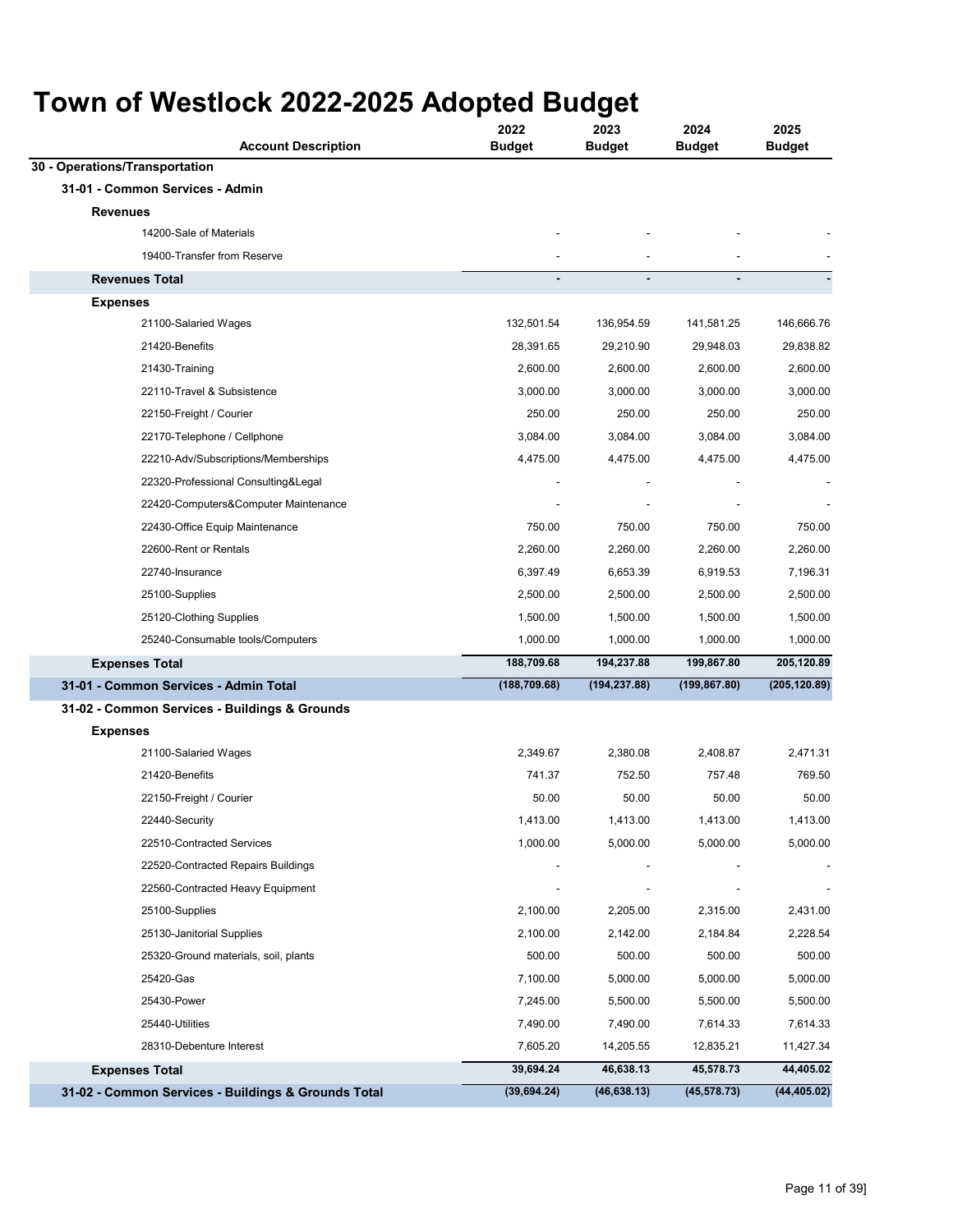| <b>Account Description</b>             | 2022<br><b>Budget</b> | 2023<br><b>Budget</b> | 2024<br>Budget | 2025<br><b>Budget</b> |
|----------------------------------------|-----------------------|-----------------------|----------------|-----------------------|
| 32-01 - Roads - Admin                  |                       |                       |                |                       |
| <b>Expenses</b>                        |                       |                       |                |                       |
| 21100-Salaried Wages                   | 358,506.37            | 364,310.09            | 369,644.95     | 376,714.76            |
| 21420-Benefits                         | 86,104.98             | 87,778.64             | 89,014.59      | 86,992.59             |
| 21430-Training                         | 7,200.00              | 7,200.00              | 7,200.00       | 7,200.00              |
| 22110-Travel & Subsistence             | 3,000.00              | 3,000.00              | 3,000.00       | 3,000.00              |
| 22150-Freight / Courier                | 750.00                | 750.00                | 750.00         | 750.00                |
| 22170-Telephone / Cellphone            | 5,280.00              | 5,280.00              | 5,280.00       | 5,280.00              |
| 22210-Adv/Subscriptions/Memberships    |                       |                       |                |                       |
| 22250-Alberta First Call               | 1,500.00              | 1,500.00              | 1,500.00       | 1,500.00              |
| 22330-Engineering                      | 5,000.00              | 5,000.00              | 5,000.00       | 6,000.00              |
| 22440-Security                         | 1,600.00              | 1,600.00              | 1,600.00       | 1,600.00              |
| 22510-Contracted Services              | 210,000.00            | 265,000.00            | 265,000.00     | 265,000.00            |
| 22530-Contracted Railway               | 7,150.00              | 7,150.00              | 7,150.00       | 7,150.00              |
| 22560-Contracted Heavy Equipment       | 65,000.00             | 65,000.00             | 65,000.00      | 65,000.00             |
| 22600-Rent or Rentals                  | 6,000.00              | 6,000.00              | 6,000.00       | 6,000.00              |
| 25100-Supplies                         | 5,000.00              | 5,000.00              | 5,000.00       | 5,000.00              |
| 25120-Clothing Supplies                | 12,000.00             | 12,000.00             | 12,000.00      | 12,000.00             |
| 25240-Consumable tools/Computers       | 700.00                | 700.00                | 700.00         | 700.00                |
| 25310-Chemicals and Salts              | 15,000.00             | 15,000.00             | 15,000.00      | 15,000.00             |
| 25340-Sand / gravel                    | 70,000.00             | 70,000.00             | 70,000.00      | 70,000.00             |
| 25350-Paving and curb supplies         | 30,000.00             | 30,000.00             | 30,000.00      | 30,000.00             |
| 25430-Power                            | 278,662.00            | 284,235.00            | 301,289.00     | 307,315.00            |
| 27600-Transfer to Reserves             | 80,000.00             | 20,000.00             | 155,000.00     | 195,000.00            |
| 28310-Debenture Interest               | 13,870.15             | 12,880.56             | 11,859.03      | 10,804.54             |
| <b>Expenses Total</b>                  | 1,262,323.50          | 1,269,384.29          | 1,426,987.57   | 1,478,006.88          |
| 32-01 - Roads - Admin Total            | (1,262,323.50)        | (1,269,384.29)        | (1,426,987.57) | (1,478,006.88)        |
| 32-33 - Roads - Traffic Control        |                       |                       |                |                       |
| <b>Expenses</b>                        |                       |                       |                |                       |
| 22510-Contracted Services              | 2,000.00              | 2,000.00              | 2,000.00       | 2,000.00              |
| <b>Expenses Total</b>                  | 2,000.00              | 2,000.00              | 2,000.00       | 2,000.00              |
| 32-33 - Roads - Traffic Control Total  | (2,000.00)            | (2,000.00)            | (2,000.00)     | (2,000.00)            |
| 33-01 - Fleet - Admin                  |                       |                       |                |                       |
| <b>Expenses</b>                        |                       |                       |                |                       |
| 21100-Salaried Wages                   | 87,179.11             | 89,190.38             | 91,163.20      | 92,906.78             |
| 21420-Benefits                         | 19,911.42             | 20,372.00             | 20,745.63      | 20,333.66             |
| 22150-Freight / Courier                | 2,000.00              | 2,000.00              | 2,000.00       | 2,000.00              |
| 22510-Contracted Services              | 18,000.00             | 19,000.00             | 20,000.00      | 21,000.00             |
| 22710-Licenses, Permits, Registrations | 300.00                | 300.00                | 300.00         | 300.00                |
| 22740-Insurance                        | 14,916.52             | 15,513.18             | 16,133.71      | 16,779.06             |
| 25210-Gas / Oil / Antifreeze           | 80,000.00             | 81,600.00             | 83,232.00      | 84,896.64             |
| 25230-Equipment maintenance / parts    | 77,000.00             | 65,000.00             | 65,000.00      | 65,000.00             |
| 25240-Consumable tools/Computers       | 2,500.00              | 2,500.00              | 2,500.00       | 2,500.00              |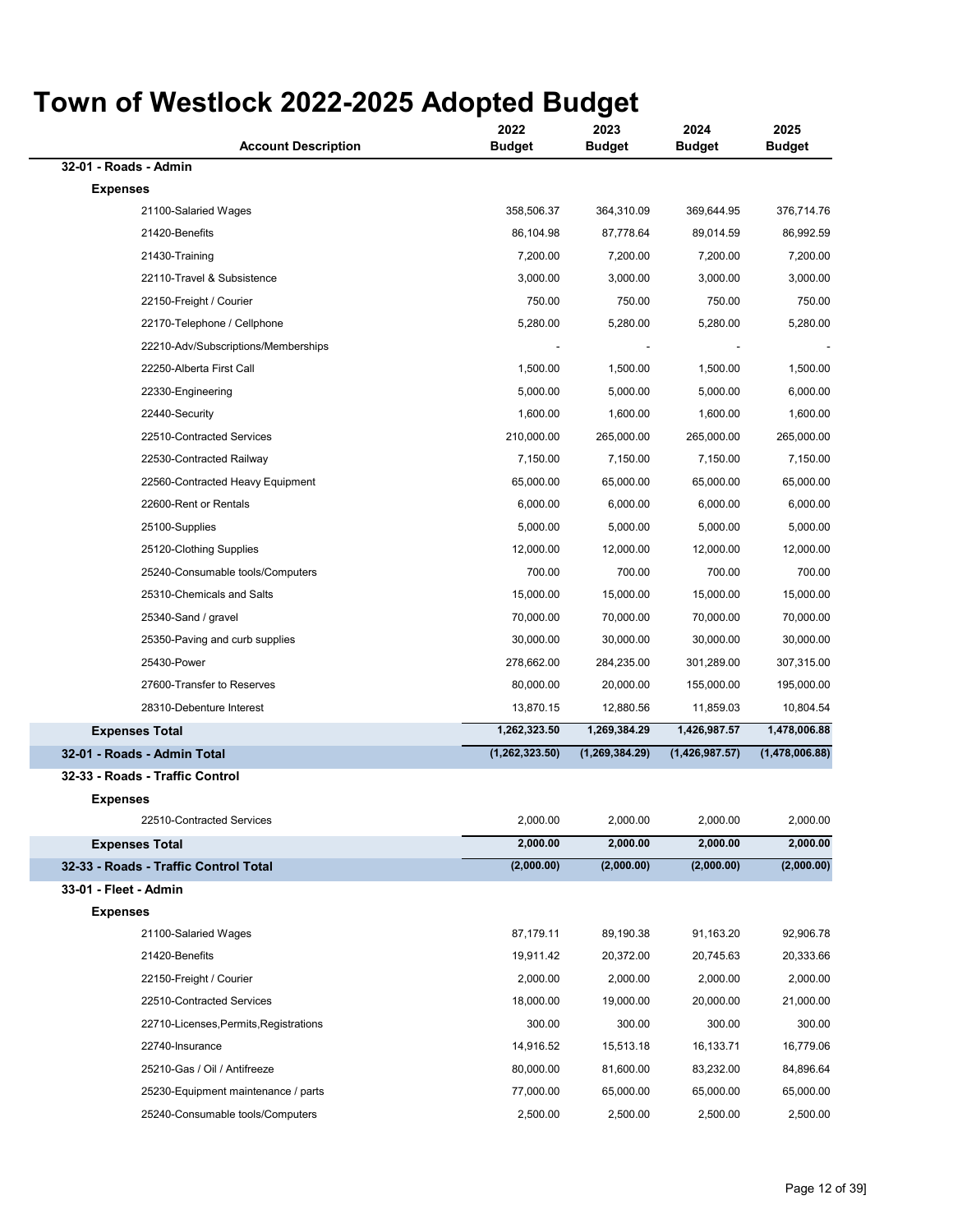| <b>Account Description</b>                 | 2022<br><b>Budget</b> | 2023<br><b>Budget</b> | 2024<br><b>Budget</b> | 2025<br><b>Budget</b> |
|--------------------------------------------|-----------------------|-----------------------|-----------------------|-----------------------|
| 27600-Transfer to Reserves                 | 80,000.00             | 85,000.00             | 95,000.00             | 105,000.00            |
| 28310-Debenture Interest                   | 3,524.99              | 1,966.11              | 394.52                |                       |
| <b>Expenses Total</b>                      | 385,332.04            | 382,441.68            | 396,469.05            | 410,716.14            |
| 33-01 - Fleet - Admin Total                | (385, 332.04)         | (382, 441.68)         | (396, 469.05)         | (410, 716.14)         |
| 34-01 - Sidewalks - Admin                  |                       |                       |                       |                       |
| <b>Expenses</b>                            |                       |                       |                       |                       |
| 22510-Contracted Services                  | 85,000.00             | 95,000.00             | 100,000.00            | 105,000.00            |
| 25350-Paving and curb supplies             | 7,000.00              | 9,000.00              | 12,000.00             | 13,000.00             |
| <b>Expenses Total</b>                      | 92,000.00             | 104,000.00            | 112,000.00            | 118,000.00            |
| 34-01 - Sidewalks - Admin Total            | (92,000.00)           | (104,000.00)          | (112,000.00)          | (118,000.00)          |
| 35-01 - Storm Sewer Drainage - Admin       |                       |                       |                       |                       |
| <b>Revenues</b>                            |                       |                       |                       |                       |
| 14420-Basic Charges                        | 80,150.00             | 80,150.00             | 80,150.00             | 80,150.00             |
| <b>Revenues Total</b>                      | 80,150.00             | 80,150.00             | 80,150.00             | 80,150.00             |
| <b>Expenses</b>                            |                       |                       |                       |                       |
| 21100-Salaried Wages                       | 27,190.11             | 27,631.54             | 28,037.17             | 28,573.41             |
| 21420-Benefits                             | 6,540.17              | 6,667.49              | 6,761.49              | 6,607.45              |
| 22110-Travel & Subsistence                 | 200.00                | 200.00                | 200.00                | 200.00                |
| 22300-General Consulting                   |                       |                       |                       |                       |
| 22510-Contracted Services                  | 55,000.00             | 55,000.00             | 50,000.00             | 45,000.00             |
| 25100-Supplies                             | 10,000.00             | 10,000.00             | 10,000.00             | 10,000.00             |
| 27600-Transfer to Reserves                 | 14,000.00             | 14,000.00             | 14,000.00             | 14,000.00             |
| <b>Expenses Total</b>                      | 112,930.28            | 113,499.03            | 108,998.66            | 104,380.85            |
| 35-01 - Storm Sewer Drainage - Admin Total | (32,780.28)           | (33, 349.03)          | (28, 848.66)          | (24, 230.85)          |
| 36-01 - Public Transportation - Admin      |                       |                       |                       |                       |
| <b>Revenues</b>                            |                       |                       |                       |                       |
| 15300-Fees for Service                     | 25,000.00             | 25,000.00             | 25,000.00             | 25,000.00             |
| 18400-Provincial Grant                     |                       |                       |                       |                       |
| <b>Revenues Total</b>                      | 25,000.00             | 25,000.00             | 25,000.00             | 25,000.00             |
| <b>Expenses</b>                            |                       |                       |                       |                       |
| 21100-Salaried Wages                       | 62,110.19             | 63,182.62             | 63,982.11             | 64,906.45             |
| 21420-Benefits                             | 18,154.50             | 18,491.57             | 18,628.20             | 18,818.61             |
| 21430-Training                             | 400.00                |                       |                       | 400.00                |
| 22110-Travel & Subsistence                 | 500.00                | 500.00                | 500.00                | 500.00                |
| 22150-Freight / Courier                    | 100.00                | 100.00                | 100.00                | 100.00                |
| 22170-Telephone / Cellphone                | 420.00                | 420.00                | 420.00                | 420.00                |
| 22510-Contracted Services                  | 1,500.00              | 1,500.00              | 1,500.00              | 1,500.00              |
| 22740-Insurance                            | 3,246.31              | 3,376.16              | 3,511.21              | 3,651.66              |
| 25100-Supplies                             | 1,563.00              | 5,000.00              | 1,600.00              | 1,600.00              |
| 25210-Gas / Oil / Antifreeze               | 6,200.00              | 6,324.00              | 6,450.48              | 6,579.49              |
| 25230-Equipment maintenance / parts        | 1,000.00              | 1,000.00              | 1,000.00              | 1,000.00              |
| 29120-Rebates and Discounts                | 500.00                | 500.00                | 500.00                | 500.00                |
| <b>Expenses Total</b>                      | 95,694.00             | 100,394.35            | 98,192.00             | 99,976.21             |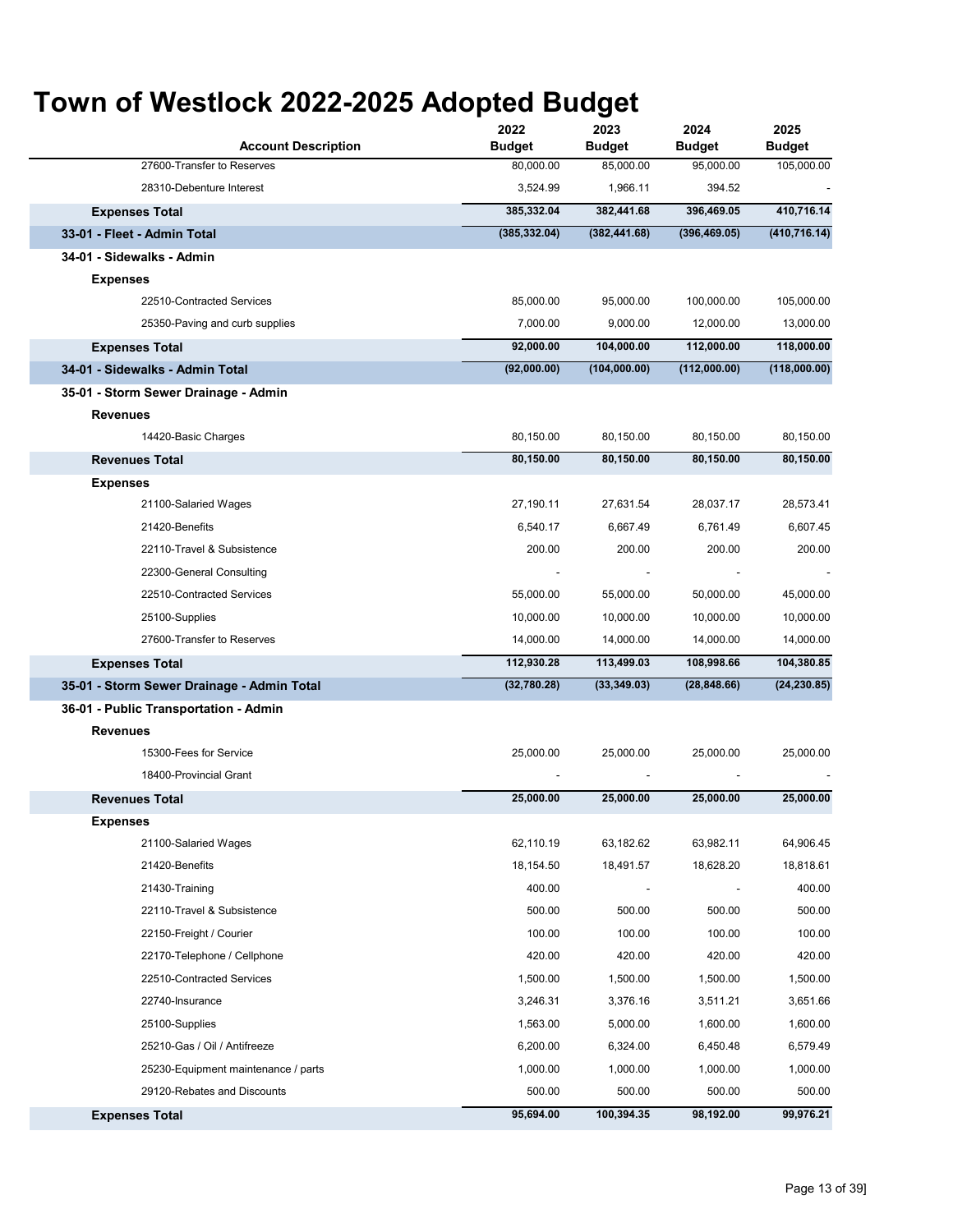| <b>Account Description</b>                  | 2022          | 2023          | 2024          | 2025          |
|---------------------------------------------|---------------|---------------|---------------|---------------|
|                                             | <b>Budget</b> | <b>Budget</b> | <b>Budget</b> | <b>Budget</b> |
| 36-01 - Public Transportation - Admin Total | (70.694.00)   | (75.394.35)   | (73.192.00)   | (74.976.21)   |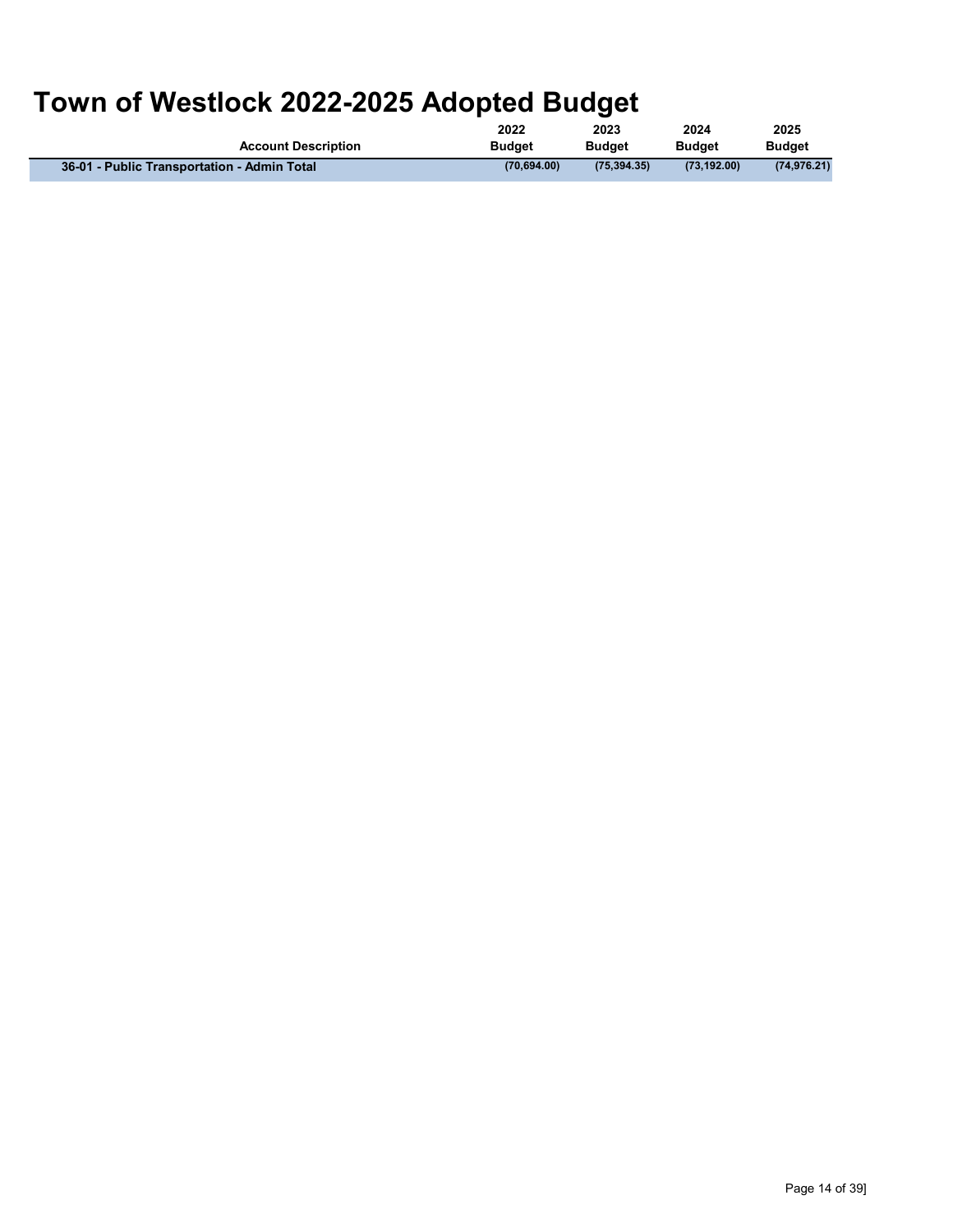| <b>Account Description</b>                   | 2022<br><b>Budget</b> | 2023<br><b>Budget</b> | 2024<br><b>Budget</b> | 2025<br><b>Budget</b> |
|----------------------------------------------|-----------------------|-----------------------|-----------------------|-----------------------|
| 37-01 - Engineering                          |                       |                       |                       |                       |
| <b>Revenues</b>                              |                       |                       |                       |                       |
| 18400-Provincial Grant                       | ٠                     |                       |                       |                       |
| <b>Revenues Total</b>                        |                       |                       |                       |                       |
| <b>Expenses</b>                              |                       |                       |                       |                       |
| 21100-Salaried Wages                         |                       |                       |                       |                       |
| 21420-Benefits                               |                       |                       |                       |                       |
| 21430-Training                               |                       |                       |                       |                       |
| 22170-Telephone / Cellphone                  |                       |                       |                       |                       |
| 25100-Supplies                               |                       |                       |                       |                       |
| 25120-Clothing Supplies                      |                       |                       |                       |                       |
| <b>Expenses Total</b>                        |                       |                       | ä,                    |                       |
| 37-01 - Engineering Total                    |                       |                       |                       |                       |
| 30 - Operations/Transportation Total Revenue | 105,150.00            | 105,150.00            | 105,150.00            | 105,150.00            |
| 30 - Operations/Transportation Total Expense | 2,178,683.75          | 2,212,595.36          | 2,390,093.81          | 2,462,606.00          |
| <b>Total 30 - Operations/Transportation</b>  | (2,073,533.75)        | (2, 107, 445.36)      | (2, 284, 943.81)      | (2,357,456.00)        |
| 33 - Airport                                 |                       |                       |                       |                       |
| 38-01 - Airport - Admin                      |                       |                       |                       |                       |
| <b>Expenses</b>                              |                       |                       |                       |                       |
| 27500-Other Local Government/Externals       | 57,630.00             | 59,358.90             | 61,139.67             | 62,973.86             |
| <b>Expenses Total</b>                        | 57,630.00             | 59,358.90             | 61,139.67             | 62,973.86             |
| 38-01 - Airport - Admin Total                | (57, 630.00)          | (59, 358.90)          | (61, 139.67)          | (62, 973.86)          |
| 33 - Airport Total Revenue                   |                       |                       |                       |                       |
| 33 - Airport Total Expense                   | 57,630.00             | 59,358.90             | 61,139.67             | 62,973.86             |
| <b>Total 33 - Airport</b>                    | (57, 630.00)          | (59, 358.90)          | (61, 139.67)          | (62, 973.86)          |
|                                              |                       |                       |                       |                       |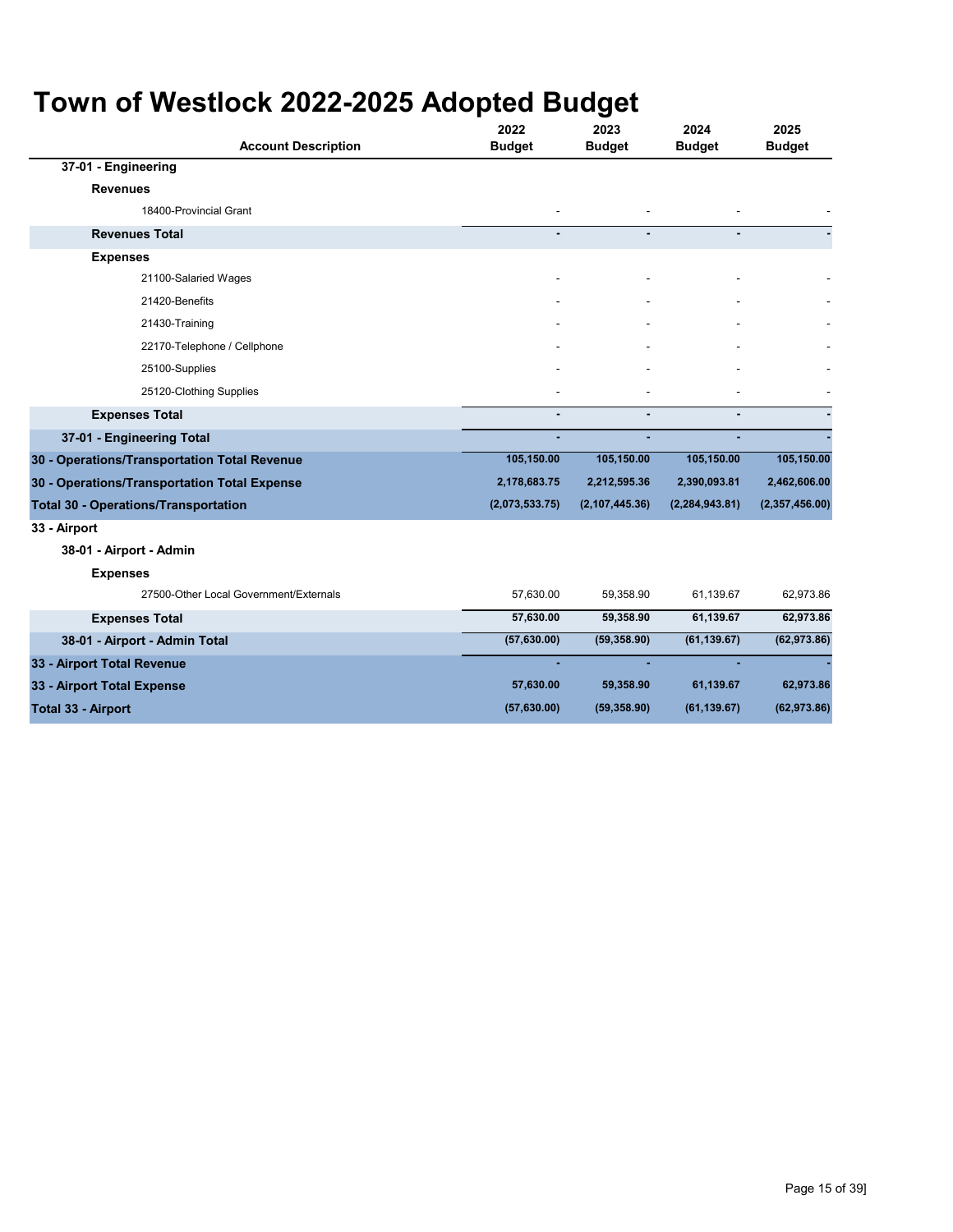|                | <b>Account Description</b>              | 2022<br><b>Budget</b> | 2023<br><b>Budget</b> | 2024<br><b>Budget</b> | 2025<br><b>Budget</b> |
|----------------|-----------------------------------------|-----------------------|-----------------------|-----------------------|-----------------------|
| 40 - Utilities |                                         |                       |                       |                       |                       |
|                | 41-01 - Water - Admin                   |                       |                       |                       |                       |
|                | <b>Revenues</b>                         |                       |                       |                       |                       |
|                | 14400-Sale of Water                     | 1,408,950.00          | 1,408,950.00          | 1,436,850.00          | 1,436,850.00          |
|                | 14410-Bulk Water                        | 135,900.00            | 135,900.00            | 135,900.00            | 135,900.00            |
|                | 14420-Basic Charges                     | 657,531.00            | 691,723.00            | 727,692.00            | 765,532.00            |
|                | 14460-Utility Fund Charges              | 175,000.00            | 175,000.00            | 175,000.00            | 175,000.00            |
|                | 15150-Connection Fees                   | 1,000.00              | 1,000.00              | 1,000.00              | 1,000.00              |
|                | 15300-Fees for Service                  | 343,709.16            | 354,020.43            | 364,641.04            | 375,580.28            |
|                | 15600-Penalties and Costs               | 17,000.00             | 17,000.00             | 17,000.00             | 17,000.00             |
|                | 19400-Transfer from Reserve             | 84,311.60             | 46,395.76             | 12,142.05             |                       |
|                | 19950-Other                             |                       |                       |                       |                       |
|                | <b>Revenues Total</b>                   | 2,823,401.76          | 2,829,989.19          | 2,870,225.09          | 2,906,862.28          |
|                | <b>Expenses</b>                         |                       |                       |                       |                       |
|                | 21100-Salaried Wages                    | 367,551.16            | 373,431.04            | 379,303.28            | 387,916.03            |
|                | 21420-Benefits                          | 93,164.79             | 94,883.06             | 96,178.56             | 94,518.22             |
|                | 21430-Training                          | 4,000.00              | 4,200.00              | 4,200.00              | 4,200.00              |
|                | 21500-Council Wages                     | 28,951.19             | 29,317.60             | 29,688.57             | 29,688.57             |
|                | 22110-Travel & Subsistence              | 2,500.00              | 2,500.00              | 2,600.00              | 2,600.00              |
|                | 22150-Freight / Courier                 | 1,500.00              | 1,500.00              | 1,500.00              | 1,500.00              |
|                | 22160-Postage                           | 17,000.00             | 17,000.00             | 17,000.00             | 17,000.00             |
|                | 22170-Telephone / Cellphone             | 2,640.00              | 2,640.00              | 2,640.00              | 2,640.00              |
|                | 22210-Adv/Subscriptions/Memberships     | 1,000.00              | 1,000.00              | 1,000.00              | 1,000.00              |
|                | 22320-Professional Consulting&Legal     | 3,000.00              | 3,000.00              | 3,000.00              | 3,000.00              |
|                | 22420-Computers&Computer Maintenance    | 4,870.00              | 4,870.00              | 4,870.00              | 4,870.00              |
|                | 22430-Office Equip Maintenance          | 400.00                | 400.00                | 400.00                | 400.00                |
|                | 22510-Contracted Services               |                       |                       |                       |                       |
|                | 22600-Rent or Rentals                   |                       |                       |                       |                       |
|                | 22740-Insurance                         | 10,271.42             | 10,682.28             | 11,109.57             | 11,553.95             |
|                | 23550-Purchase Regional Water           | 1,500,000.00          | 1,500,000.00          | 1,530,000.00          | 1,530,000.00          |
|                | 25100-Supplies                          | 2,000.00              | 2,000.00              | 2,000.00              | 2,000.00              |
|                | 25120-Clothing Supplies                 | 4,000.00              | 4,000.00              | 4,000.00              | 4,000.00              |
|                | 25210-Gas / Oil / Antifreeze            | 20,000.00             | 20,400.00             | 20,808.00             | 21,224.16             |
|                | 25240-Consumable tools/Computers        | 2,800.00              | 1,400.00              | 1,700.00              | 500.00                |
|                | 27600-Transfer to Reserves              | 195,000.00            | 195,000.00            | 195,000.00            | 225,853.39            |
|                | 28140-Bank Charges                      | 7,900.00              | 7,900.00              | 7,900.00              | 7,900.00              |
|                | 28310-Debenture Interest                | 47,142.18             | 43,525.19             | 39,841.15             | 36,088.45             |
|                | 29110-Water Admin Rebates and Discounts | 6,000.00              | 6,000.00              | 6,000.00              | 6,000.00              |
|                | 29200-Bad Debt/Uncollectable            | 3,000.00              | 3,000.00              | 3,000.00              | 3,000.00              |
|                | <b>Expenses Total</b>                   | 2,324,690.75          | 2,328,649.16          | 2,363,739.13          | 2,397,452.77          |
|                | 41-01 - Water - Admin Total             | 498,711.01            | 501,340.03            | 506,485.96            | 509,409.51            |

**41-40 - Water - Water Bulk Station Expenses**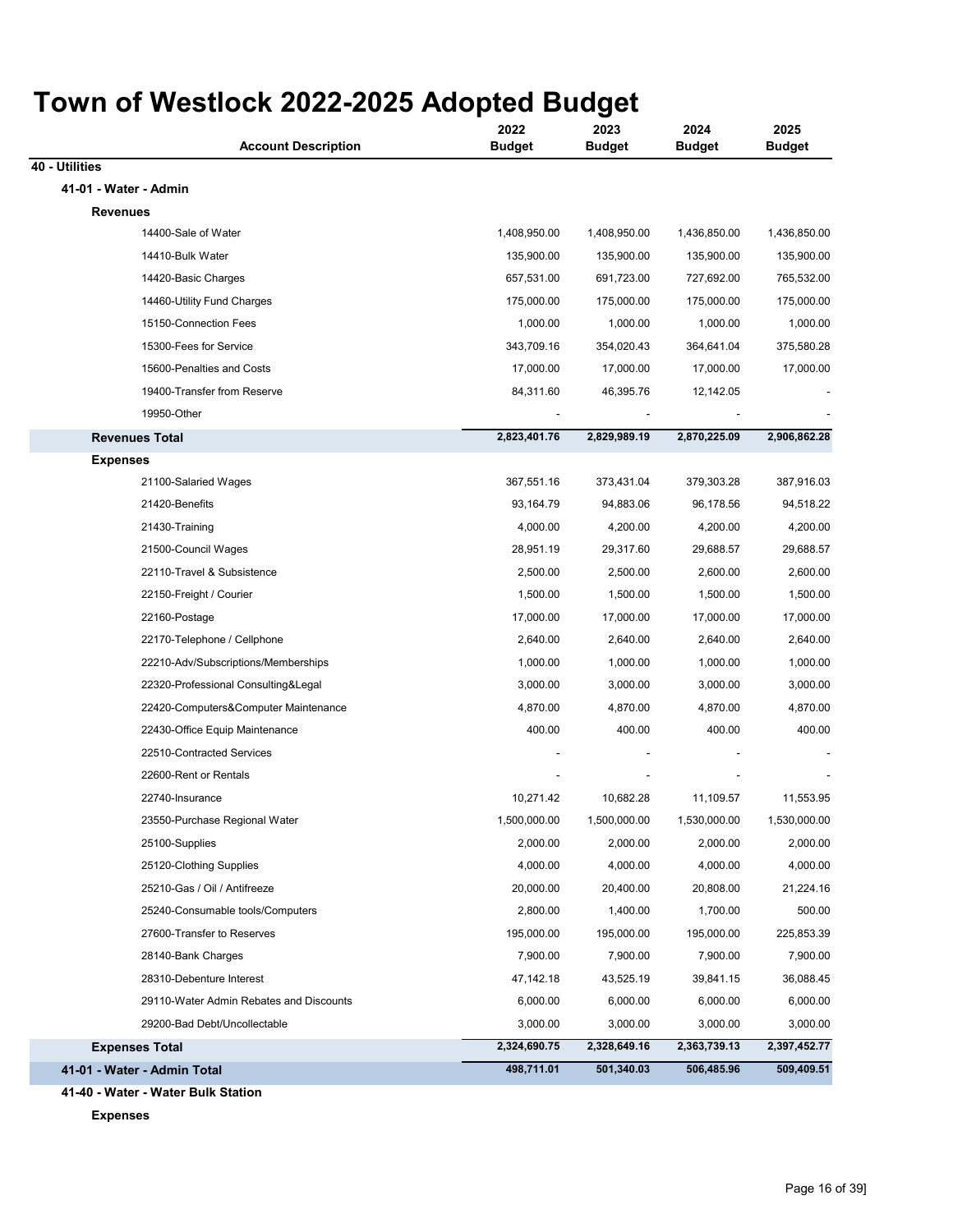| <b>Account Description</b>                       | 2022<br><b>Budget</b> | 2023<br><b>Budget</b> | 2024<br><b>Budget</b> | 2025<br><b>Budget</b> |
|--------------------------------------------------|-----------------------|-----------------------|-----------------------|-----------------------|
| 22170-Telephone / Cellphone                      | 615.00                | 615.00                | 615.00                | 615.00                |
| 22420-Computers&Computer Maintenance             | 800.00                | 800.00                | 800.00                | 800.00                |
| 22440-Security                                   | 613.68                | 613.68                | 613.68                | 613.68                |
| 22510-Contracted Services                        | 2,500.00              | 2,500.00              | 2,500.00              | 2,500.00              |
| 25100-Supplies                                   | 400.00                | 400.00                | 400.00                | 400.00                |
| 25230-Equipment maintenance / parts              | 4,000.00              | 4,000.00              | 4,000.00              | 4,000.00              |
| 25240-Consumable tools/Computers                 | 3,400.00              | 2,300.00              | 2,700.00              | 1,000.00              |
| 25430-Power                                      | 1,936.00              | 1,974.72              | 2,093.20              | 2,135.07              |
| <b>Expenses Total</b>                            | 14,264.68             | 13,203.40             | 13,721.88             | 12,063.75             |
| 41-40 - Water - Water Bulk Station Total         | (14, 264.68)          | (13, 203.40)          | (13, 721.88)          | (12,063.75)           |
| 41-43 - Water - Reservoir                        |                       |                       |                       |                       |
| <b>Expenses</b>                                  |                       |                       |                       |                       |
| 22170-Telephone / Cellphone                      | 615.00                | 615.00                | 615.00                | 615.00                |
| 22440-Security                                   | 622.56                | 622.56                | 622.56                | 622.56                |
| 22520-Contracted Repairs Buildings               | 6,000.00              | 6,000.00              | 6,000.00              | 6,000.00              |
| 25100-Supplies                                   | 1,500.00              | 1,500.00              | 1,500.00              | 1,500.00              |
| 25310-Chemicals and Salts                        | 4,000.00              | 4,000.00              | 4,000.00              | 4,000.00              |
| 25380-Hardware/plumbing/electrical               | 5,000.00              | 5,000.00              | 5,000.00              | 5,000.00              |
| 25420-Gas                                        | 3,200.00              | 3,296.00              | 3,493.76              | 3,598.57              |
| 25430-Power                                      | 26,724.00             | 27,258.48             | 28,893.99             | 29,471.87             |
| <b>Expenses Total</b>                            | 47,661.56             | 48,292.04             | 50,125.31             | 50,808.00             |
| 41-43 - Water - Reservoir Total                  | (47,661.56)           | (48, 292.04)          | (50, 125.31)          | (50, 808.00)          |
| 41-44 - Water - Westlock County Plants           |                       |                       |                       |                       |
| <b>Revenues</b>                                  |                       |                       |                       |                       |
| 15300-Fees for Service                           | 98,746.56             | 100,721.49            | 102,735.92            | 104,790.64            |
| <b>Revenues Total</b>                            | 98,746.56             | 100,721.49            | 102,735.92            | 104,790.64            |
| <b>Expenses</b>                                  |                       |                       |                       |                       |
| 25100-Supplies                                   |                       |                       |                       |                       |
| <b>Expenses Total</b>                            | $\blacksquare$        | ٠                     | ٠                     |                       |
| 41-44 - Water - Westlock County Plants Total     | 98,746.56             | 100,721.49            | 102,735.92            | 104,790.64            |
| 41-45 - Water - Clyde Plant & Distribution       |                       |                       |                       |                       |
| <b>Revenues</b>                                  |                       |                       |                       |                       |
| 15300-Fees for Service                           | 17,600.00             | 17,952.00             | 18,311.04             | 18,677.26             |
| <b>Revenues Total</b>                            | 17,600.00             | 17,952.00             | 18,311.04             | 18,677.26             |
| 41-45 - Water - Clyde Plant & Distribution Total | 17,600.00             | 17,952.00             | 18,311.04             | 18,677.26             |
| 41-46 - Water - Distribution                     |                       |                       |                       |                       |
| <b>Expenses</b>                                  |                       |                       |                       |                       |
| 21100-Salaried Wages                             | 96,737.68             | 98,092.36             | 99,279.12             | 102,206.94            |
| 21420-Benefits                                   | 22,974.83             | 23,389.91             | 23,686.76             | 23,326.16             |
| 21430-Training                                   |                       |                       |                       |                       |
| 22110-Travel & Subsistence                       |                       |                       |                       |                       |
| 22210-Adv/Subscriptions/Memberships              |                       |                       |                       |                       |
| 22510-Contracted Services                        | 87,000.00             | 87,000.00             | 87,000.00             | 87,000.00             |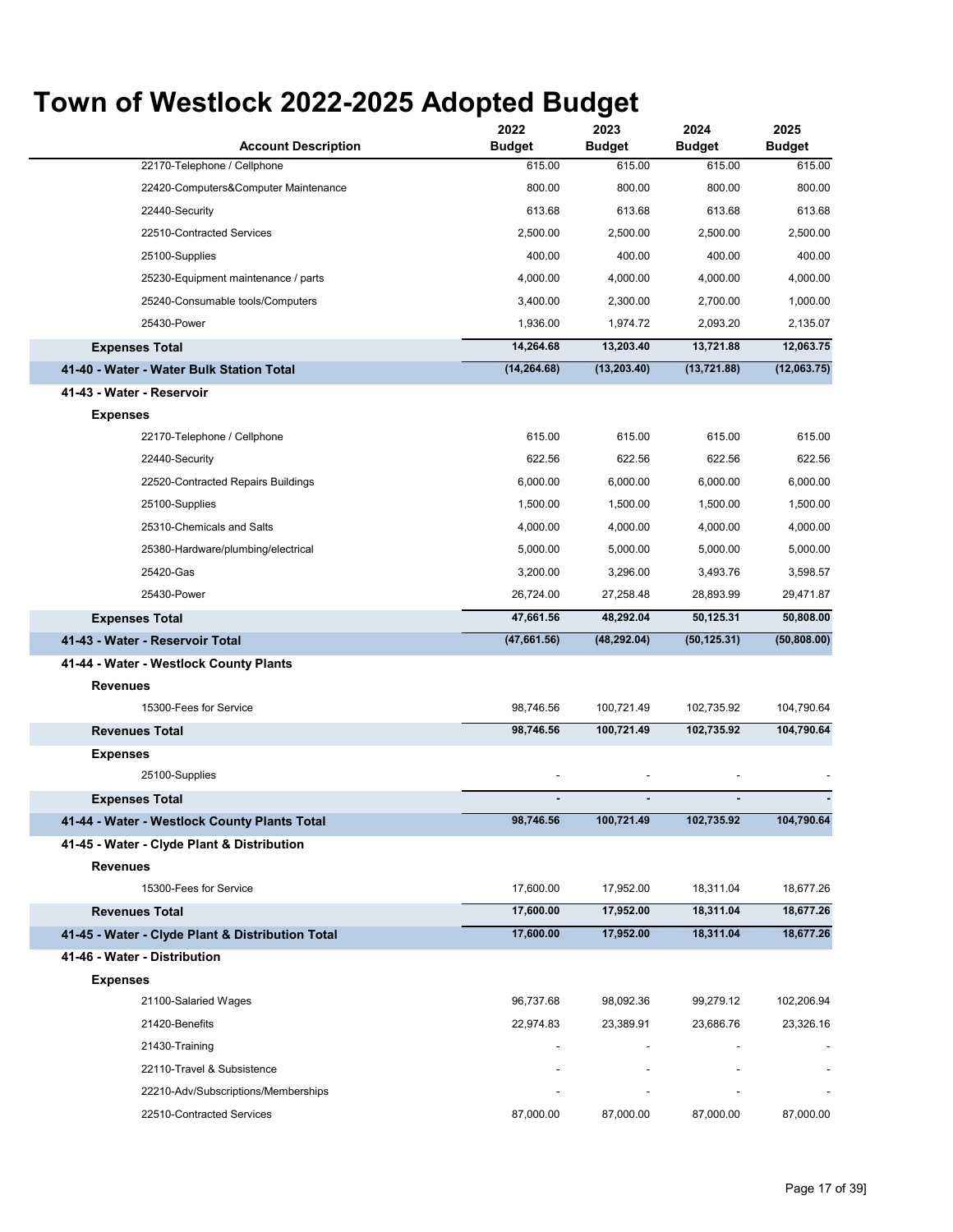| <b>Account Description</b>               | 2022<br><b>Budget</b> | 2023<br><b>Budget</b> | 2024<br><b>Budget</b> | 2025<br><b>Budget</b> |
|------------------------------------------|-----------------------|-----------------------|-----------------------|-----------------------|
| 25240-Consumable tools/Computers         | 500.00                | 500.00                | 500.00                | 500.00                |
| 25350-Paving and curb supplies           | 65,000.00             | 65,000.00             | 65,000.00             | 65,000.00             |
| 25390-Bldg&Const materials/supplies      |                       |                       |                       |                       |
| <b>Expenses Total</b>                    | 272,212.51            | 273,982.28            | 275,465.88            | 278,033.10            |
| 41-46 - Water - Distribution Total       | (272, 212.51)         | (273, 982.28)         | (275, 465.88)         | (278, 033.10)         |
| 41-48 - Water - Water Meters             |                       |                       |                       |                       |
| <b>Expenses</b>                          |                       |                       |                       |                       |
| 22510-Contracted Services                | 5,000.00              | 5,000.00              | 5,000.00              | 5,000.00              |
| 25100-Supplies                           | 25,000.00             | 25,000.00             | 25,000.00             | 25,000.00             |
| <b>Expenses Total</b>                    | 30,000.00             | 30,000.00             | 30,000.00             | 30,000.00             |
| 41-48 - Water - Water Meters Total       | (30,000.00)           | (30,000.00)           | (30,000.00)           | (30,000.00)           |
| 42-01 - Sewer - Admin                    |                       |                       |                       |                       |
| <b>Revenues</b>                          |                       |                       |                       |                       |
| 14400-Sale of Water                      | 424,545.00            | 424,545.00            | 466,771.50            | 466,771.50            |
| 14420-Basic Charges                      | 138,560.00            | 138,560.00            | 138,560.00            | 134,500.00            |
| <b>Revenues Total</b>                    | 563,105.00            | 563,105.00            | 605,331.50            | 601,271.50            |
| <b>Expenses</b>                          |                       |                       |                       |                       |
| 21100-Salaried Wages                     | 123,832.04            | 125,913.73            | 127,940.19            | 130,959.35            |
| 21420-Benefits                           | 28,959.69             | 29,522.93             | 29,957.78             | 29,414.91             |
| 22160-Postage                            |                       |                       |                       |                       |
| 22600-Rent or Rentals                    | 500.00                | 500.00                | 500.00                | 500.00                |
| 22720-Damage Claims                      | 2,000.00              | 2,000.00              | 2,000.00              | 2,000.00              |
| 22740-Insurance                          | 1,477.39              | 1,536.49              | 1,597.95              | 1,661.86              |
| 27600-Transfer to Reserves               | 242,851.88            | 240,911.18            | 284,890.67            | 278,034.55            |
| 28310-Debenture Interest                 |                       |                       |                       |                       |
| <b>Expenses Total</b>                    | 399,621.00            | 400,384.32            | 446,886.58            | 442,570.68            |
| 42-01 - Sewer - Admin Total              | 163,484.00            | 162,720.68            | 158,444.92            | 158,700.82            |
| 42-20 - Sewer - Sewer Lift Station       |                       |                       |                       |                       |
| <b>Expenses</b>                          |                       |                       |                       |                       |
| 22170-Telephone / Cellphone              |                       |                       |                       |                       |
| 22330-Engineering                        | 2,500.00              | 1,500.00              | 1,500.00              | 1,500.00              |
| 22510-Contracted Services                | 3,500.00              | 3,500.00              | 3,500.00              | 3,500.00              |
| 22520-Contracted Repairs Buildings       | 1,500.00              | 1,500.00              | 1,500.00              | 1,500.00              |
| 25230-Equipment maintenance / parts      | 15,000.00             | 15,000.00             | 10,000.00             | 10,000.00             |
| 25310-Chemicals and Salts                | 6,000.00              | 6,000.00              | 6,000.00              | 6,000.00              |
| 25430-Power                              | 11,834.00             | 12,070.68             | 12,794.92             | 13,050.82             |
| <b>Expenses Total</b>                    | 40,334.00             | 39,570.68             | 35,294.92             | 35,550.82             |
| 42-20 - Sewer - Sewer Lift Station Total | (40, 334.00)          | (39, 570.68)          | (35, 294.92)          | (35, 550.82)          |
| 42-22 - Sewer - Sewage Collection        |                       |                       |                       |                       |
| <b>Expenses</b>                          |                       |                       |                       |                       |
| 22150-Freight / Courier                  |                       |                       |                       |                       |
| 22510-Contracted Services                | 95,000.00             | 95,000.00             | 95,000.00             | 95,000.00             |
| 25100-Supplies                           | 15,000.00             | 15,000.00             | 15,000.00             | 15,000.00             |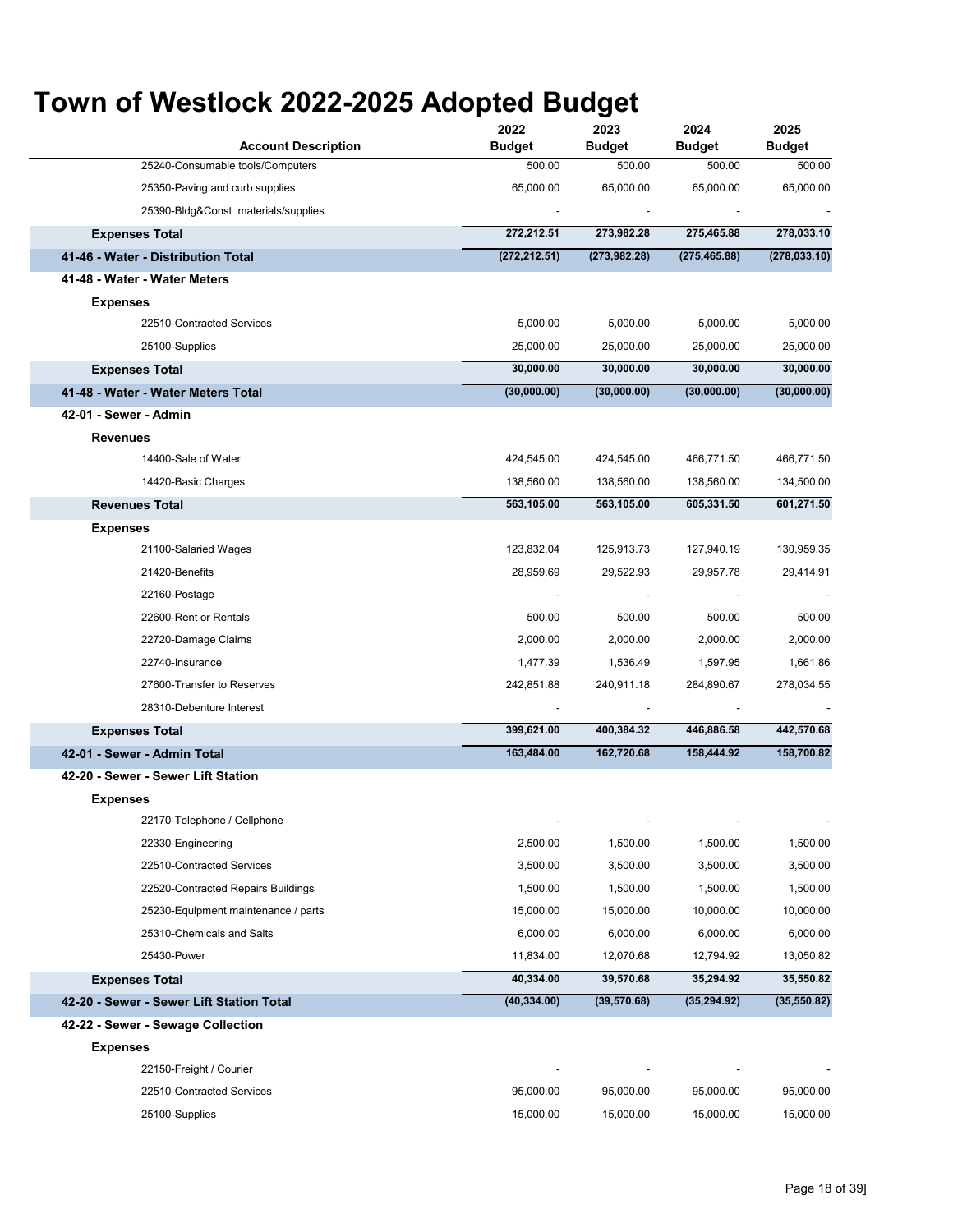|                                         | 2022          | 2023          | 2024          | 2025          |
|-----------------------------------------|---------------|---------------|---------------|---------------|
| <b>Account Description</b>              | <b>Budget</b> | <b>Budget</b> | <b>Budget</b> | <b>Budget</b> |
| <b>Expenses Total</b>                   | 110.000.00    | 110.000.00    | 110.000.00    | 110.000.00    |
| 42-22 - Sewer - Sewage Collection Total | (110.000.00)  | (110.000.00)  | (110.000.00)  | (110,000.00)  |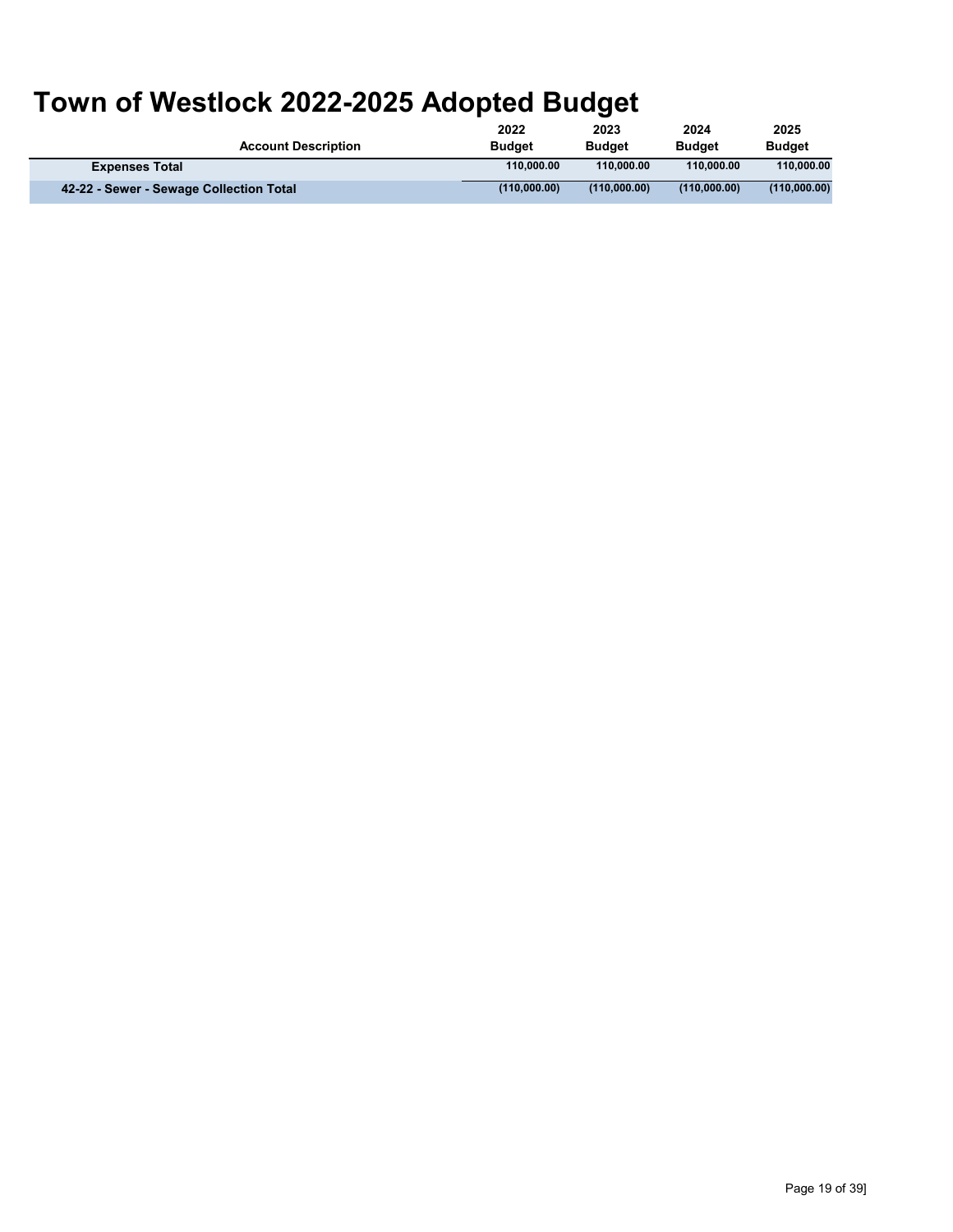| <b>Account Description</b>                           | 2022<br><b>Budget</b> | 2023<br><b>Budget</b> | 2024<br><b>Budget</b> | 2025<br><b>Budget</b> |
|------------------------------------------------------|-----------------------|-----------------------|-----------------------|-----------------------|
| 42-24 - Sewer - Treatment Disposal                   |                       |                       |                       |                       |
| <b>Expenses</b>                                      |                       |                       |                       |                       |
| 22150-Freight / Courier                              |                       |                       |                       |                       |
| 22330-Engineering                                    |                       |                       |                       |                       |
| 22510-Contracted Services                            | 1,500.00              | 1,500.00              | 1,500.00              | 1,500.00              |
| 22600-Rent or Rentals                                | 1,500.00              | 1,500.00              | 1,500.00              | 1,500.00              |
| 22640-Land Lease                                     | 150.00                | 150.00                | 150.00                | 150.00                |
| 25100-Supplies                                       | 10,000.00             | 10,000.00             | 10,000.00             | 10,000.00             |
| <b>Expenses Total</b>                                | 13,150.00             | 13,150.00             | 13,150.00             | 13,150.00             |
| 42-24 - Sewer - Treatment Disposal Total             | (13, 150.00)          | (13, 150.00)          | (13, 150.00)          | (13, 150.00)          |
| 43-01 - Garbage - Admin                              |                       |                       |                       |                       |
| <b>Revenues</b>                                      |                       |                       |                       |                       |
| 14100-Sale of General Services                       | 525,294.00            | 525,294.00            | 525,294.00            | 525,294.00            |
| 14460-Utility Fund Charges                           | 59,500.00             | 59,500.00             | 59,500.00             | 59,500.00             |
| 14470-Garbage Admin WRWSC Reserve Fund Collection    | 80,150.00             | 80,150.00             | 80,150.00             | 80,150.00             |
| 14480-Garbage Admin WRWSC Landfill Charge            | 20,000.00             | 20,000.00             | 20,000.00             | 20,000.00             |
| <b>Revenues Total</b>                                | 684,944.00            | 684,944.00            | 684,944.00            | 684,944.00            |
| <b>Expenses</b>                                      |                       |                       |                       |                       |
| 22320-Professional Consulting&Legal                  |                       |                       |                       |                       |
| 22510-Contracted Services                            | 277,657.00            | 253,347.00            | 260,708.00            | 268,290.00            |
| 23540-Regional Waste Tippage                         | 180,000.00            | 187,200.00            | 194,688.00            | 202,475.52            |
| 25100-Supplies                                       | 1,000.00              | 1,000.00              | 1,000.00              | 1,000.00              |
| 27500-Other Local Government/Externals               | 80,150.00             | 80,150.00             | 80,150.00             | 80,150.00             |
| 27600-Transfer to Reserves                           | 76,637.00             | 93,747.00             | 78,898.00             | 63,528.48             |
| 29660-Gross Recovery from Other Oper                 | 10,000.00             | 10,000.00             | 10,000.00             | 10,000.00             |
| <b>Expenses Total</b>                                | 625,444.00            | 625,444.00            | 625,444.00            | 625,444.00            |
| 43-01 - Garbage - Admin Total                        | 59,500.00             | 59,500.00             | 59,500.00             | 59,500.00             |
| 44-01 - Environmental Programs - Admin               |                       |                       |                       |                       |
| <b>Revenues</b>                                      |                       |                       |                       |                       |
| 19400-Transfer from Reserve                          |                       |                       |                       |                       |
| <b>Revenues Total</b>                                |                       |                       |                       |                       |
| <b>Expenses</b>                                      |                       |                       |                       |                       |
| 22170-Telephone / Cellphone                          |                       |                       |                       |                       |
| 22510-Contracted Services                            | 8,500.00              | 8,500.00              | 8,500.00              | 8,500.00              |
| 27600-Transfer to Reserves                           | 40,125.32             | 42,663.39             | 51,000.00             | 51,000.00             |
| <b>Expenses Total</b>                                | 48,625.32             | 51,163.39             | 59,500.00             | 59,500.00             |
| 44-01 - Environmental Programs - Admin Total         | (48, 625.32)          | (51, 163.39)          | (59,500.00)           | (59,500.00)           |
| 44-02 - Environmental Programs - Buildings & Grounds |                       |                       |                       |                       |
| <b>Expenses</b>                                      |                       |                       |                       |                       |
| 22170-Telephone / Cellphone                          |                       |                       |                       |                       |
| 22440-Security                                       | 652.32                | 652.32                |                       |                       |
| 22520-Contracted Repairs Buildings                   | 3,500.00              | 800.00                |                       |                       |
| 22740-Insurance                                      | 798.36                | 830.29                |                       |                       |
|                                                      |                       |                       |                       |                       |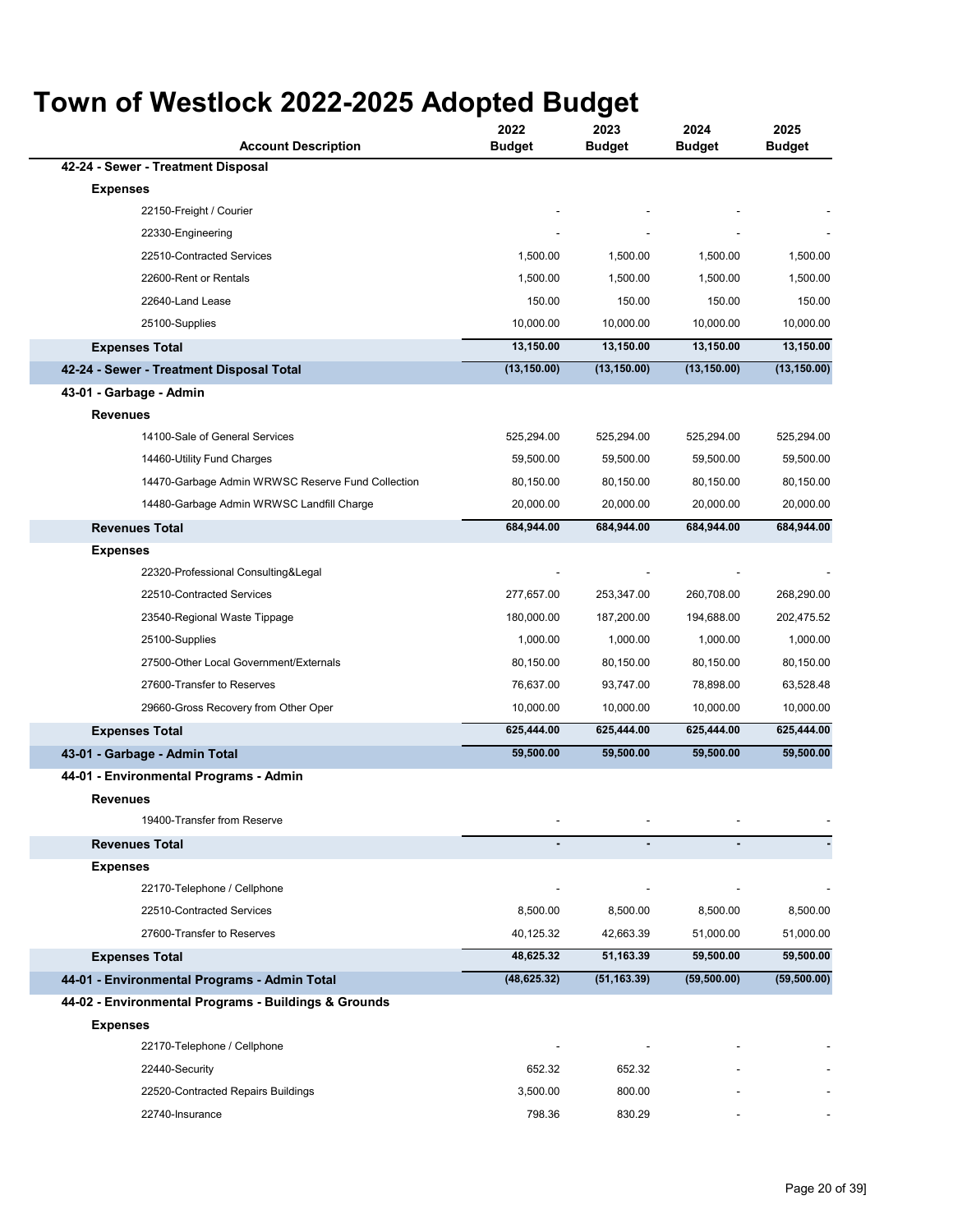| <b>Account Description</b>                                 | 2022<br><b>Budget</b> | 2023<br><b>Budget</b> | 2024<br><b>Budget</b>    | 2025<br><b>Budget</b> |
|------------------------------------------------------------|-----------------------|-----------------------|--------------------------|-----------------------|
| 25100-Supplies                                             | 260.00                | 260.00                |                          |                       |
| 25420-Gas                                                  | 3.000.00              | 3.090.00              |                          |                       |
| 25430-Power                                                | 2.014.00              | 2,054.00              | $\overline{\phantom{a}}$ |                       |
| 25440-Utilities                                            | 650.00                | 650.00                | $\blacksquare$           | ٠                     |
| <b>Expenses Total</b>                                      | 10.874.68             | 8,336.61              |                          |                       |
| 44-02 - Environmental Programs - Buildings & Grounds Total | (10, 874.68)          | (8,336.61)            |                          |                       |
| 40 - Utilities Total Revenue                               | 4,187,797.32          | 4,196,711.68          | 4,281,547.55             | 4,316,545.68          |
| 40 - Utilities Total Expense                               | 3.936.878.50          | 3,942,175.88          | 4,023,327.70             | 4,054,573.12          |
| <b>Total 40 - Utilities</b>                                | 250,918.82            | 254,535.80            | 258,219.85               | 261,972.56            |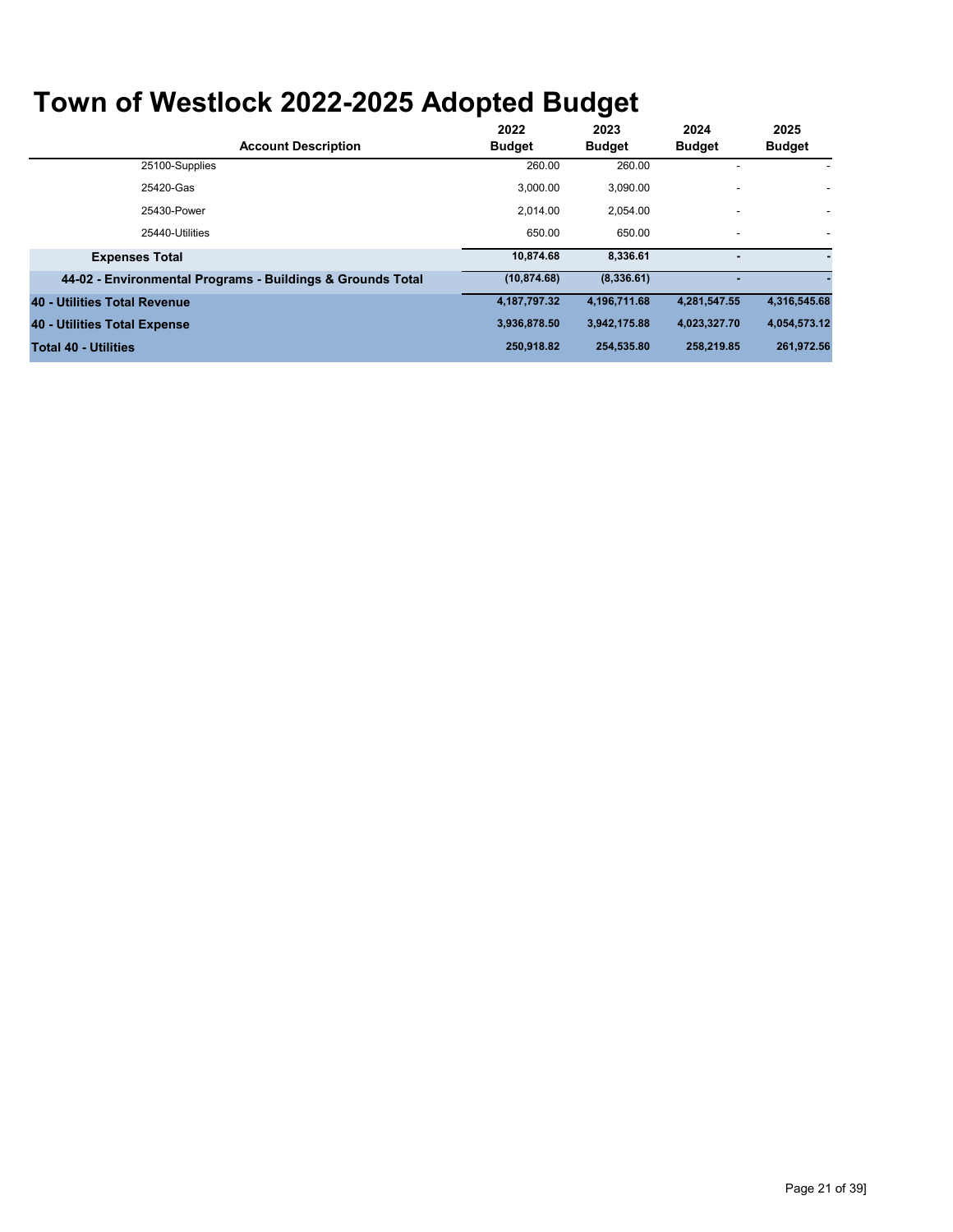| <b>Account Description</b>               | 2022<br><b>Budget</b>        | 2023<br><b>Budget</b> | 2024<br><b>Budget</b> | 2025<br><b>Budget</b> |
|------------------------------------------|------------------------------|-----------------------|-----------------------|-----------------------|
| 50 - Community Wellness                  |                              |                       |                       |                       |
| 52-01 - FCSS - Admin                     |                              |                       |                       |                       |
| <b>Revenues</b>                          |                              |                       |                       |                       |
| 18400-Provincial Grant                   | 403,515.23                   | 385,007.00            | 385,007.00            | 385,007.00            |
| 18500-Local Government Grant             | 62,329.71                    | 58,704.00             | 58,704.00             | 58,704.00             |
| 19940-Donations                          |                              |                       |                       |                       |
| 19955-Overages/Shortages                 |                              |                       |                       |                       |
| <b>Revenues Total</b>                    | 465,844.94                   | 443,711.00            | 443,711.00            | 443,711.00            |
| <b>Expenses</b>                          |                              |                       |                       |                       |
| 21100-Salaried Wages                     | 21,549.24                    | 21,378.02             | 21,703.22             | 22,016.77             |
| 21420-Benefits                           | 4,950.46                     | 4,999.25              | 5,060.03              | 4,980.05              |
| 21430-Training                           | 2,665.95                     | 1,500.00              | 1,000.00              | 500.00                |
| 22110-Travel & Subsistence               | 500.00                       | 500.00                | 500.00                | 500.00                |
| 22150-Freight / Courier                  |                              |                       |                       |                       |
| 22160-Postage                            | 750.00                       | 750.00                | 750.00                | 750.00                |
| 22170-Telephone / Cellphone              | 2,940.00                     | 2,940.00              | 2,940.00              | 2,940.00              |
| 22210-Adv/Subscriptions/Memberships      | 5,000.00                     | 5,000.00              | 2,500.00              | 1,000.00              |
| 22310-Fees - Instructor / Audit          | 1,110.00                     | 1,121.10              | 1,132.31              | 1,143.63              |
| 22420-Computers&Computer Maintenance     | 1,765.00                     | 1,765.00              | 1,765.00              | 1,765.00              |
| 22430-Office Equip Maintenance           | 1,500.00                     | 1,500.00              | 1,500.00              | 1,500.00              |
| 22510-Contracted Services                |                              |                       |                       |                       |
| 22600-Rent or Rentals                    | 2,801.00                     | 2,801.00              | 2,801.00              | 2,801.00              |
| 22740-Insurance                          | 137.09                       | 142.57                | 148.28                | 154.21                |
| 25100-Supplies                           | 2,000.00                     | 2,000.00              | 1,500.00              | 1,000.00              |
| 25130-Janitorial Supplies                | 500.00                       | 510.00                | 520.20                | 530.60                |
| 25140-Program Supplies                   | 500.00                       | 500.00                | 500.00                | 500.00                |
| 25240-Consumable tools/Computers         | 417.74                       | 1,500.00              | 2,600.00              | 1,500.00              |
| 27500-Other Local Government/Externals   | 9,700.00                     | 9,700.00              | 9,700.00              | 9,700.00              |
| <b>Expenses Total</b>                    | 58,786.48                    | 58,606.94             | 56,620.03             | 53,281.26             |
| 52-01 - FCSS - Admin Total               | 407,058.46                   | 385,104.06            | 387,090.97            | 390,429.74            |
| 52-02 - FCSS - Buildings & Grounds       |                              |                       |                       |                       |
| <b>Expenses</b>                          |                              |                       |                       |                       |
| 21100-Salaried Wages                     |                              |                       |                       |                       |
| 21420-Benefits                           |                              |                       |                       |                       |
| 22510-Contracted Services                |                              |                       |                       |                       |
| 22600-Rent or Rentals                    | 28,715.61                    | 29,577.08             | 30,464.39             | 31,378.32             |
| 25100-Supplies                           | $\qquad \qquad \blacksquare$ |                       |                       |                       |
| 25420-Gas                                |                              |                       |                       |                       |
| 25430-Power                              |                              |                       |                       |                       |
| <b>Expenses Total</b>                    | 28,715.61                    | 29,577.08             | 30,464.39             | 31,378.32             |
| 52-02 - FCSS - Buildings & Grounds Total | (28, 715.61)                 | (29, 577.08)          | (30, 464.39)          | (31, 378.32)          |
|                                          |                              |                       |                       |                       |

**52-50 - FCSS - Home Support**

**Revenues**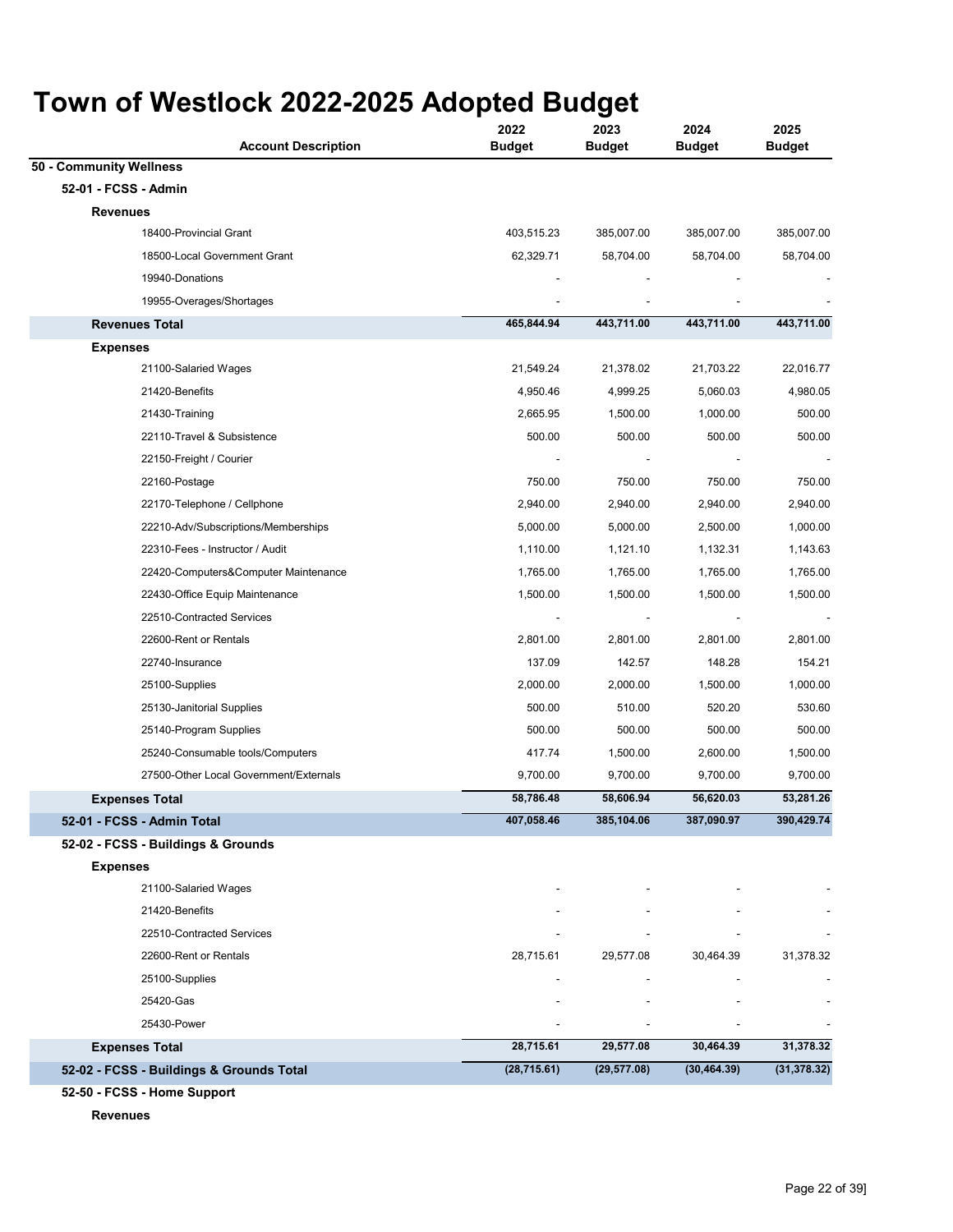|                            | 2022          | 2023          | 2024          | 2025          |
|----------------------------|---------------|---------------|---------------|---------------|
| <b>Account Description</b> | <b>Budget</b> | <b>Budget</b> | <b>Budget</b> | <b>Budget</b> |
| 15300-Fees for Service     | 40.840.00     | 40.840.00     | 42.882.00     | 42.882.00     |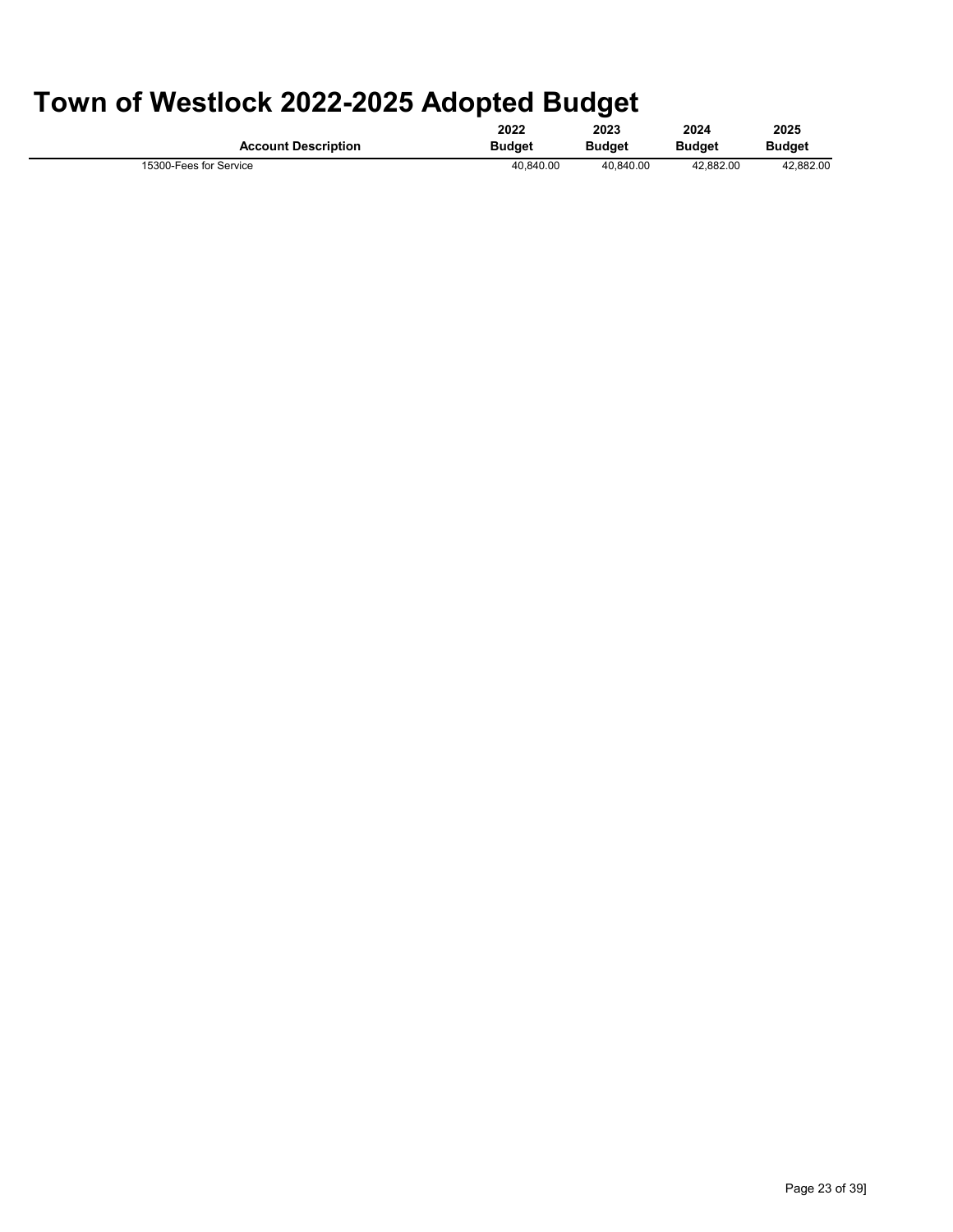| <b>Account Description</b>             | 2022<br><b>Budget</b> | 2023<br><b>Budget</b> | 2024<br><b>Budget</b> | 2025<br><b>Budget</b> |
|----------------------------------------|-----------------------|-----------------------|-----------------------|-----------------------|
| <b>Revenues Total</b>                  | 40,840.00             | 40,840.00             | 42,882.00             | 42,882.00             |
| <b>Expenses</b>                        |                       |                       |                       |                       |
| 21100-Salaried Wages                   | 45,293.03             | 45,866.25             | 46,446.63             | 47,117.63             |
| 21420-Benefits                         | 8,855.05              | 9,062.23              | 9,157.92              | 9,291.99              |
| 21430-Training                         | 300.00                | 300.00                | 300.00                | 300.00                |
| 22110-Travel & Subsistence             | 5,000.00              | 5,000.00              | 5,000.00              | 5,000.00              |
| 22170-Telephone / Cellphone            | 1,320.00              | 1,320.00              | 1,320.00              | 1,320.00              |
| 22440-Security                         | 2,180.00              | 2,180.00              | 2,180.00              | 2,180.00              |
| 25100-Supplies                         | 1,000.00              | 500.00                | 500.00                | 500.00                |
| <b>Expenses Total</b>                  | 63,948.08             | 64,228.48             | 64,904.54             | 65,709.63             |
| 52-50 - FCSS - Home Support Total      | (23, 108.08)          | (23, 388.48)          | (22, 022.54)          | (22, 827.63)          |
| 52-51 - FCSS - Outreach                |                       |                       |                       |                       |
| <b>Revenues</b>                        |                       |                       |                       |                       |
| 15300-Fees for Service                 | 6,000.00              | 6,000.00              | 6,000.00              | 6,000.00              |
| 18400-Provincial Grant                 | 22,000.00             |                       |                       |                       |
| 19940-Donations                        |                       |                       |                       |                       |
| <b>Revenues Total</b>                  | 28,000.00             | 6,000.00              | 6,000.00              | 6,000.00              |
| <b>Expenses</b>                        |                       |                       |                       |                       |
| 21100-Salaried Wages                   | 210,384.89            | 208,375.05            | 211,388.46            | 214,638.87            |
| 21420-Benefits                         | 51,814.93             | 52,347.46             | 52,896.41             | 52,117.54             |
| 21430-Training                         |                       |                       |                       |                       |
| 22110-Travel & Subsistence             | 500.00                | 500.00                | 500.00                | 500.00                |
| 22210-Adv/Subscriptions/Memberships    | 500.00                | 500.00                | 500.00                | 500.00                |
| 22420-Computers&Computer Maintenance   |                       |                       |                       |                       |
| 22510-Contracted Services              | 13,214.12             | 9,000.00              | 6,747.62              | 4,300.00              |
| 22600-Rent or Rentals                  | 2,500.00              | 2,500.00              | 1,500.00              | 500.00                |
| 25100-Supplies                         | 733.94                | 500.00                | 500.00                | 500.00                |
| 25140-Program Supplies                 | 11,673.16             | 1,935.00              | 4,023.22              | 5,416.91              |
| 25240-Consumable tools/Computers       |                       |                       |                       |                       |
| 27500-Other Local Government/Externals | 21,000.00             |                       |                       |                       |
| <b>Expenses Total</b>                  | 312,321.03            | 275,657.51            | 278,055.71            | 278,473.32            |
| 52-51 - FCSS - Outreach Total          | (284, 321.03)         | (269, 657.51)         | (272, 055.71)         | (272, 473.32)         |
| 52-53 - FCSS - FSL                     |                       |                       |                       |                       |
| <b>Revenues</b>                        |                       |                       |                       |                       |
| 15300-Fees for Service                 | 78,975.00             | 78,975.00             | 78,975.00             | 78,975.00             |
| <b>Revenues Total</b>                  | 78,975.00             | 78,975.00             | 78,975.00             | 78,975.00             |
| <b>Expenses</b>                        |                       |                       |                       |                       |
| 21100-Salaried Wages                   | 105,984.70            | 107,326.02            | 108,684.09            | 110,254.24            |
| 21420-Benefits                         | 25,367.92             | 25,784.52             | 25,939.39             | 25,850.29             |
| 21430-Training                         | 500.00                |                       |                       |                       |
| 22110-Travel & Subsistence             | 1,200.00              | 500.00                | 500.00                | 500.00                |
| 22170-Telephone / Cellphone            | 1,320.00              | 1,320.00              | 1,320.00              | 1,320.00              |
| 22710-Licenses, Permits, Registrations | 500.00                | 500.00                | 500.00                | 500.00                |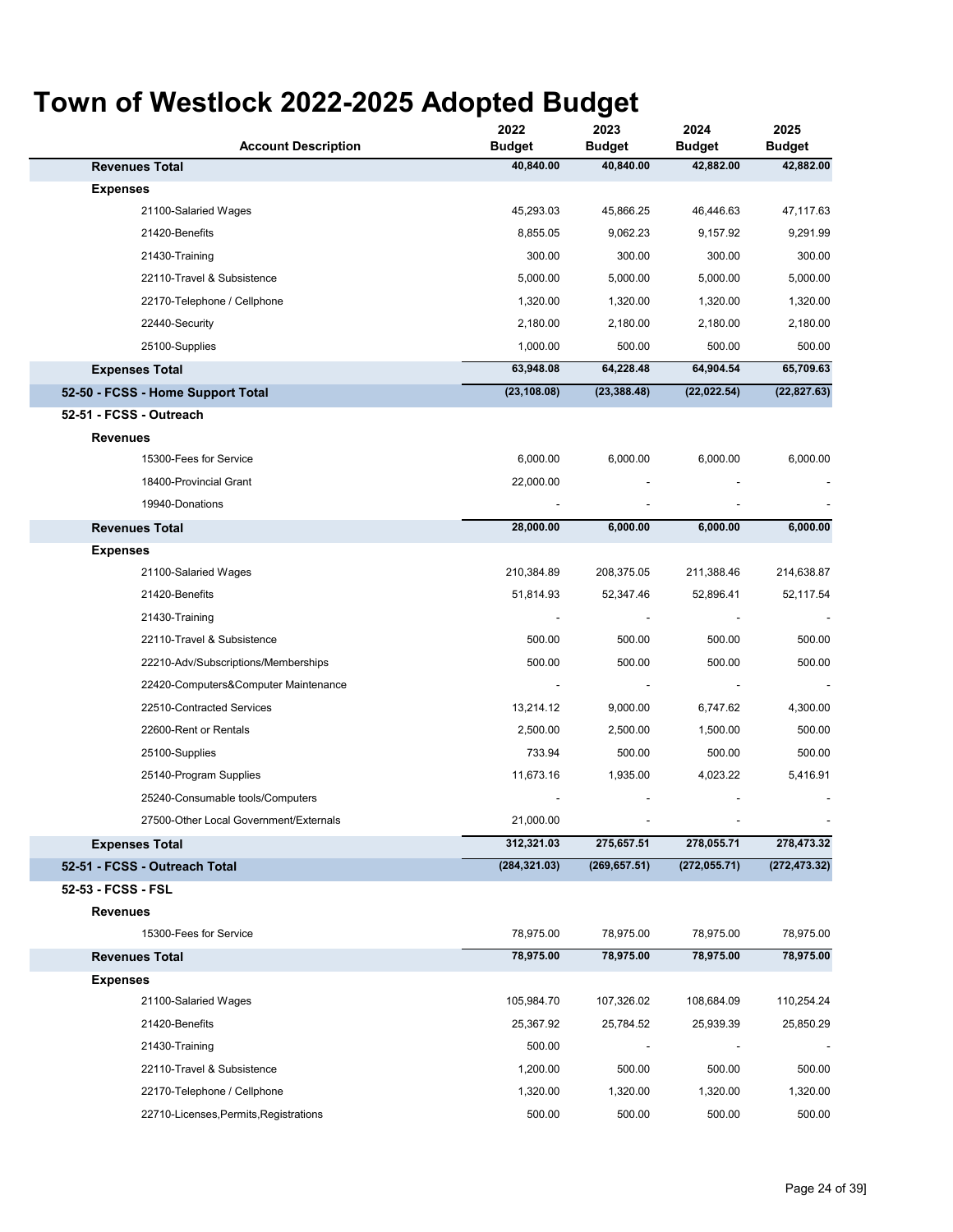| <b>Account Description</b>                              | 2022<br>Budget           | 2023<br><b>Budget</b>    | 2024<br><b>Budget</b> | 2025<br><b>Budget</b>    |
|---------------------------------------------------------|--------------------------|--------------------------|-----------------------|--------------------------|
| 25100-Supplies                                          |                          |                          |                       |                          |
| <b>Expenses Total</b>                                   | 134,872.62               | 135,430.54               | 136,943.48            | 138,424.53               |
| 52-53 - FCSS - FSL Total                                | (55,897.62)              | (56, 455.54)             | (57,968.48)           | (59, 449.53)             |
| 52-55 - FCSS - Christmas Spirit                         |                          |                          |                       |                          |
| <b>Revenues</b>                                         |                          |                          |                       |                          |
| 19940-Donations                                         | 15,200.00                | 15,200.00                | 15,200.00             | 15,200.00                |
| 19950-Other                                             | $\overline{\phantom{a}}$ |                          |                       |                          |
| <b>Revenues Total</b>                                   | 15,200.00                | 15,200.00                | 15,200.00             | 15,200.00                |
| <b>Expenses</b>                                         |                          |                          |                       |                          |
| 25100-Supplies                                          | 15,000.00                | 15,000.00                | 15,000.00             | 15,000.00                |
| 28140-Bank Charges                                      | 200.00                   | 200.00                   | 200.00                | 200.00                   |
| <b>Expenses Total</b>                                   | 15,200.00                | 15,200.00                | 15,200.00             | 15,200.00                |
| 52-55 - FCSS - Christmas Spirit Total                   |                          |                          |                       |                          |
| 52-56 - FCSS - Caring for Kids                          |                          |                          |                       |                          |
| <b>Revenues</b>                                         |                          |                          |                       |                          |
| 19940-Donations                                         | 2,050.00                 | 2,050.00                 | 2,050.00              | 2,050.00                 |
| 19950-Other                                             | $\overline{a}$           |                          |                       |                          |
| <b>Revenues Total</b>                                   | 2,050.00                 | 2,050.00                 | 2,050.00              | 2,050.00                 |
| <b>Expenses</b>                                         |                          |                          |                       |                          |
| 22510-Contracted Services                               | 1,000.00                 | 1,000.00                 | 1,000.00              | 1,000.00                 |
| 25140-Program Supplies                                  | 1,000.00                 | 1,000.00                 | 1,000.00              | 1,000.00                 |
| 28140-Bank Charges                                      | 50.00                    | 50.00                    | 50.00                 | 50.00                    |
| <b>Expenses Total</b>                                   | 2,050.00                 | 2,050.00                 | 2,050.00              | 2,050.00                 |
| 52-56 - FCSS - Caring for Kids Total                    |                          |                          |                       |                          |
| 52-58 - FCSS - Youth Programming                        |                          |                          |                       |                          |
| <b>Revenues</b>                                         |                          |                          |                       |                          |
| 15300-Fees for Service                                  |                          |                          |                       |                          |
| 18510-FCSS Youth Program - Trans/Grants fr Other Agency | 4,000.00                 |                          |                       |                          |
| <b>Revenues Total</b>                                   | 4,000.00                 |                          |                       |                          |
| <b>Expenses</b>                                         |                          |                          |                       |                          |
| 21100-Salaried Wages                                    | 39,266.79                | 32,498.84                | 31,285.55             | 32,523.57                |
| 21420-Benefits                                          | 7,297.09                 | 6,926.06                 | 6,842.03              | 6,943.95                 |
| 22170-Telephone / Cellphone                             |                          |                          |                       |                          |
| 22510-Contracted Services                               | $\overline{\phantom{a}}$ | $\overline{\phantom{a}}$ |                       | $\overline{\phantom{a}}$ |
| 25100-Supplies                                          | 10,000.00                | 4,148.30                 | 4,000.00              | 2,381.17                 |
| 25240-Consumable tools/Computers                        | $\overline{\phantom{a}}$ | $\overline{\phantom{a}}$ |                       | $\overline{\phantom{a}}$ |
| <b>Expenses Total</b>                                   | 56,563.87                | 43,573.20                | 42,127.58             | 41,848.69                |
| 52-58 - FCSS - Youth Programming Total                  | (52, 563.87)             | (43, 573.20)             | (42, 127.58)          | (41, 848.69)             |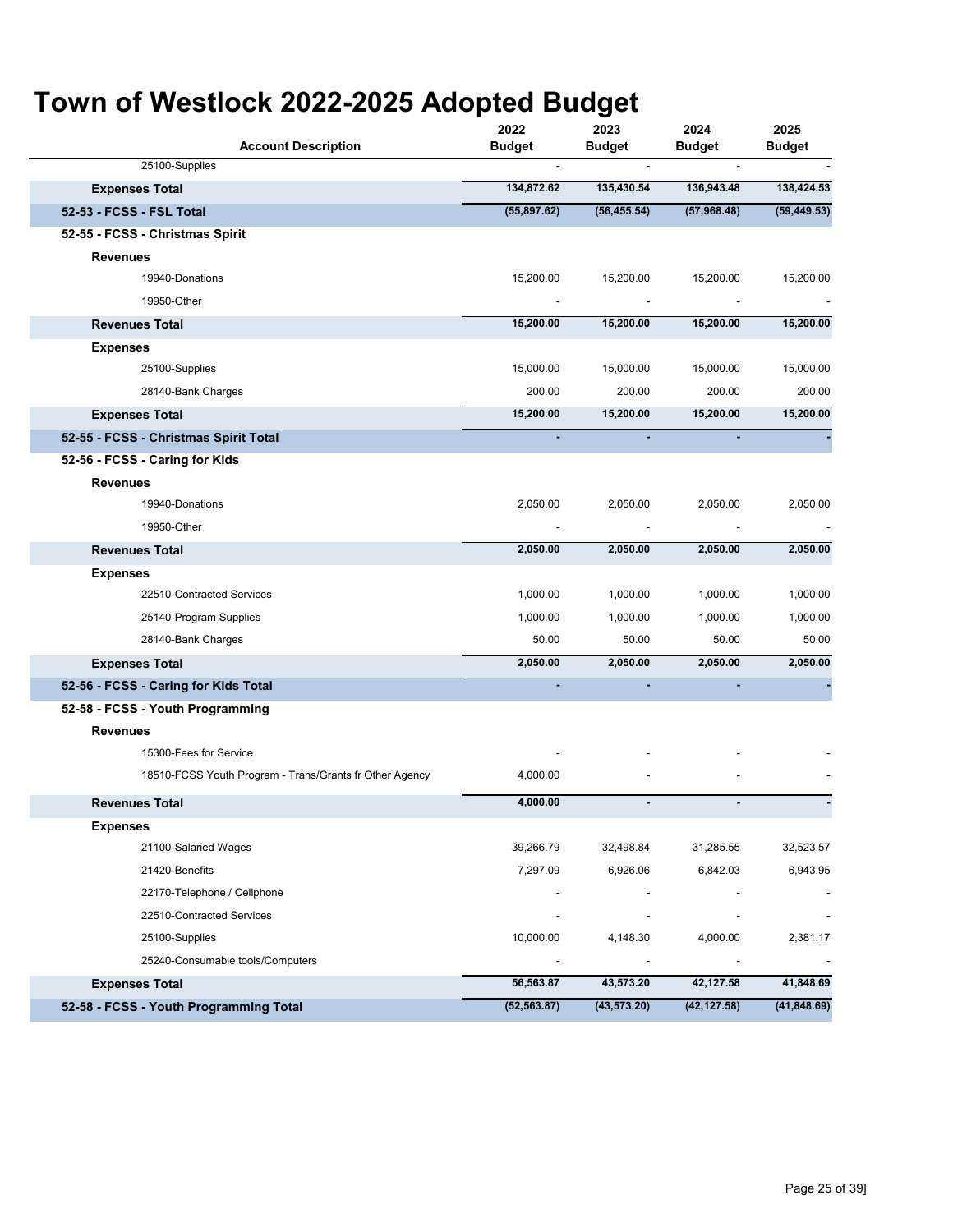| <b>Account Description</b>                         | 2022<br><b>Budget</b> | 2023<br><b>Budget</b> | 2024<br><b>Budget</b> | 2025<br><b>Budget</b> |
|----------------------------------------------------|-----------------------|-----------------------|-----------------------|-----------------------|
| 53-01 - Westlock Place - Admin                     |                       |                       |                       |                       |
| <b>Revenues</b>                                    |                       |                       |                       |                       |
| 12600-Rentals                                      |                       |                       |                       |                       |
| 19900-Revenue Own Sources                          |                       |                       |                       |                       |
| <b>Revenues Total</b>                              |                       |                       | ä,                    |                       |
| <b>Expenses</b>                                    |                       |                       |                       |                       |
| 21100-Salaried Wages                               |                       |                       |                       |                       |
| 21420-Benefits                                     |                       |                       |                       |                       |
| 22170-Telephone / Cellphone                        |                       |                       |                       |                       |
| 22740-Insurance                                    |                       |                       |                       |                       |
| <b>Expenses Total</b>                              |                       | $\blacksquare$        |                       |                       |
| 53-01 - Westlock Place - Admin Total               | ÷.                    | ٠                     | ÷.                    |                       |
| 53-02 - Westlock Place - Buildings & Grounds       |                       |                       |                       |                       |
| <b>Revenues</b>                                    |                       |                       |                       |                       |
| 19400-Transfer from Reserve                        | 38,121.12             |                       |                       |                       |
| <b>Revenues Total</b>                              | 38,121.12             |                       |                       |                       |
| <b>Expenses</b>                                    |                       |                       |                       |                       |
| 21100-Salaried Wages                               |                       |                       |                       |                       |
| 21420-Benefits                                     |                       |                       |                       |                       |
| 22150-Freight / Courier                            |                       |                       |                       |                       |
| 22440-Security                                     |                       |                       |                       |                       |
| 22510-Contracted Services                          |                       |                       |                       |                       |
| 22520-Contracted Repairs Buildings                 |                       |                       |                       |                       |
| 25100-Supplies                                     |                       |                       |                       |                       |
| 25420-Gas                                          |                       |                       |                       |                       |
| 25430-Power                                        |                       |                       |                       |                       |
| 25440-Utilities                                    |                       |                       |                       |                       |
| 28310-Debenture Interest                           | 49,155.33             |                       |                       |                       |
| <b>Expenses Total</b>                              | 49,155.33             | $\blacksquare$        | ٠                     |                       |
| 53-02 - Westlock Place - Buildings & Grounds Total | (11, 034.21)          |                       |                       |                       |
| 56-01 - Cemetery - Admin                           |                       |                       |                       |                       |
| <b>Revenues</b>                                    |                       |                       |                       |                       |
| 14100-Sale of General Services                     | 9,000.00              | 9,000.00              | 9,000.00              | 9,000.00              |
| 14110-Sale of Land                                 | 9,000.00              | 8,000.00              | 8,000.00              | 8,000.00              |
| 15270-Development Permits                          | 400.00                | 400.00                | 500.00                | 500.00                |
| 15300-Fees for Service                             | 1,400.00              | 1,400.00              | 1,400.00              | 1,400.00              |
| <b>Revenues Total</b>                              | 19,800.00             | 18,800.00             | 18,900.00             | 18,900.00             |
| <b>Expenses</b>                                    |                       |                       |                       |                       |
| 21100-Salaried Wages                               | 22, 155.22            | 22,531.49             | 22,875.42             | 23,312.93             |
| 21420-Benefits                                     | 5,457.36              | 5,566.22              | 5,646.31              | 5,511.68              |
| 22510-Contracted Services                          | 5,000.00              | 8,000.00              | 5,000.00              | 5,000.00              |
| 22720-Damage Claims                                |                       |                       |                       |                       |
| 22740-Insurance                                    | 289.82                | 301.41                | 313.47                | 326.01                |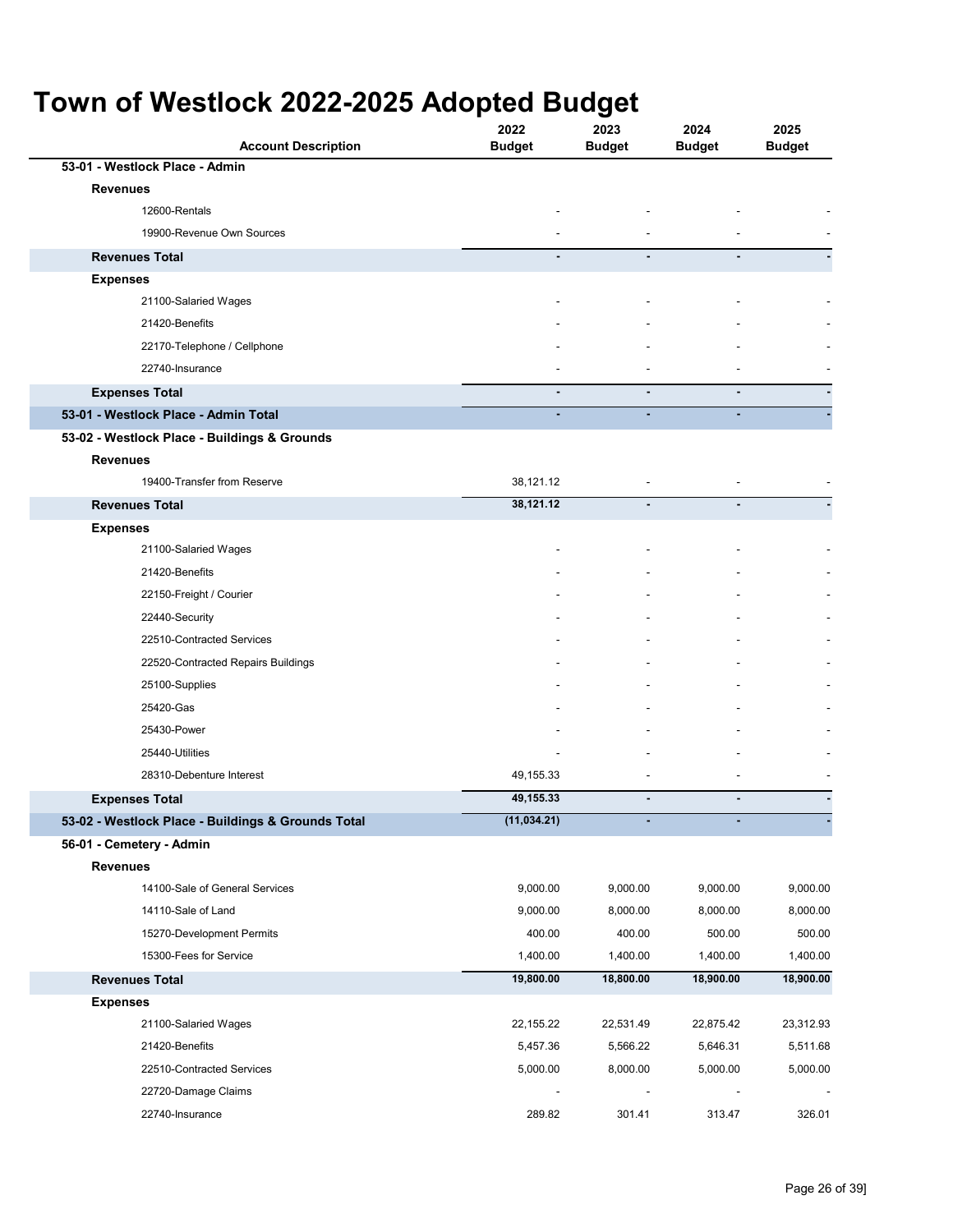|                                       | 2022          | 2023          | 2024          | 2025          |
|---------------------------------------|---------------|---------------|---------------|---------------|
| <b>Account Description</b>            | <b>Budget</b> | <b>Budget</b> | <b>Budget</b> | <b>Budget</b> |
| 25100-Supplies                        | 1,000.00      | 1,000.00      | 1.000.00      | 1,000.00      |
| 27600-Transfer to Reserves            | 1.400.00      | 1.400.00      | 1.400.00      | 1.400.00      |
| <b>Expenses Total</b>                 | 35.302.40     | 38.799.13     | 36.235.20     | 36,550.62     |
| 56-01 - Cemetery - Admin Total        | (15,502.40)   | (19,999.13)   | (17, 335.20)  | (17,650.62)   |
| 50 - Community Wellness Total Revenue | 692,831.06    | 605.576.00    | 607.718.00    | 607,718.00    |
| 50 - Community Wellness Total Expense | 756.915.42    | 663.122.87    | 662.600.94    | 662,916.37    |
| <b>Total 50 - Community Wellness</b>  | (64,084.36)   | (57, 546.87)  | (54, 882.94)  | (55, 198.37)  |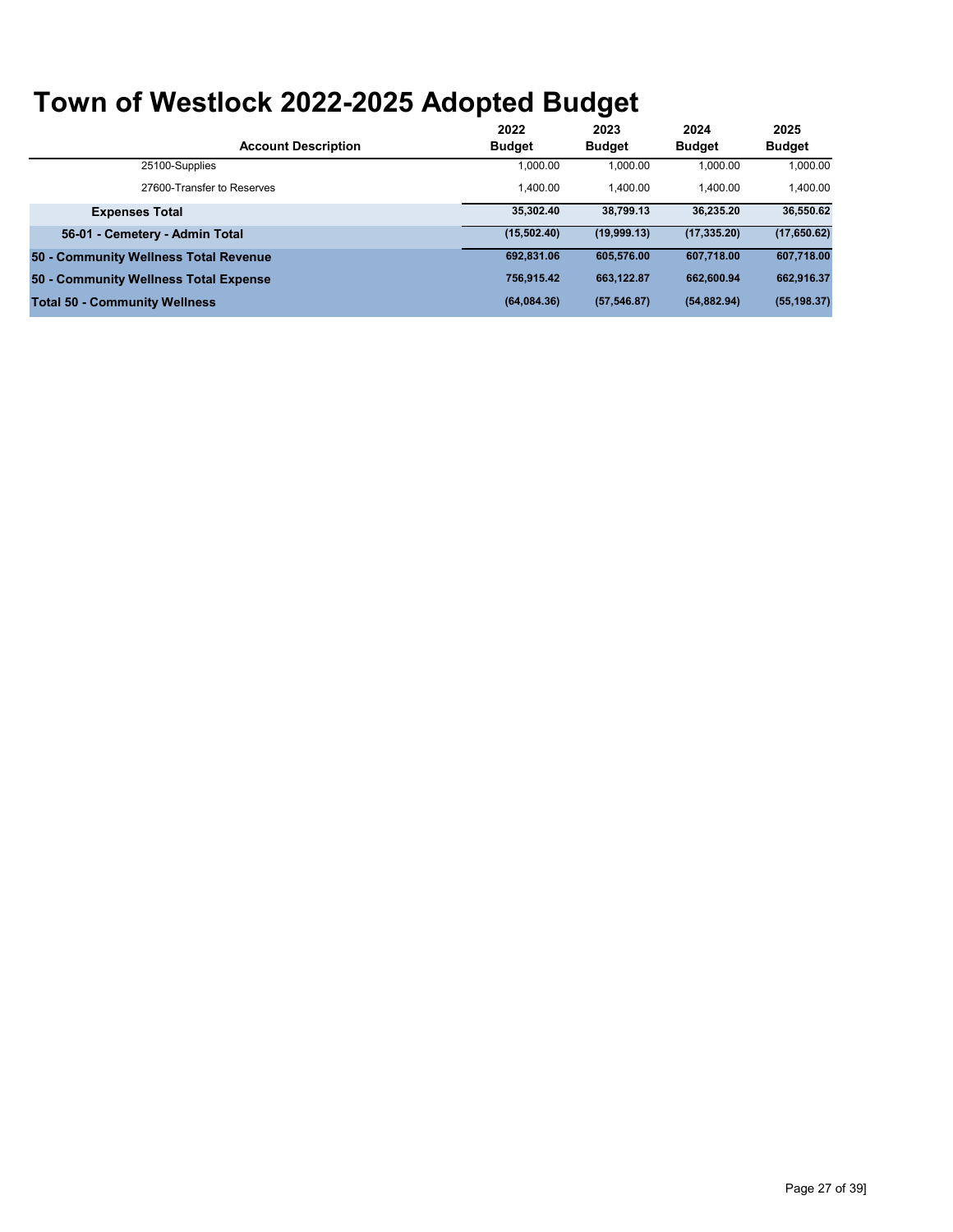| <u>WII UI WESHUUN ZUZZ-ZUZU AUUPIGU DUUYGI</u><br><b>Account Description</b> | 2022<br><b>Budget</b> | 2023<br><b>Budget</b> | 2024<br><b>Budget</b> | 2025<br><b>Budget</b> |
|------------------------------------------------------------------------------|-----------------------|-----------------------|-----------------------|-----------------------|
| 60 - Planning & Development                                                  |                       |                       |                       |                       |
| 60-01 - Planning & Development - Admin                                       |                       |                       |                       |                       |
| <b>Revenues</b>                                                              |                       |                       |                       |                       |
| 14100-Sale of General Services                                               | 100.00                | 100.00                | 100.00                | 100.00                |
| 14120-Complaint Fees                                                         | 800.00                | 900.00                | 1,000.00              | 1,000.00              |
| 15260-Building Permits                                                       | 45,000.00             | 50,000.00             | 50,000.00             | 55,000.00             |
| 15270-Development Permits                                                    | 6,500.00              | 7,000.00              | 7,000.00              | 6,000.00              |
| 15280-Rezoning Permits                                                       | 600.00                | 600.00                | 600.00                | 600.00                |
| 19400-Transfer from Reserve                                                  | 66,250.00             | 25,000.00             | 25,000.00             | 25,000.00             |
| <b>Revenues Total</b>                                                        | 119,250.00            | 83,600.00             | 83,700.00             | 87,700.00             |
| <b>Expenses</b>                                                              |                       |                       |                       |                       |
| 21100-Salaried Wages                                                         | 292,312.21            | 302,123.75            | 312,316.53            | 323,468.69            |
| 21420-Benefits                                                               | 64,986.88             | 66,867.14             | 68,550.88             | 68,091.96             |
| 21430-Training                                                               | 5,000.00              | 5,000.00              | 5,000.00              | 5,000.00              |
| 22110-Travel & Subsistence                                                   | 4,500.00              | 4,500.00              | 4,500.00              | 4,500.00              |
| 22160-Postage                                                                | 100.00                | 100.00                | 100.00                | 100.00                |
| 22170-Telephone / Cellphone                                                  |                       |                       |                       |                       |
| 22210-Adv/Subscriptions/Memberships                                          | 3,500.00              | 3,500.00              | 3,500.00              | 3,500.00              |
| 22300-General Consulting                                                     | 2,500.00              | 2,500.00              | 2,500.00              | 2,500.00              |
| 22320-Professional Consulting&Legal                                          | 49,250.00             | 3,000.00              | 3,000.00              | 3,000.00              |
| 22330-Engineering                                                            | 8,000.00              | 8,000.00              | 5,000.00              | 5,000.00              |
| 22420-Computers&Computer Maintenance                                         | 32,180.00             | 32,180.00             | 32,180.00             | 32,180.00             |
| 22510-Contracted Services                                                    | 30,000.00             | 60,000.00             | 40,000.00             | 40,000.00             |
| 25100-Supplies                                                               | 2,500.00              | 2,500.00              | 2,500.00              | 2,500.00              |
| 25140-Program Supplies                                                       | 25,000.00             | 25,000.00             | 25,000.00             | 25,000.00             |
| 25240-Consumable tools/Computers                                             |                       |                       |                       |                       |
| <b>Expenses Total</b>                                                        | 519,829.08            | 515,270.89            | 504,147.42            | 514,840.65            |
| 60-01 - Planning & Development - Admin Total                                 | (400, 579.08)         | (431, 670.89)         | (420, 447.42)         | (427, 140.65)         |
| 60-61 - Planning & Development - Subdivision                                 |                       |                       |                       |                       |
| <b>Revenues</b>                                                              |                       |                       |                       |                       |
| 15270-Development Permits                                                    | 4,000.00              | 4,000.00              | 4,000.00              | 4,000.00              |
| <b>Revenues Total</b>                                                        | 4,000.00              | 4,000.00              | 4,000.00              | 4,000.00              |
| 60-61 - Planning & Development - Subdivision Total                           | 4,000.00              | 4,000.00              | 4,000.00              | 4,000.00              |
| 62-01 - Economic Development - Admin                                         |                       |                       |                       |                       |
| <b>Revenues</b>                                                              |                       |                       |                       |                       |
| 14850-Sale of Goods                                                          |                       |                       |                       |                       |
| 15220-Licenses Business / Taxi                                               | 32,000.00             | 33,000.00             | 33,000.00             | 34,000.00             |
| 15221-Non Res Business License                                               | 17,000.00             | 17,000.00             | 17,000.00             | 17,000.00             |
| 15222-Hawker Business License                                                | 800.00                | 800.00                | 800.00                | 800.00                |
| <b>Revenues Total</b>                                                        | 49,800.00             | 50,800.00             | 50,800.00             | 51,800.00             |
| <b>Expenses</b>                                                              |                       |                       |                       |                       |
| 21100-Salaried Wages                                                         | 66,974.93             | 67,822.55             | 68,680.76             | 69,672.98             |
| 21420-Benefits                                                               | 15,913.69             | 16,189.53             | 16,401.21             | 16,026.28             |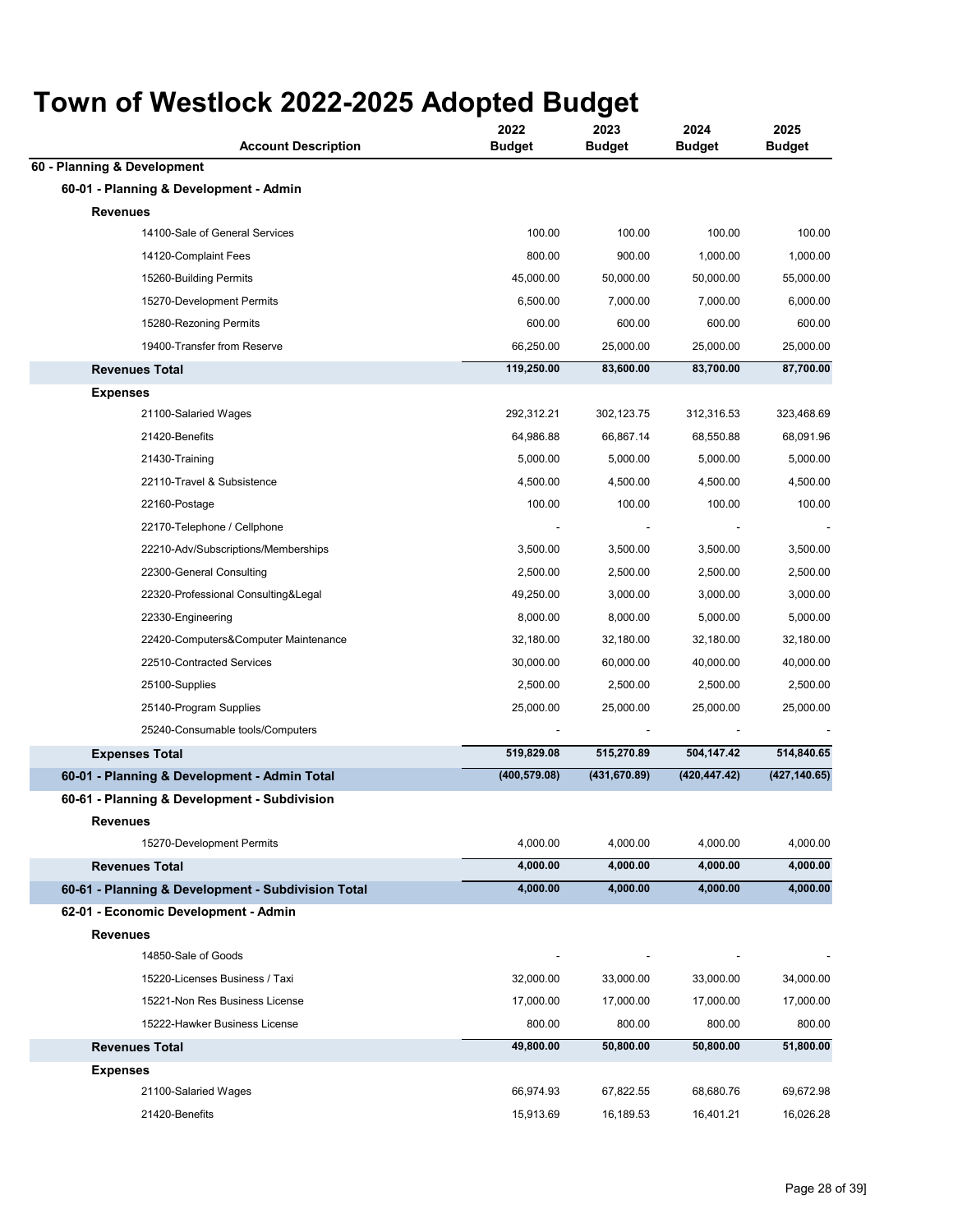| <b>Account Description</b>                 | 2022<br><b>Budget</b> | 2023<br><b>Budget</b> | 2024<br><b>Budget</b> | 2025<br><b>Budget</b> |
|--------------------------------------------|-----------------------|-----------------------|-----------------------|-----------------------|
| 21430-Training                             | 1,300.00              | 1,300.00              | 1,300.00              | 1,300.00              |
| 22110-Travel & Subsistence                 | 3,000.00              | 2,000.00              | 2,000.00              | 2,000.00              |
| 22210-Adv/Subscriptions/Memberships        | 14,400.00             | 14,400.00             | 14,400.00             | 14,400.00             |
| 22510-Contracted Services                  | 29,000.00             | 24,000.00             | 14,000.00             | 14,000.00             |
| 22740-Insurance                            | 71.82                 | 74.69                 | 77.68                 | 80.79                 |
| 25100-Supplies                             | 15,000.00             | 12,000.00             | 10,000.00             | 10,000.00             |
| <b>Expenses Total</b>                      | 145,660.44            | 137,786.78            | 126,859.65            | 127,480.05            |
| 62-01 - Economic Development - Admin Total | (95,860.44)           | (86,986.78)           | (76,059.65)           | (75,680.05)           |
| 65-01 - Tourism - Admin                    |                       |                       |                       |                       |
| <b>Expenses</b>                            |                       |                       |                       |                       |
| 21100-Salaried Wages                       | 16,743.73             | 16,955.64             | 17,170.19             | 17,418.25             |
| 21420-Benefits                             | 3,978.42              | 4,047.38              | 4,100.30              | 4,006.57              |
| 22170-Telephone / Cellphone                |                       |                       |                       |                       |
| 22210-Adv/Subscriptions/Memberships        |                       |                       |                       |                       |
| 22510-Contracted Services                  | 21,000.00             | 21,000.00             | 21,000.00             | 21,000.00             |
| <b>Expenses Total</b>                      | 41,722.16             | 42,003.02             | 42,270.49             | 42,424.82             |
| 65-01 - Tourism - Admin Total              | (41, 722.16)          | (42,003.02)           | (42, 270.49)          | (42, 424.82)          |
| 66-01 - Land - Admin                       |                       |                       |                       |                       |
| <b>Revenues</b>                            |                       |                       |                       |                       |
| 14110-Sale of Land                         | 912,261.00            | $\overline{a}$        |                       |                       |
| <b>Revenues Total</b>                      | 912,261.00            |                       |                       |                       |
| <b>Expenses</b>                            |                       |                       |                       |                       |
| 22210-Adv/Subscriptions/Memberships        | 1,000.00              | 1,000.00              | 300.00                | 300.00                |
| 22320-Professional Consulting&Legal        |                       |                       |                       |                       |
| 27600-Transfer to Reserves                 | 274,848.26            |                       |                       |                       |
| 29900-Other                                | 20,332.74             |                       |                       |                       |
| <b>Expenses Total</b>                      | 296,181.00            | 1,000.00              | 300.00                | 300.00                |
| 66-01 - Land - Admin Total                 | 616,080.00            | (1,000.00)            | (300.00)              | (300.00)              |
| 69-01 - Building Maintenance - Admin       |                       |                       |                       |                       |
| <b>Expenses</b>                            |                       |                       |                       |                       |
| 21100-Salaried Wages                       | 167,625.24            | 173,768.59            | 178,927.58            | 184,766.57            |
| 21420-Benefits                             | 40,338.07             | 41,588.46             | 42,538.92             | 42,069.11             |
| 21430-Training                             | 1,050.00              | 1,100.00              | 1,150.00              | 1,200.00              |
| 22110-Travel & Subsistence                 | 1,500.00              | 1,575.00              | 1,635.00              | 1,736.00              |
| 22170-Telephone / Cellphone                | 2,760.00              | 2,760.00              | 2,760.00              | 2,760.00              |
| 22210-Adv/Subscriptions/Memberships        |                       |                       |                       |                       |
| 22430-Office Equip Maintenance             |                       |                       |                       |                       |
| 25100-Supplies                             | 315.00                | 315.00                | 315.00                | 315.00                |
| 25120-Clothing Supplies                    | 1,000.00              | 1,500.00              | 1,000.00              |                       |
| 25240-Consumable tools/Computers           | 2,500.00              | 2,500.00              | 2,500.00              | 2,500.00              |
| <b>Expenses Total</b>                      | 217,088.31            | 225,107.06            | 230,826.50            | 235,346.68            |
| 69-01 - Building Maintenance - Admin Total | (217,088.31)          | (225, 107.06)         | (230, 826.50)         | (235, 346.68)         |
| 60 - Planning & Development Total Revenue  | 1,085,311.00          | 138,400.00            | 138,500.00            | 143,500.00            |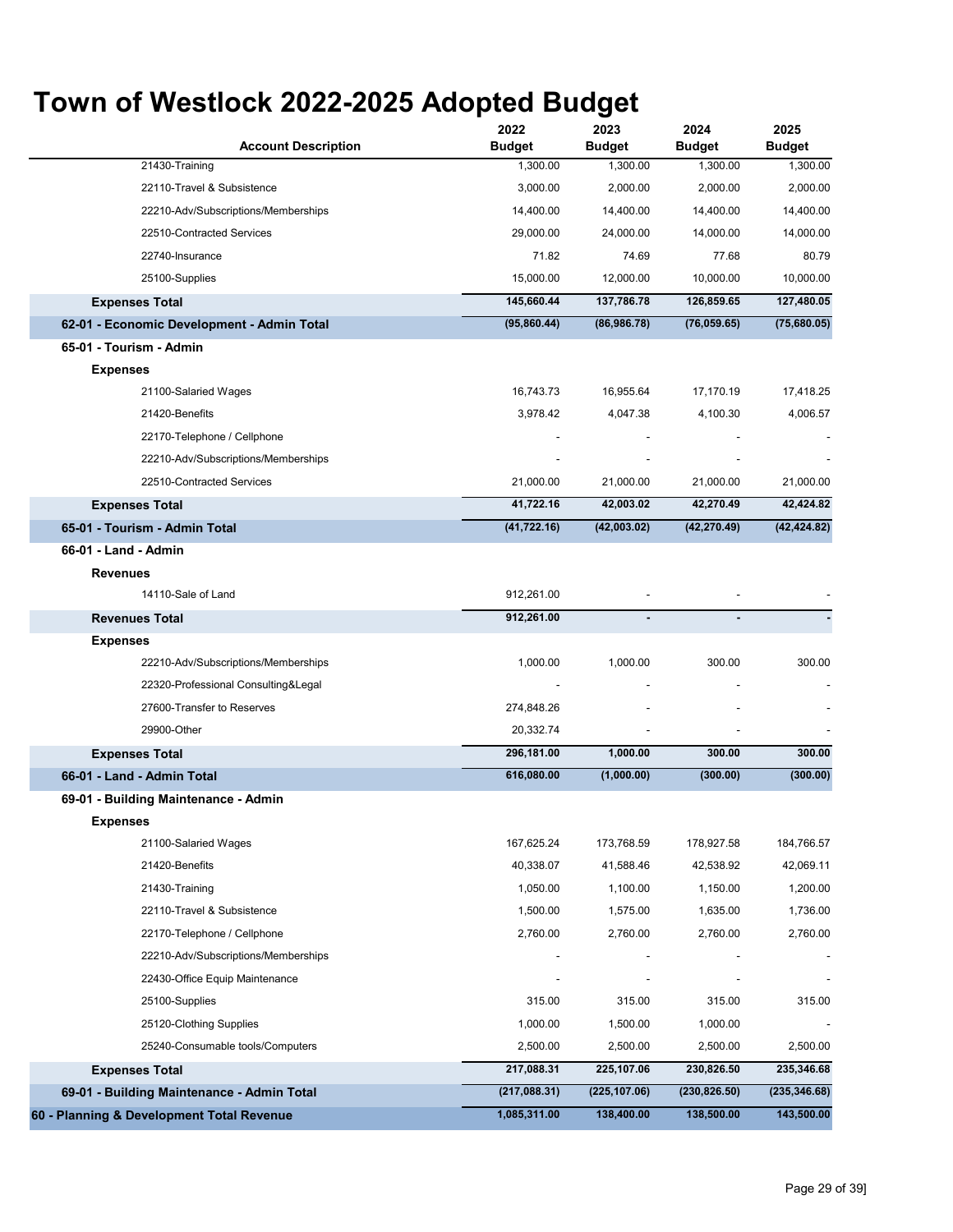|                                           | 2022          | 2023          | 2024          | 2025          |
|-------------------------------------------|---------------|---------------|---------------|---------------|
| <b>Account Description</b>                | <b>Budget</b> | <b>Budget</b> | <b>Budget</b> | <b>Budget</b> |
| 60 - Planning & Development Total Expense | 1.220.480.99  | 921.167.74    | 904.404.07    | 920.392.20    |
| Total 60 - Planning & Development         | (135.169.99)  | (782.767.74)  | (765.904.07)  | (776, 892.20) |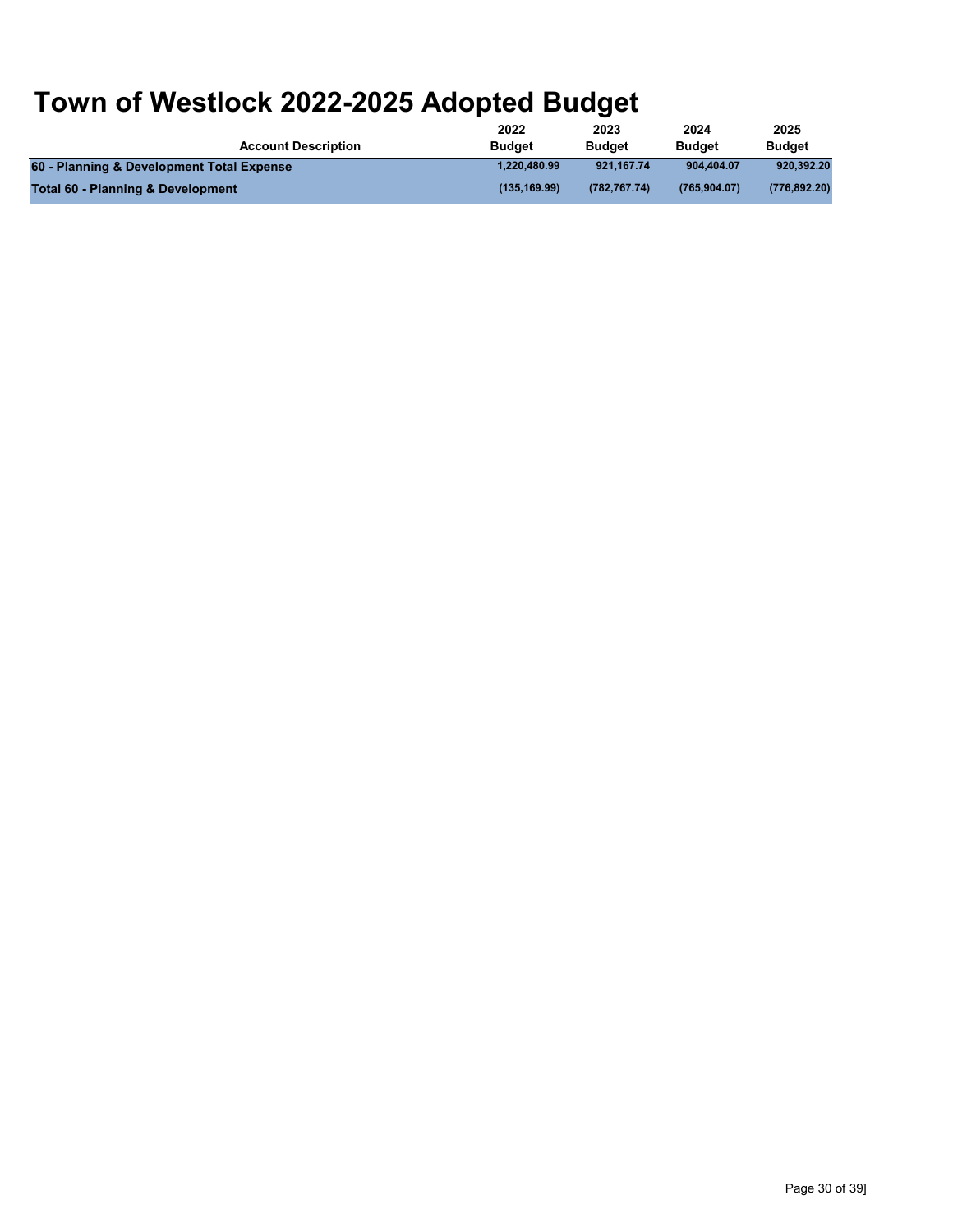#### **Account Description 2022 Budget 2023 Budget 2024 Budget Town of Westlock 2022-2025 Adopted Budget** 18400-Provincial Grant 18500-Local Government Grant 441,878.00 455,134.34 468,788.37 482,852.02 **441,878.00 455,134.34 468,788.37 482,852.02 70 - Recreation and Culture 70-01 - Recreation Admin - Admin Revenues Revenues Total Expenses**

| <b>Expenses</b>                        |            |            |            |            |
|----------------------------------------|------------|------------|------------|------------|
| 21100-Salaried Wages                   | 113,143.59 | 114,575.51 | 116,025.31 | 117,701.51 |
| 21420-Benefits                         | 21,714.85  | 22,050.90  | 22,326.91  | 22,057.35  |
| 21430-Training                         | 2,450.00   | 2,450.00   | 2,450.00   | 2,450.00   |
| 22110-Travel & Subsistence             | 3,850.00   | 4,000.00   | 4,000.00   | 4,000.00   |
| 22170-Telephone / Cellphone            | 660.00     | 660.00     | 660.00     | 660.00     |
| 22210-Adv/Subscriptions/Memberships    |            |            |            |            |
| 25100-Supplies                         |            |            |            |            |
| 27600-Transfer to Reserves             | 50,300.00  | 50,300.00  | 50,300.00  | 50,300.00  |
| <b>Expenses Total</b>                  | 192,118.44 | 194,036.41 | 195,762.22 | 197,168.86 |
| 70-01 - Recreation Admin - Admin Total | 249,759.56 | 261,097.93 | 273,026.15 | 285,683.16 |
| 72-01 - Spirit Centre - Admin          |            |            |            |            |
| <b>Revenues</b>                        |            |            |            |            |
| 14100-Sale of General Services         | 33,840.00  | 40,000.00  | 42,000.00  | 42,000.00  |
| 14710-Adult Rentals                    |            |            |            |            |
| 14770-Vending Sales                    | 1,600.00   | 2,000.00   | 2,000.00   | 2,000.00   |
| 14780-Programs Adult                   |            |            |            |            |
| 14820-Season Passes/Tickets            | 140,000.00 | 147,000.00 | 154,350.00 | 162,067.50 |
| 14890-Sign & Board Advertising         | 3,000.00   | 3,300.00   | 3,630.00   | 3,993.00   |
| 14895-Marketing Sales                  | 2,500.00   | 2,750.00   | 3,025.00   | 3,327.50   |
| 15630-Table & Chair Rentals            | 400.00     | 400.00     | 400.00     | 400.00     |
| 19940-Donations                        | 2,200.00   | 2,200.00   | 2,200.00   | 2,200.00   |
| 19950-Other                            |            |            |            |            |
| 19955-Overages/Shortages               | 50.00      | 50.00      | 50.00      | 50.00      |
| <b>Revenues Total</b>                  | 183,590.00 | 197,700.00 | 207,655.00 | 216,038.00 |
| <b>Expenses</b>                        |            |            |            |            |
| 21100-Salaried Wages                   | 635,751.43 | 650,546.56 | 663,207.12 | 678,692.01 |
| 21420-Benefits                         | 177,904.76 | 181,402.36 | 183,564.26 | 182,576.02 |
| 21430-Training                         | 1,900.00   | 4,400.00   | 1,900.00   | 1,900.00   |
| 22110-Travel & Subsistence             | 4,500.00   | 4,590.00   | 4,681.80   | 4,775.44   |
| 22150-Freight / Courier                | 3,500.00   | 3,500.00   | 3,500.00   | 3,500.00   |
| 22170-Telephone / Cellphone            | 9,350.00   | 9,350.00   | 9,350.00   | 9,350.00   |
| 22210-Adv/Subscriptions/Memberships    | 8,800.00   | 8,976.00   | 9,155.52   | 9,338.63   |
| 22420-Computers&Computer Maintenance   | 10,710.00  | 6,480.00   | 6,480.00   | 6,480.00   |
| 22430-Office Equip Maintenance         | 3,606.05   | 3,690.00   | 3,690.00   | 3,700.00   |
| 22510-Contracted Services              | 1,150.00   | 1,150.00   | 1,150.00   | 1,150.00   |
| 22600-Rent or Rentals                  | 2.801.00   | 2.801.00   | 2.801.00   | 2.801.00   |

**2025 Budget**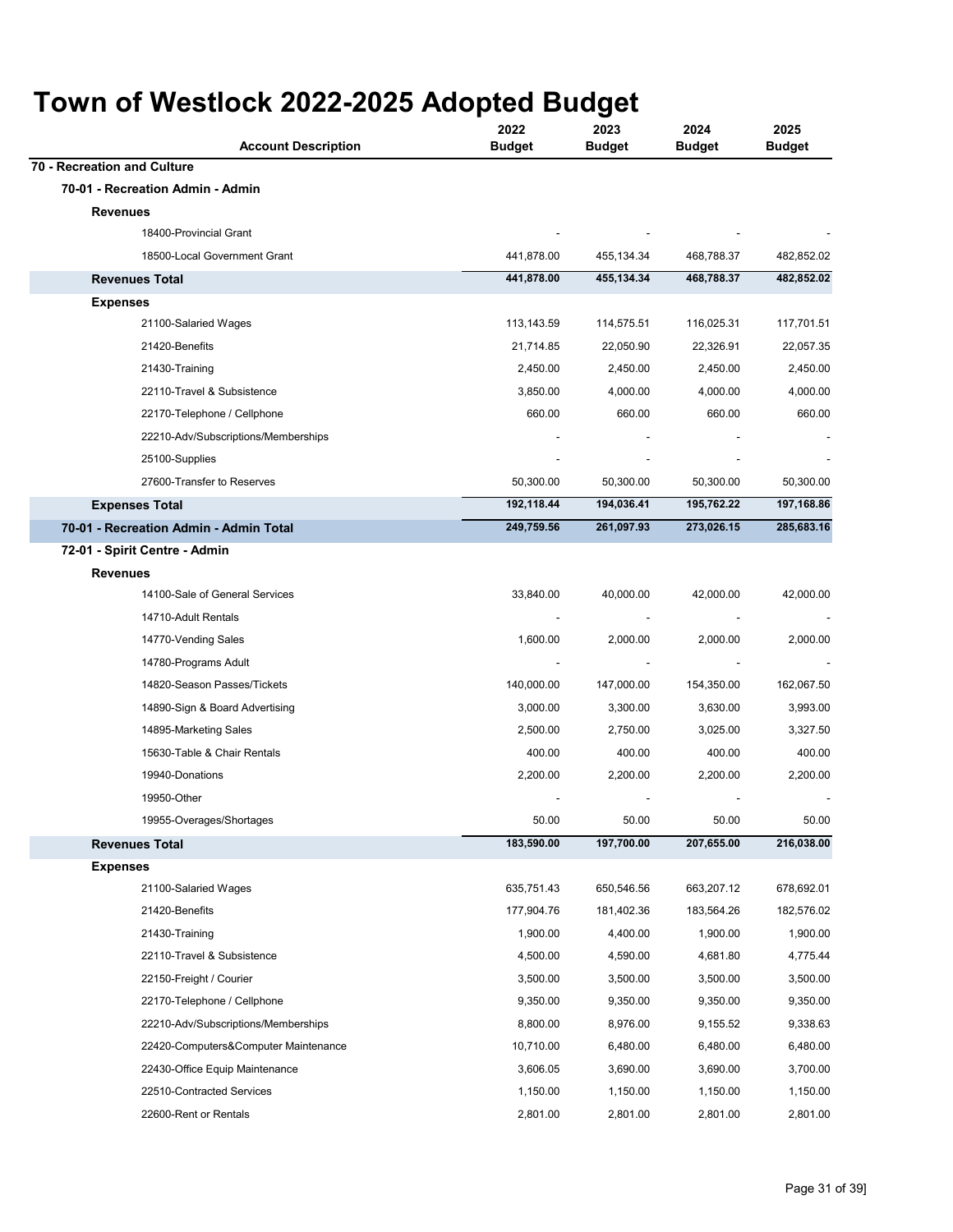$\ddot{\phantom{a}}$ 

| <b>Account Description</b>                        | 2022<br><b>Budget</b> | 2023<br><b>Budget</b> | 2024<br><b>Budget</b> | 2025<br><b>Budget</b> |
|---------------------------------------------------|-----------------------|-----------------------|-----------------------|-----------------------|
| 22740-Insurance                                   | 53,865.57             | 56,020.19             | 58,261.00             | 60,591.44             |
| 25100-Supplies                                    | 12,000.00             | 9,200.00              | 7,000.00              | 7,000.00              |
| 25120-Clothing Supplies                           | 6,625.00              | 6,750.00              | 6,750.00              | 6,750.00              |
| 25140-Program Supplies                            | 1,500.00              | 1,650.00              | 1,650.00              | 1,650.00              |
| 28140-Bank Charges                                | 5,500.00              | 5,500.00              | 5,500.00              | 5,500.00              |
| 29120-Rebates and Discounts                       |                       |                       |                       |                       |
| <b>Expenses Total</b>                             | 939,463.82            | 956,006.11            | 968,640.70            | 985,754.54            |
| 72-01 - Spirit Centre - Admin Total               | (755, 873.82)         | (758, 306.11)         | (760, 985.70)         | (769, 716.54)         |
| 72-02 - Spirit Centre - Buildings & Grounds       |                       |                       |                       |                       |
| <b>Revenues</b>                                   |                       |                       |                       |                       |
| 19400-Transfer from Reserve                       | 25,000.00             | 28,000.00             |                       |                       |
| <b>Revenues Total</b>                             | 25,000.00             | 28,000.00             |                       |                       |
| <b>Expenses</b>                                   |                       |                       |                       |                       |
| 22440-Security                                    | 3,696.00              | 3,696.00              | 3,696.00              | 3,696.00              |
| 22510-Contracted Services                         | 51,700.00             | 26,700.00             | 28,035.00             | 32,535.00             |
| 22520-Contracted Repairs Buildings                | 36,000.00             | 41,000.00             | 12,500.00             | 12,500.00             |
| 25100-Supplies                                    | 26,200.00             | 28,200.00             | 28,200.00             | 28,200.00             |
| 25130-Janitorial Supplies                         | 20,000.00             | 20,400.00             | 20,808.00             | 21,224.16             |
| 25230-Equipment maintenance / parts               |                       |                       |                       |                       |
| 25240-Consumable tools/Computers                  | 800.00                | 800.00                | 800.00                | 800.00                |
| 25420-Gas                                         | 59,800.00             | 61,594.00             | 65,289.64             | 67,248.33             |
| 25430-Power                                       | 114,016.00            | 116,396.32            | 123,680.10            | 126,253.70            |
| 25440-Utilities                                   | 21,550.00             | 21,550.00             | 21,907.73             | 21,907.73             |
| 28310-Debenture Interest                          | 155,544.12            | 141,388.41            | 126,720.89            | 111,522.97            |
| <b>Expenses Total</b>                             | 489,306.12            | 461,724.73            | 431,637.36            | 425,887.89            |
| 72-02 - Spirit Centre - Buildings & Grounds Total | (464, 306.12)         | (433, 724.73)         | (431, 637.36)         | (425, 887.89)         |
| 72-71 - Spirit Centre - Arena                     |                       |                       |                       |                       |
| <b>Revenues</b>                                   |                       |                       |                       |                       |
| 14100-Sale of General Services                    | 3,500.00              | 3,570.00              | 3,641.40              | 3,714.23              |
| 14700-Youth Rentals                               | 122,000.00            | 122,000.00            | 124,440.00            | 125,684.40            |
| 14710-Adult Rentals                               | 26,500.00             | 26,500.00             | 27,030.00             | 27,300.30             |
| 14720-Facility Rental                             | 8,500.00              | 8,925.00              | 9,371.25              | 9,839.81              |
| 14890-Sign & Board Advertising                    | 18,000.00             | 19,800.00             | 21,780.00             | 23,958.00             |
| 14895-Marketing Sales                             | 2,000.00              | 2,000.00              | 2,000.00              | 2,000.00              |
| <b>Revenues Total</b>                             | 180,500.00            | 182,795.00            | 188,262.65            | 192,496.74            |
| <b>Expenses</b>                                   |                       |                       |                       |                       |
| 22510-Contracted Services                         | 39,000.00             | 45,500.00             | 34,505.00             | 35,540.15             |
| 25230-Equipment maintenance / parts               | 18,565.00             | 27,390.00             | 23,000.00             | 23,000.00             |
| <b>Expenses Total</b>                             | 57,565.00             | 72,890.00             | 57,505.00             | 58,540.15             |
| 72-71 - Spirit Centre - Arena Total               | 122,935.00            | 109,905.00            | 130,757.65            | 133,956.59            |
| 72-72 - Spirit Centre - Field House               |                       |                       |                       |                       |
| <b>Revenues</b>                                   |                       |                       |                       |                       |
| 14700-Youth Rentals                               | 7,850.00              | 8,242.50              | 8,654.63              | 9,087.36              |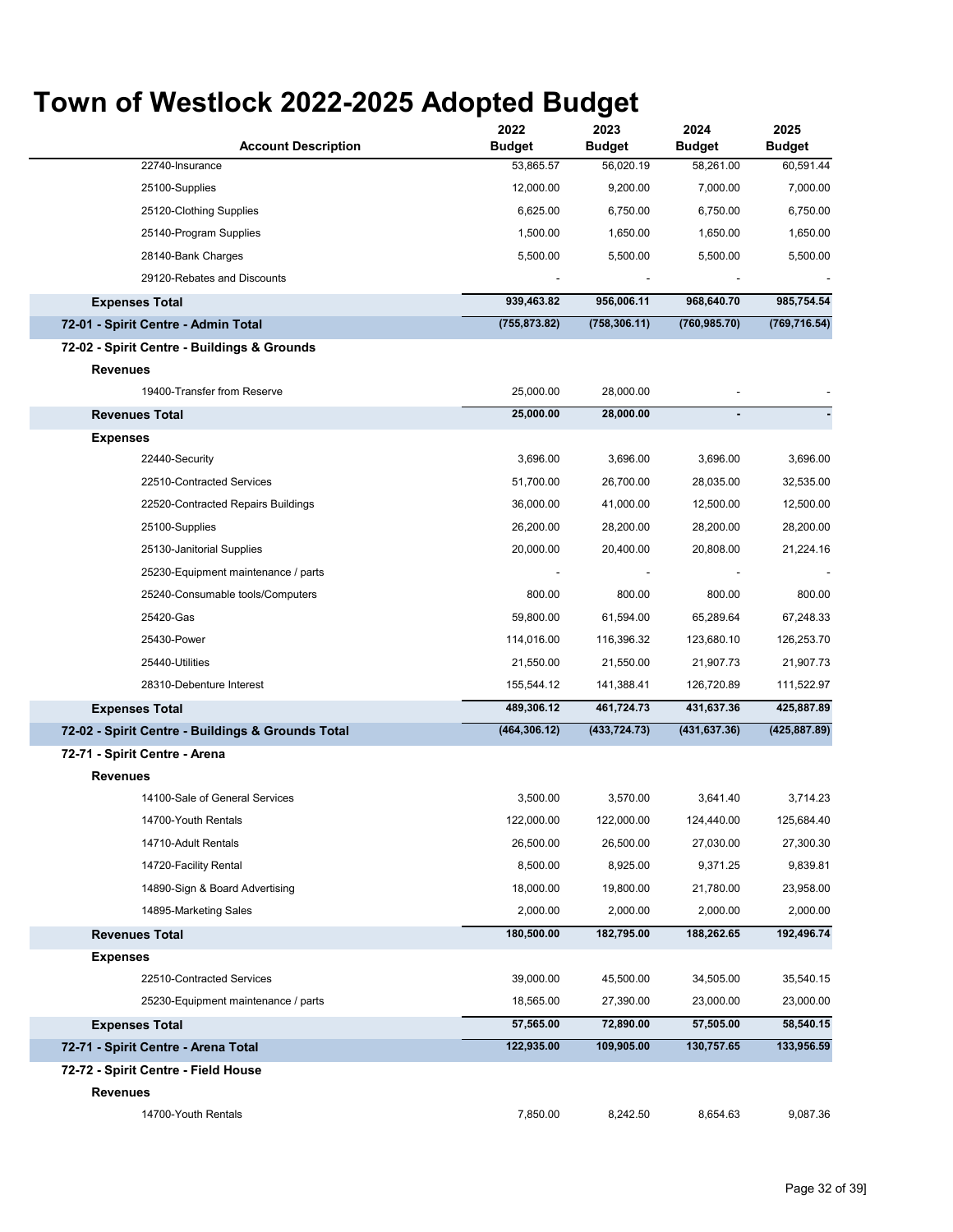| <b>Account Description</b>                 | 2022<br><b>Budget</b> | 2023<br><b>Budget</b> | 2024<br><b>Budget</b> | 2025<br><b>Budget</b> |
|--------------------------------------------|-----------------------|-----------------------|-----------------------|-----------------------|
| 14710-Adult Rentals                        | 9,000.00              | 9,450.00              | 10,000.00             | 10,500.00             |
| 14830-Clubs/Schools                        | 6,000.00              | 6,200.00              | 6,200.00              | 6,400.00              |
| <b>Revenues Total</b>                      | 22,850.00             | 23,892.50             | 24,854.63             | 25,987.36             |
| <b>Expenses</b>                            |                       |                       |                       |                       |
| 22520-Contracted Repairs Buildings         | 500.00                | 500.00                | 500.00                | 500.00                |
| 25100-Supplies                             | 2,750.00              | 2,950.00              | 2,950.00              | 3,000.00              |
| 25390-Bldg&Const materials/supplies        | 750.00                | 750.00                | 800.00                | 800.00                |
| <b>Expenses Total</b>                      | 4,000.00              | 4,200.00              | 4,250.00              | 4,300.00              |
| 72-72 - Spirit Centre - Field House Total  | 18,850.00             | 19,692.50             | 20,604.63             | 21,687.36             |
| 72-73 - Spirit Centre - Common Area        |                       |                       |                       |                       |
| Revenues                                   |                       |                       |                       |                       |
| 14720-Facility Rental                      | 13,000.00             | 16,000.00             | 16,000.00             | 17,000.00             |
| 14750-Rentals                              | 5.800.00              | 8,300.00              | 8,300.00              | 8,300.00              |
| 14790-Programs Youth                       | 1,000.00              | 1,000.00              | 1,000.00              | 1,000.00              |
| <b>Revenues Total</b>                      | 19,800.00             | 25,300.00             | 25,300.00             | 26,300.00             |
| 72-73 - Spirit Centre - Common Area Total  | 19,800.00             | 25,300.00             | 25,300.00             | 26,300.00             |
| 72-74 - Spirit Centre - Fitness Room       |                       |                       |                       |                       |
| <b>Expenses</b>                            |                       |                       |                       |                       |
| 22510-Contracted Services                  | 16,465.00             | 16,465.00             | 16,465.00             | 8,065.00              |
| 25230-Equipment maintenance / parts        | 500.00                | 500.00                | 500.00                | 500.00                |
| <b>Expenses Total</b>                      | 16,965.00             | 16,965.00             | 16,965.00             | 8,565.00              |
| 72-74 - Spirit Centre - Fitness Room Total | (16, 965.00)          | (16, 965.00)          | (16,965.00)           | (8, 565.00)           |
| 72-75 - Spirit Centre - Curling Rink       |                       |                       |                       |                       |
| <b>Revenues</b>                            |                       |                       |                       |                       |
| 14710-Adult Rentals                        | 21,310.00             | 21,949.30             | 22,607.78             | 23,286.01             |
| 14730-Curling Rink Rental                  | 4,000.00              | 4,635.00              | 4,774.05              | 4,917.27              |
| <b>Revenues Total</b>                      | 25,310.00             | 26,584.30             | 27,381.83             | 28,203.28             |
| <b>Expenses</b>                            |                       |                       |                       |                       |
| 22440-Security                             | 1,311.28              | 1,311.28              | 1,311.28              | 1,311.28              |
| 22510-Contracted Services                  | 15,900.00             | 31,900.00             | 15,900.00             | 15,900.00             |
| 22520-Contracted Repairs Buildings         | 20,010.00             | 44,100.00             | 42,520.00             | 44,100.00             |
| 25100-Supplies                             | 5,460.00              | 5,733.00              | 6,019.00              | 6,320.00              |
| 25420-Gas                                  | 14,800.00             | 15,244.00             | 16,158.64             | 16,643.40             |
| 25430-Power                                | 33,078.00             | 33,739.56             | 35,763.93             | 36,479.21             |
| 25440-Utilities                            | 4,104.00              | 4,104.00              | 4,172.13              | 4,172.13              |
| <b>Expenses Total</b>                      | 94,663.28             | 136,131.84            | 121,844.98            | 124,926.02            |
| 72-75 - Spirit Centre - Curling Rink Total | (69, 353.28)          | (109, 547.54)         | (94, 463.15)          | (96, 722.73)          |
| 72-76 - Spirit Centre - Jubilee Arena      |                       |                       |                       |                       |
| <b>Expenses</b>                            |                       |                       |                       |                       |
| 22440-Security                             | 635.40                | 635.40                | 635.40                | 635.40                |
| 22510-Contracted Services                  | 7,550.00              | 2,100.00              | 2,150.00              | 2,200.00              |
| 25100-Supplies                             | 710.00                | 710.00                | 710.00                | 710.00                |
| 25430-Power                                | 9,085.00              | 9,266.70              | 9,822.70              | 10,019.16             |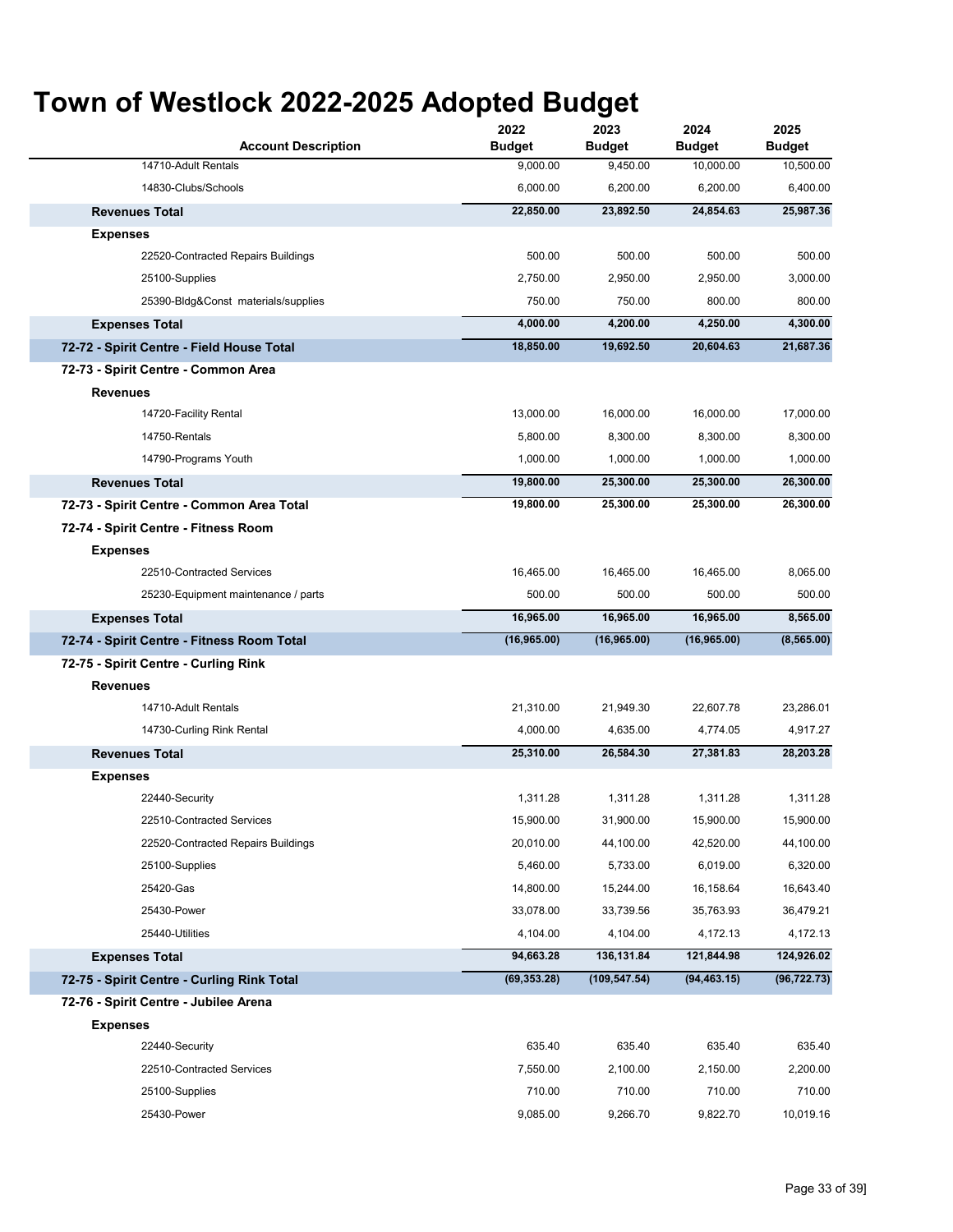| <b>Account Description</b>                  | 2022<br><b>Budget</b> | 2023<br><b>Budget</b> | 2024<br><b>Budget</b> | 2025<br><b>Budget</b> |
|---------------------------------------------|-----------------------|-----------------------|-----------------------|-----------------------|
| 25440-Utilities                             | 590.00                | 590.00                | 599.79                | 599.79                |
| <b>Expenses Total</b>                       | 18,570.40             | 13,302.10             | 13,917.90             | 14,164.35             |
| 72-76 - Spirit Centre - Jubilee Arena Total | (18, 570.40)          | (13, 302.10)          | (13, 917.90)          | (14, 164.35)          |
| 73-01 - Aquatic Centre - Admin              |                       |                       |                       |                       |
| Revenues                                    |                       |                       |                       |                       |
| 12600-Rentals                               | 17,000.00             | 17,000.00             | 17,000.00             | 18,000.00             |
| 14200-Sale of Materials                     | 4,000.00              | 4,500.00              | 4,500.00              | 5,000.00              |
| 14770-Vending Sales                         | 1,000.00              | 1,000.00              | 1,000.00              | 1,000.00              |
| 14780-Programs Adult                        |                       |                       |                       |                       |
| 14790-Programs Youth                        |                       |                       |                       |                       |
| 14800-Public Swimming                       | 50,000.00             | 50,000.00             | 50,000.00             | 50,000.00             |
| 14810-Lessons                               | 50,000.00             | 50,000.00             | 50,000.00             | 50,000.00             |
| 14820-Season Passes/Tickets                 |                       |                       |                       |                       |
| 14830-Clubs/Schools                         | 40,000.00             | 40,000.00             | 40,000.00             | 40,000.00             |
| 15630-Table & Chair Rentals                 |                       |                       |                       |                       |
| 18500-Local Government Grant                |                       |                       |                       |                       |
| 19940-Donations                             | 2,150.00              | 2,150.00              | 2,150.00              | 2,150.00              |
| 19955-Overages/Shortages                    | 50.00                 | 50.00                 | 50.50                 | 50.50                 |
| <b>Revenues Total</b>                       | 164,200.00            | 164,700.00            | 164,700.50            | 166,200.50            |
| <b>Expenses</b>                             |                       |                       |                       |                       |
| 21100-Salaried Wages                        | 569,975.89            | 581,073.37            | 590,774.15            | 604,377.47            |
| 21420-Benefits                              | 146,265.97            | 149,155.14            | 150,637.54            | 151,819.75            |
| 21430-Training                              | 6,780.00              | 6,780.00              | 6,780.00              | 6,780.00              |
| 22110-Travel & Subsistence                  | 5,450.00              | 5,500.00              | 5,555.00              | 5,700.00              |
| 22150-Freight / Courier                     | 3,500.00              | 3,500.00              | 3,535.00              | 3,535.00              |
| 22170-Telephone / Cellphone                 | 5,670.00              | 5,670.00              | 5,670.00              | 5,670.00              |
| 22210-Adv/Subscriptions/Memberships         | 1,500.00              | 1,500.00              | 1,520.00              | 1,520.00              |
| 22420-Computers&Computer Maintenance        | 7,640.00              | 4,820.00              | 4,820.00              | 4,820.00              |
| 22430-Office Equip Maintenance              | 2,060.60              | 2,060.00              | 2,080.00              | 2,080.00              |
| 22440-Security                              |                       |                       |                       |                       |
| 22510-Contracted Services                   | 2,750.00              | 2,750.00              | 2,777.50              | 2,777.50              |
| 22600-Rent or Rentals                       | 2,260.00              | 2,260.00              | 2,260.00              | 2,260.00              |
| 22740-Insurance                             | 12,028.69             | 12,509.84             | 13,010.23             | 13,530.64             |
| 25100-Supplies                              | 7,000.00              | 8,500.00              | 8,585.00              | 8,600.00              |
| 25120-Clothing Supplies                     | 6,000.00              | 6,000.00              | 6,050.00              | 6,050.00              |
| 25140-Program Supplies                      | 6,720.00              | 6,800.00              | 6,868.00              | 6,868.00              |
| 25160-Cost of Goods Held for Resale         | 3,120.00              | 3,120.00              | 3,151.20              | 3,151.20              |
| 25230-Equipment maintenance / parts         | 6,500.00              | 6,500.00              | 6,500.00              | 6,500.00              |
| 28140-Bank Charges                          | 2,400.00              | 2,400.00              | 2,400.00              | 2,400.00              |
| <b>Expenses Total</b>                       | 797,621.15            | 810,898.36            | 822,973.62            | 838,439.56            |
| 73-01 - Aquatic Centre - Admin Total        | (633, 421.15)         | (646, 198.36)         | (658, 273.12)         | (672, 239.06)         |

**73-02 - Aquatic Centre - Buildings & Grounds**

**Revenues**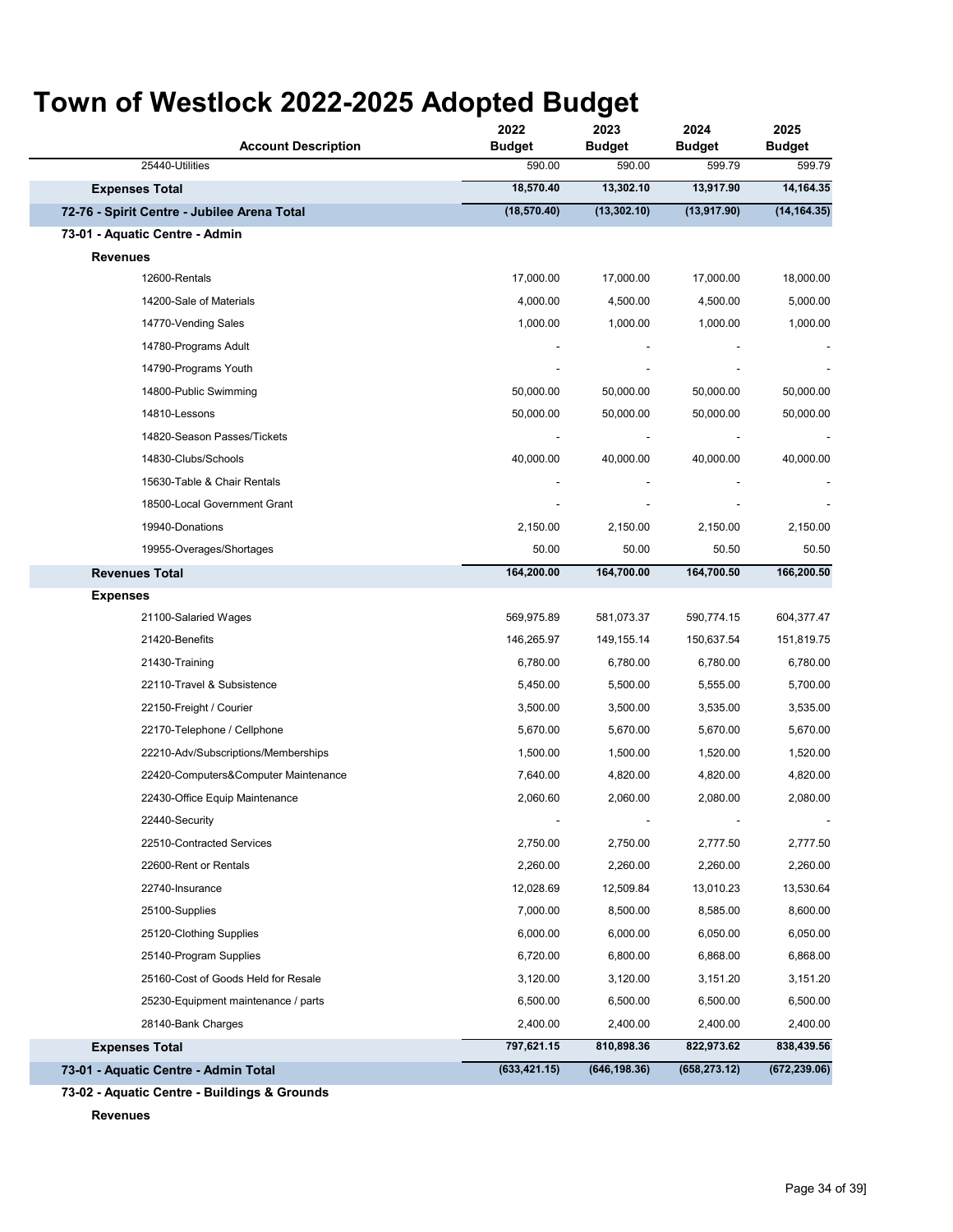#### **Account Description 2022 Budget 2023 Budget 2024 Budget 2025 Budget** 19400-Transfer from Reserve 19,800.00 27,500.00 27,500.00 **19,800.00 27,500.00 - -** 22150-Freight / Courier 50.00 50.00 50.00 50.00 22420-Computers&Computer Maintenance 375.00 375.00 375.00 375.00 22440-Security 693.84 693.84 693.84 693.84 22510-Contracted Services 26,800.00 24,800.00 29,380.00 27,350.00 22520-Contracted Repairs Buildings 33,430.00 63,000.00 81,200.00 68,250.00 25100-Supplies 13,650.00 13,991.25 14,341.03 14,699.56 25130-Janitorial Supplies 10,000.00 10,200.00 10,404.00 10,612.08 25310-Chemicals and Salts 24,000.00 24,000.00 24,240.00 24,240.00 25380-Hardware/plumbing/electrical 36,750.00 37,668.75 38,610.47 39,575.73 25420-Gas 73,130.00 75,323.90 79,843.33 82,238.63 25430-Power 83,145.00 84,807.90 89,896.37 91,694.30 25440-Utilities 35,910.00 35,910.00 36,506.11 36,506.11 **337,933.84 370,820.64 405,540.15 396,285.25 (318,133.84) (343,320.64) (405,540.15) (396,285.25)** 14720-Facility Rental 16,000.00 16,000.00 16,160.00 16,160.00 **16,000.00 16,000.00 16,160.00 16,160.00** 22210-Adv/Subscriptions/Memberships 500.00 500.00 505.00 505.00 25100-Supplies 1,500.00 1,000.00 1,000.00 1,000.00 **2,000.00 1,500.00 1,505.00 1,505.00 14,000.00 14,500.00 14,655.00 14,655.00** 14780-Programs Adult 28,850.00 36,040.00 36,040.00 36,040.00 14790-Programs Youth 19,700.00 22,000.00 22,440.00 22,888.80 18300-Federal Grant 12,600.00 12,600.00 12,600.00 12,600.00 19940-Donations 1,000.00 1,000.00 1,000.00 1,000.00 **62,150.00 71,640.00 72,080.00 72,528.80** 21100-Salaried Wages 27,147.81 28,317.39 29,528.75 30,854.34 21420-Benefits 4,301.48 4,555.53 4,750.40 4,978.63 21430-Training - - - - 22380-Programs Adult 19,250.00 24,050.00 24,050.00 24,050.00 22510-Contracted Services 5,500.00 6,300.00 6,500.00 6,700.00 22600-Rent or Rentals 5,200.00 5,200.00 5,200.00 5,200.00 25140-Program Supplies 1,000.00 1,000.00 1,000.00 1,000.00 25150-Program Supplies-Youth 2,300.00 2,300.00 2,300.00 2,300.00 **64,699.29 71,722.92 73,329.15 75,082.97 Expenses Total 73-02 - Aquatic Centre - Buildings & Grounds Total 73-79 - Aquatic Centre - Rec Room Revenues Revenues Total Expenses Revenues Total Expenses Expenses Total Expenses Total 73-79 - Aquatic Centre - Rec Room Total 74-01 - Programming - Admin Revenues Revenues Total Expenses**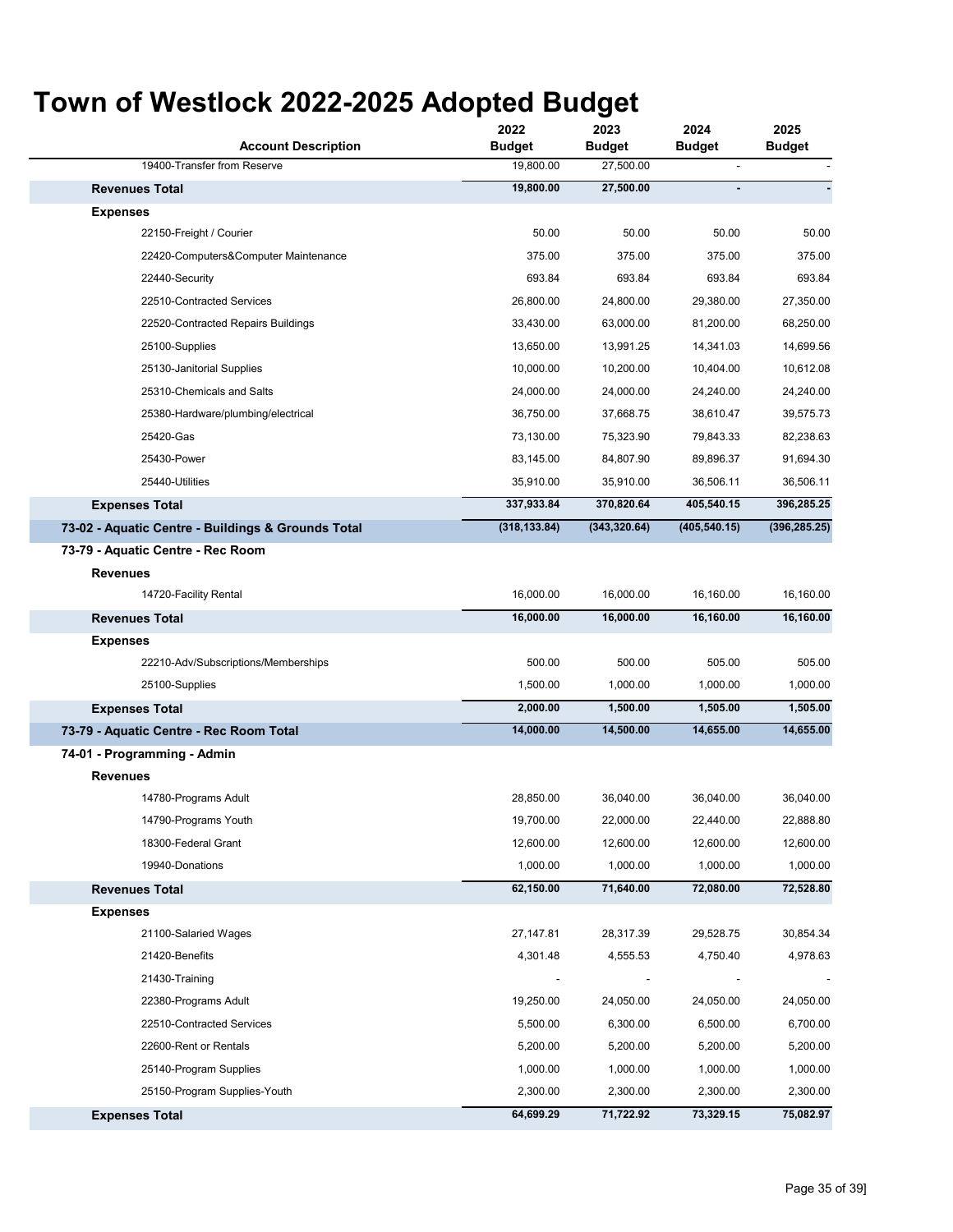| <b>Account Description</b>                                 | 2022<br><b>Budget</b>    | 2023<br><b>Budget</b>    | 2024<br><b>Budget</b> | 2025<br><b>Budget</b>    |
|------------------------------------------------------------|--------------------------|--------------------------|-----------------------|--------------------------|
| 74-01 - Programming - Admin Total                          | (2,549.29)               | (82.92)                  | (1,249.15)            | (2, 554.17)              |
| 75-01 - Special Events - Admin                             |                          |                          |                       |                          |
| <b>Revenues</b>                                            |                          |                          |                       |                          |
| 18300-Federal Grant                                        | 2,500.00                 | 2,500.00                 | 2,500.00              | 2,500.00                 |
| 19940-Donations                                            |                          |                          |                       | $\overline{\phantom{a}}$ |
| <b>Revenues Total</b>                                      | 2,500.00                 | 2,500.00                 | 2,500.00              | 2,500.00                 |
| <b>Expenses</b>                                            |                          |                          |                       |                          |
| 22110-Travel & Subsistence                                 |                          |                          |                       |                          |
| 22510-Contracted Services                                  | 25,000.00                | 25,000.00                | 25,000.00             | 25,000.00                |
| 22740-Insurance                                            |                          |                          |                       |                          |
| 25100-Supplies                                             | 9,400.00                 | 9,400.00                 | 9,400.00              | 9,400.00                 |
| <b>Expenses Total</b>                                      | 34,400.00                | 34,400.00                | 34,400.00             | 34,400.00                |
| 75-01 - Special Events - Admin Total                       | (31,900.00)              | (31,900.00)              | (31,900.00)           | (31,900.00)              |
| 77-01 - Parks and Green Spaces - Admin                     |                          |                          |                       |                          |
| <b>Revenues</b>                                            |                          |                          |                       |                          |
| 18500-Local Government Grant                               | 20,000.00                |                          |                       |                          |
| 19400-Transfer from Reserve                                | 10,000.00                | 10,000.00                | 10,000.00             | 10,000.00                |
| 19940-Donations                                            |                          |                          |                       |                          |
| <b>Revenues Total</b>                                      | 30,000.00                | 10,000.00                | 10,000.00             | 10,000.00                |
| <b>Expenses</b>                                            |                          |                          |                       |                          |
| 21430-Training                                             | 3,500.00                 | 3,000.00                 | 2,500.00              | 2,500.00                 |
| 22110-Travel & Subsistence                                 | 1,500.00                 | 1,500.00                 | 1,500.00              | 1,500.00                 |
| 22210-Adv/Subscriptions/Memberships                        | $\overline{\phantom{a}}$ | $\overline{\phantom{a}}$ |                       |                          |
| 22740-Insurance                                            | 1,398.47                 | 1,454.41                 | 1,512.59              | 1,573.09                 |
| <b>Expenses Total</b>                                      | 6,398.47                 | 5,954.41                 | 5,512.59              | 5,573.09                 |
| 77-01 - Parks and Green Spaces - Admin Total               | 23,601.53                | 4,045.59                 | 4,487.41              | 4,426.91                 |
| 77-02 - Parks and Green Spaces - Buildings & Grounds       |                          |                          |                       |                          |
| <b>Expenses</b>                                            |                          |                          |                       |                          |
| 21100-Salaried Wages                                       | 178,838.28               | 183, 173. 75             | 187,545.16            | 194,665.31               |
| 21420-Benefits                                             | 33,224.38                | 34,197.77                | 34,968.52             | 34,500.00                |
| 22150-Freight / Courier                                    |                          |                          |                       |                          |
| 22170-Telephone / Cellphone                                | 2,140.00                 | 2,140.00                 | 2,140.00              | 2,140.00                 |
| 22510-Contracted Services                                  | 70,000.00                | 72,500.00                | 74,000.00             | 74,000.00                |
| 22720-Damage Claims                                        |                          |                          |                       |                          |
| 25100-Supplies                                             | 31,240.00                | 5,500.00                 | 5,610.00              | 5,610.00                 |
| 25120-Clothing Supplies                                    | 500.00                   | 500.00                   | 500.00                | 500.00                   |
| 25430-Power                                                | 1,267.00                 | 1,292.34                 | 1,369.88              | 1,397.28                 |
| 25440-Utilities                                            | 1,320.00                 | 1,320.00                 | 1,341.91              | 1,341.91                 |
| <b>Expenses Total</b>                                      | 318,529.66               | 300,623.86               | 307,475.47            | 314,154.50               |
| 77-02 - Parks and Green Spaces - Buildings & Grounds Total | (318, 529.66)            | (300, 623.86)            | (307, 475.47)         | (314, 154.50)            |
| 78-01 - Campground - Admin                                 |                          |                          |                       |                          |
| <b>Revenues</b>                                            |                          |                          |                       |                          |
| 14720-Facility Rental                                      | 37,000.00                | 37,000.00                | 37,000.00             | 37,000.00                |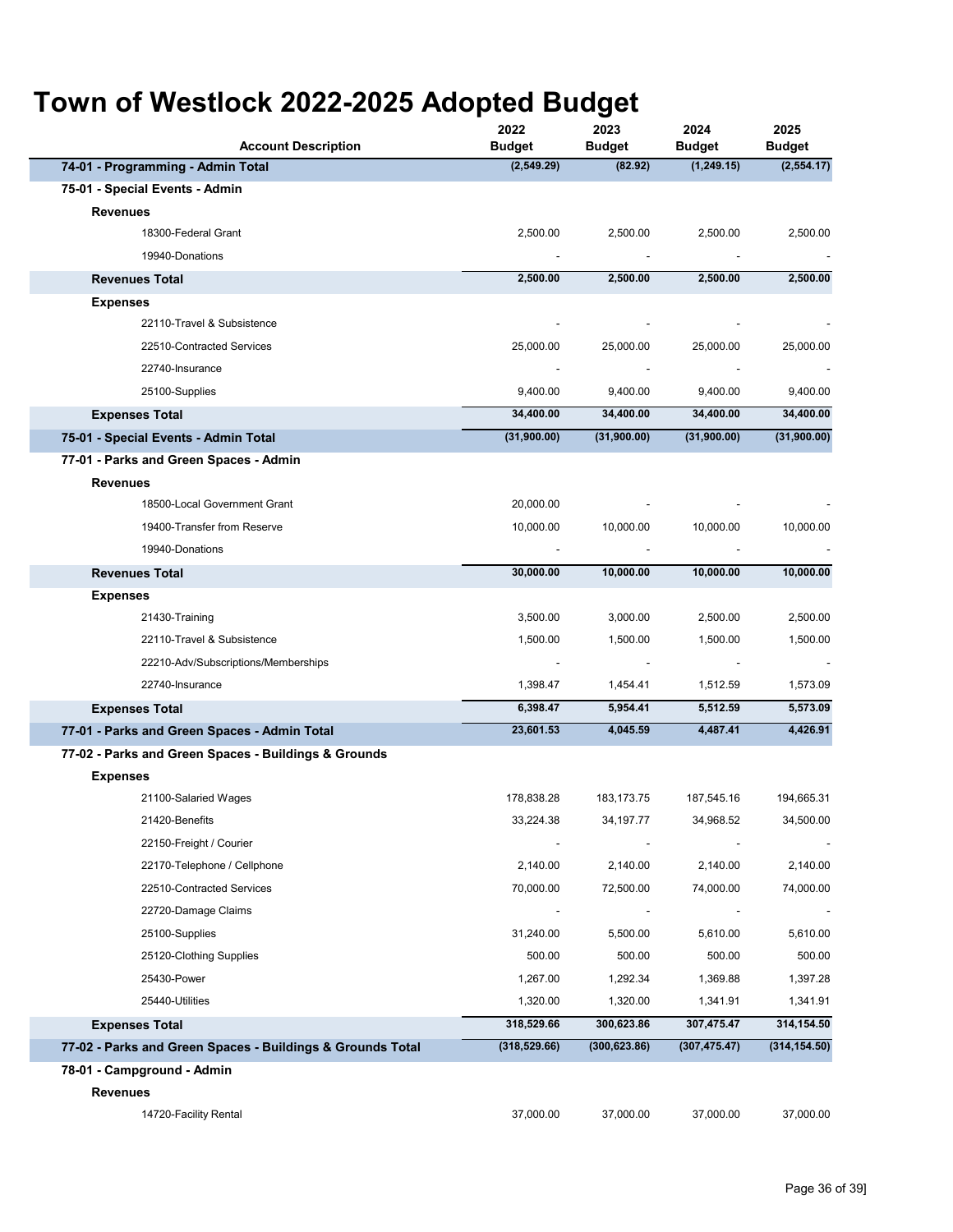| <b>Account Description</b>                                | 2022<br><b>Budget</b> | 2023<br><b>Budget</b> | 2024<br><b>Budget</b> | 2025<br><b>Budget</b> |
|-----------------------------------------------------------|-----------------------|-----------------------|-----------------------|-----------------------|
| <b>Revenues Total</b>                                     | 37,000.00             | 37,000.00             | 37,000.00             | 37,000.00             |
| <b>Expenses</b>                                           |                       |                       |                       |                       |
| 22420-Computers&Computer Maintenance                      | 500.00                | 500.00                | 500.00                | 500.00                |
| 28140-Bank Charges                                        | 600.00                | 600.00                | 600.00                | 600.00                |
| <b>Expenses Total</b>                                     | 1,100.00              | 1,100.00              | 1,100.00              | 1,100.00              |
| 78-01 - Campground - Admin Total                          | 35,900.00             | 35,900.00             | 35,900.00             | 35,900.00             |
| 78-02 - Campground - Buildings & Grounds                  |                       |                       |                       |                       |
| <b>Expenses</b>                                           |                       |                       |                       |                       |
| 22510-Contracted Services                                 | 8,300.00              | 9,800.00              | 9,300.00              | 10,900.00             |
| 25100-Supplies                                            | 2,500.00              | 2,575.00              | 2,652.25              | 2,731.82              |
| 25420-Gas                                                 | 1,290.00              | 1,328.70              | 1,408.42              | 1,450.67              |
| 25430-Power                                               | 4,705.00              | 4,799.10              | 5,087.05              | 5,188.79              |
| 25440-Utilities                                           | 6,258.00              | 6,258.00              | 6,361.88              | 6,361.88              |
| <b>Expenses Total</b>                                     | 23,053.00             | 24,760.80             | 24,809.60             | 26,633.16             |
| 78-02 - Campground - Buildings & Grounds Total            | (23,053.00)           | (24, 760.80)          | (24, 809.60)          | (26, 633.16)          |
| 79-01 - Rec Park Sport Fields - Admin                     |                       |                       |                       |                       |
| <b>Revenues</b>                                           |                       |                       |                       |                       |
| 14720-Facility Rental                                     | 1,200.00              | 1,200.00              | 1,200.00              | 1,200.00              |
| 14890-Sign & Board Advertising                            | 500.00                | 500.00                | 500.00                | 500.00                |
| <b>Revenues Total</b>                                     | 1,700.00              | 1,700.00              | 1,700.00              | 1,700.00              |
| 79-01 - Rec Park Sport Fields - Admin Total               | 1,700.00              | 1,700.00              | 1,700.00              | 1,700.00              |
| 79-02 - Rec Park Sport Fields - Buildings & Grounds       |                       |                       |                       |                       |
| <b>Expenses</b>                                           |                       |                       |                       |                       |
| 22510-Contracted Services                                 | 9,415.00              | 13,345.00             | 9,100.00              | 9,100.00              |
| 25100-Supplies                                            | 7,940.00              | 2,150.00              | 8,235.00              | 2,625.00              |
| 25230-Equipment maintenance / parts                       | 500.00                | 500.00                | 500.00                | 500.00                |
| 25420-Gas                                                 | 1,390.00              | 1,431.70              | 1,517.60              | 1,563.13              |
| 25430-Power                                               | 1,156.00              | 1,179.12              | 1,249.87              | 1,274.86              |
| 25440-Utilities                                           | 1,400.00              | 1,400.00              | 1,423.24              | 1,423.24              |
| <b>Expenses Total</b>                                     | 21,801.00             | 20,005.82             | 22,025.71             | 16,486.23             |
| 79-02 - Rec Park Sport Fields - Buildings & Grounds Total | (21, 801.00)          | (20,005.82)           | (22,025.71)           | (16, 486.23)          |
| 80-01 - Museums - Admin                                   |                       |                       |                       |                       |
| <b>Expenses</b>                                           |                       |                       |                       |                       |
| 22740-Insurance                                           | 4,919.31              | 5,116.08              | 5,320.73              | 5,533.55              |
| 27500-Other Local Government/Externals                    | 15,000.00             | 15,000.00             | 15,000.00             |                       |
| <b>Expenses Total</b>                                     | 19,919.31             | 20,116.08             | 20,320.73             | 5,533.55              |
| 80-01 - Museums - Admin Total                             | (19, 919.31)          | (20, 116.08)          | (20, 320.73)          | (5,533.55)            |
| 80-02 - Museums - Buildings & Grounds                     |                       |                       |                       |                       |
| Revenues                                                  |                       |                       |                       |                       |
| 19400-Transfer from Reserve                               | 2,500.00              | 2,500.00              | 2,500.00              | 2,500.00              |
| <b>Revenues Total</b>                                     | 2,500.00              | 2,500.00              | 2,500.00              | 2,500.00              |
| <b>Expenses</b>                                           |                       |                       |                       |                       |
| 22440-Security                                            | 667.20                | 667.20                | 667.20                | 667.20                |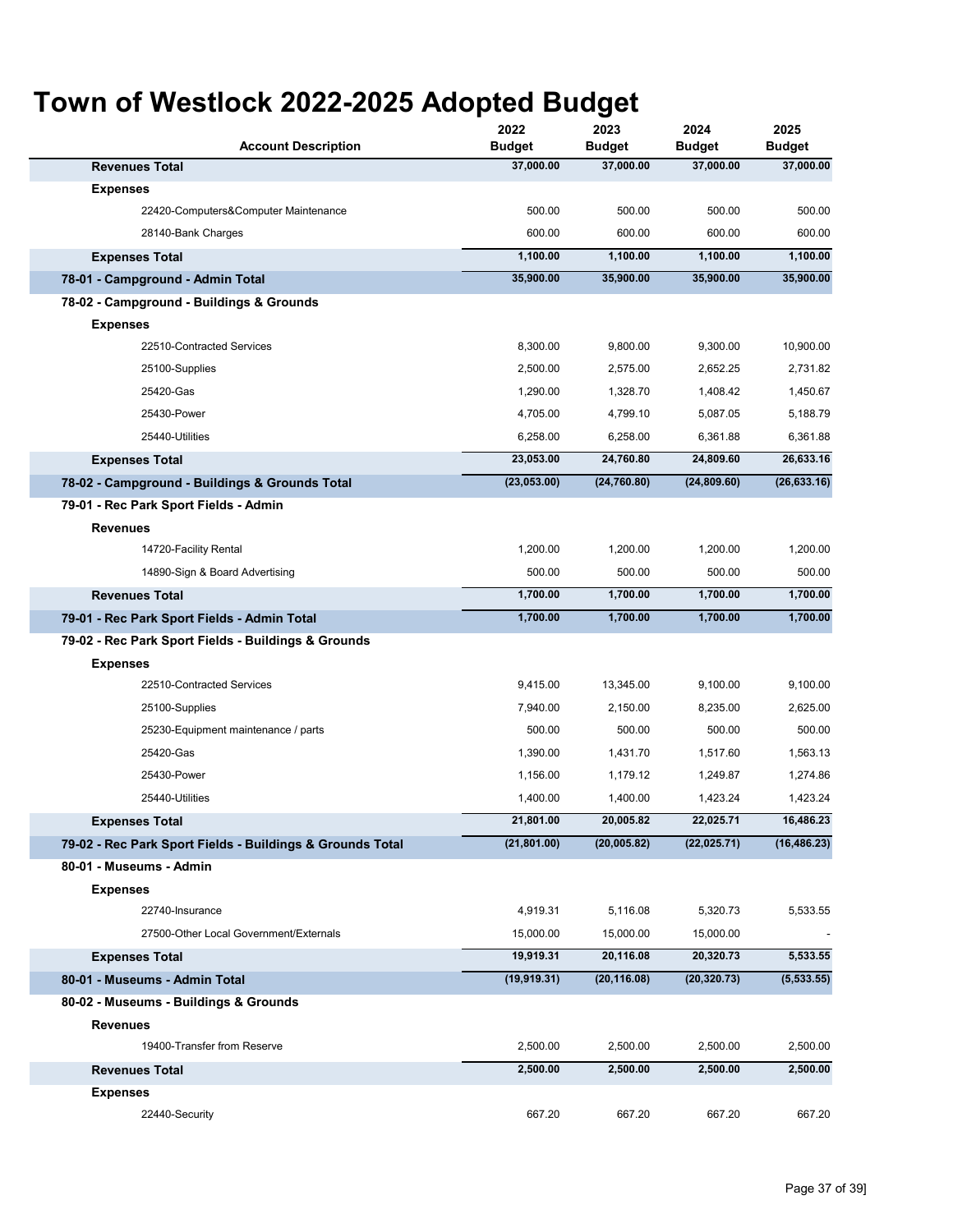| <b>Account Description</b>                            | 2022<br><b>Budget</b>    | 2023<br><b>Budget</b> | 2024<br><b>Budget</b> | 2025<br>Budget |
|-------------------------------------------------------|--------------------------|-----------------------|-----------------------|----------------|
| 22510-Contracted Services                             | $\overline{\phantom{a}}$ |                       |                       |                |
| 22520-Contracted Repairs Buildings                    | 5,000.00                 | 5,000.00              | 5,000.00              | 5,000.00       |
| 25100-Supplies                                        | 1,000.00                 | 1,000.00              | 1,000.00              | 1,000.00       |
| <b>Expenses Total</b>                                 | 6,667.20                 | 6,667.20              | 6,667.20              | 6,667.20       |
| 80-02 - Museums - Buildings & Grounds Total           | (4, 167.20)              | (4, 167.20)           | (4, 167.20)           | (4, 167.20)    |
| 81-01 - Library - Admin                               |                          |                       |                       |                |
| <b>Revenues</b>                                       |                          |                       |                       |                |
| 14720-Facility Rental                                 |                          |                       |                       |                |
| <b>Revenues Total</b>                                 | ٠                        |                       |                       |                |
| <b>Expenses</b>                                       |                          |                       |                       |                |
| 22170-Telephone / Cellphone                           |                          |                       |                       |                |
| 22210-Adv/Subscriptions/Memberships                   | 23,974.70                | 24,454.19             | 24,943.28             |                |
| 22740-Insurance                                       |                          |                       |                       |                |
| 27500-Other Local Government/Externals                | 168,960.00               | 172,339.20            | 175,785.98            | 179,301.70     |
| <b>Expenses Total</b>                                 | 192,934.70               | 196,793.39            | 200,729.26            | 179,301.70     |
| 81-01 - Library - Admin Total                         | (192, 934.70)            | (196, 793.39)         | (200,729.26)          | (179, 301.70)  |
| 81-02 - Heritage Building - Buildings & Grounds       |                          |                       |                       |                |
| <b>Revenues</b>                                       |                          |                       |                       |                |
| 14720-Facility Rental                                 | 114,486.00               | 117,920.58            | 121,458.20            | 125,101.94     |
| 18400-Provincial Grant                                | $\overline{\phantom{a}}$ | 7,500.00              |                       |                |
| 19400-Transfer from Reserve                           | 12,500.00                |                       |                       |                |
| <b>Revenues Total</b>                                 | 126,986.00               | 125,420.58            | 121,458.20            | 125,101.94     |
| <b>Expenses</b>                                       |                          |                       |                       |                |
| 21100-Salaried Wages                                  | 26,198.84                | 26,537.89             | 26,858.95             | 27,466.76      |
| 21420-Benefits                                        | 8,266.29                 | 8,390.37              | 8,445.85              | 8,564.61       |
| 22170-Telephone / Cellphone                           | 1,680.00                 | 1,680.00              | 1,680.00              | 1,680.00       |
| 22440-Security                                        | 667.20                   | 667.20                | 667.20                | 667.20         |
| 22520-Contracted Repairs Buildings                    | 19,635.00                | 14,500.00             | 11,400.00             | 8,400.00       |
| 22600-Rent or Rentals                                 |                          |                       |                       |                |
| 22740-Insurance                                       | 5,226.00                 | 5,435.04              | 5,652.44              | 5,878.54       |
| 25100-Supplies                                        | 2,000.00                 | 2,000.00              | 2,000.00              | 2,000.00       |
| 25130-Janitorial Supplies                             | 2,000.00                 | 2,040.00              | 2,080.80              | 2,122.42       |
| 25420-Gas                                             | 10,500.00                | 10,815.00             | 11,463.90             | 11,807.82      |
| 25430-Power                                           | 11,590.00                | 11,821.80             | 12,531.11             | 12,781.73      |
| 25440-Utilities                                       | 5,800.00                 | 5,800.00              | 5,896.28              | 5,896.28       |
| <b>Expenses Total</b>                                 | 93,563.33                | 89,687.30             | 88,676.53             | 87,265.36      |
| 81-02 - Heritage Building - Buildings & Grounds Total | 33,422.67                | 35,733.28             | 32,781.66             | 37,836.59      |
| 70 - Recreation and Culture Total Revenue             | 1,361,764.00             | 1,398,366.72          | 1,370,341.17          | 1,405,568.65   |
| 70 - Recreation and Culture Total Expense             | 3,733,273.01             | 3,810,306.97          | 3,825,588.17          | 3,807,734.39   |
| <b>Total 70 - Recreation and Culture</b>              | (2,371,509.01)           | (2,411,940.25)        | (2,455,247.00)        | (2,402,165.75) |
|                                                       |                          |                       |                       |                |
| <b>Total Revenues</b>                                 | 27,160,815.91            | 18,467,804.08         | 18,753,979.27         | 19,113,749.48  |
| <b>Total Expenses</b>                                 | 27,160,815.91            | 18,467,804.07         | 18,753,979.27         | 19,113,749.48  |